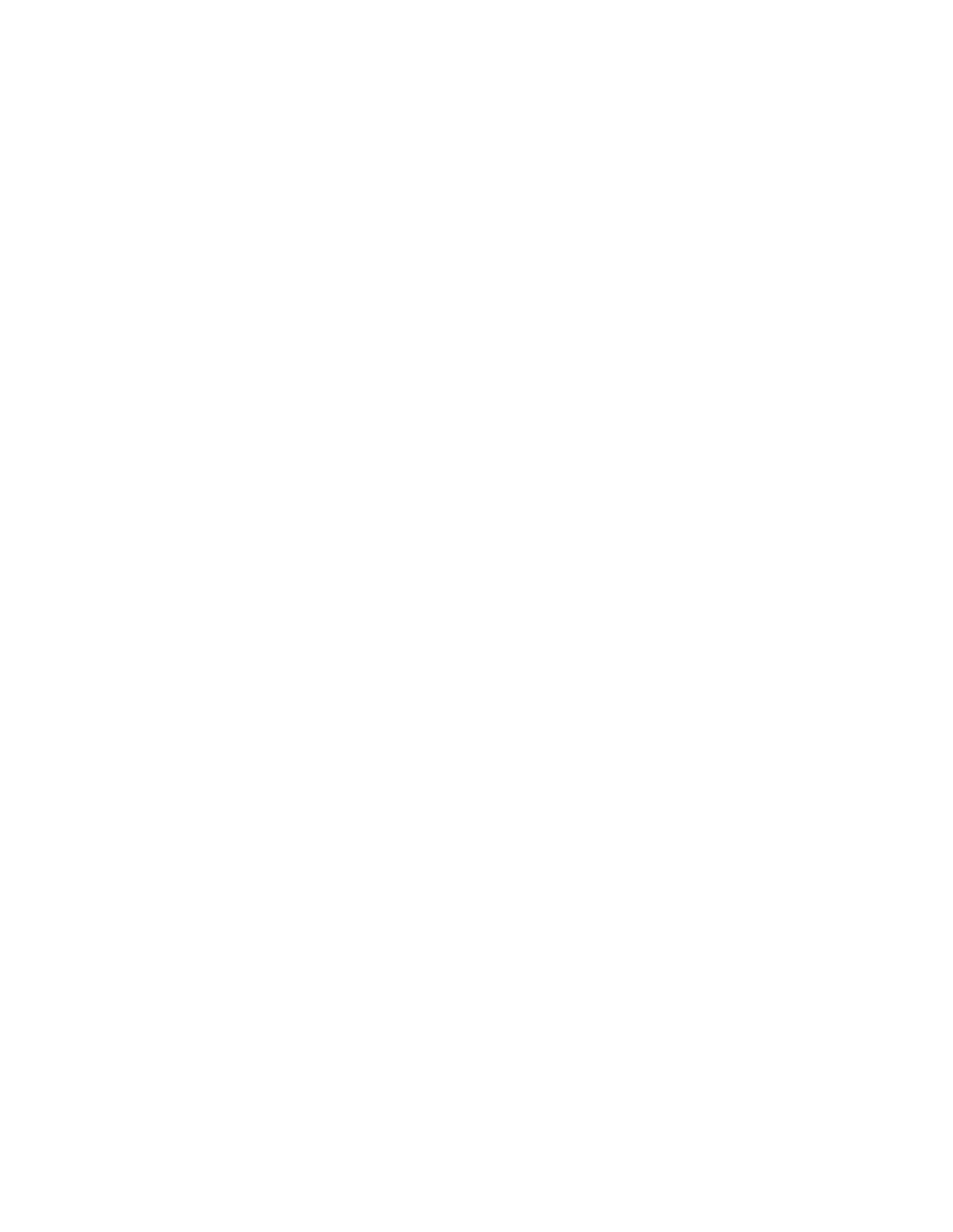# *From the Editor*

**Stephen Spitalny**

For this issue of *Gateways* we had the good fortune of receiving more articles than we could include. Thank you to all who have submitted articles, and our apologies to all those whose work we were not able to include this time.

There are two themes that I would like you, the potential writers, to consider as something to offer to our readers in future issues. This issue of *Gateways* has an excerpt from a book on the older child in the kindergarten, written by Tim Bennett from Seattle. It can be the first in an ongoing series of articles about different rhythms-of-the-day in our early childhood programs. This will give a sense of the various approaches people take, and why they made their particular choices. And it will give the readers new ideas that they might chose to incorporate into their work. So start thinking about why your day is arranged the way it is, and then write up your thoughts and send them to me.

The second theme I would like to see addressed in upcoming issues of *Gateways* is nutrition. We know how important the early years are as a foundation for the rest of life in various ways, including the physical body. Nutrition could be thought of as the substances the body has available for body-building, the substances the etheric formative forces are provided to work with. Recently I attended a talk by Dr. Steve Blake on vitamins and minerals in food and was so interested by what I heard that I bought his book, *Vitamins and Minerals Demystified*. His presentation and his book both look at what substances the human body needs for healthy functioning, and what foods are sources for those important ingredients. How can we understand essential nutrition for the young child, and help to educate the parents as well? I offer the following snippet as an enticement towards future articles because the world of nutrition deserves deepening in our movement.

Dr. Blake's thoughts about calcium, a key ingredient for building bones and teeth, and keeping them strong, are well worth consideration. Calcium level is kept to a tight range in the blood, and when there is not enough intake of usable

calcium, the body takes it from its own bones through the action of the parathyroid gland. There are two ingested food items that particularly impact calcium levels in the body, sodium (in salt) and proteins. Sodium flushes calcium out of the body through the kidneys, so sodium intake needs to be balanced with sufficient dietary calcium to prevent bone loss. Calcium is also used to neutralize the acids in our blood that result from burning protein. The more protein that goes in, the more calcium is then needed to keep the blood pH balanced. The gist is, eat salt or proteins, and make sure there is enough calcium coming in to prevent the body taking it from the bones. When we think about children it is even more significant because they are in a phase of building up bones that they will have their whole life. So give the children plenty of greens, whole sesame seeds, and many nuts, seeds and legumes, all healthy sources of calcium.

We have many wonderful articles included in this issue of *Gateways*. I am especially excited to present observations and experiences from colleagues visiting several programs around the globe and some photos as well. We are also fortunate to be able to include several articles that articulate the research of some of our colleagues that can help us deepen our own thinking about the children. I received four separate articles, all well written and informative, authored by Renate Long-Breipohl of Australia. We have only included one of hers, and it was very hard to choose. Perhaps future issues will contain more of her work.

Please send us your comments. I received several positive responses to my article about the Sistine Madonna, and we may revisit her in upcoming issues. It is so good to know that people actually read our newsletter. Send your questions for colleagues to consider, your wishes for specific topics to be covered in future issues — and, of course, your articles articulating your thinking and experiences, your circle time activities and stories we may not all have heard. Take out your pen and paper, or your laptop, and get the words down on the pages. Writing is a great practice to more fully articulate one's own ideas.

Finally, I want to share a recent heart-warming experience. Some key qualities that I try to embody as an early childhood educator are persistence and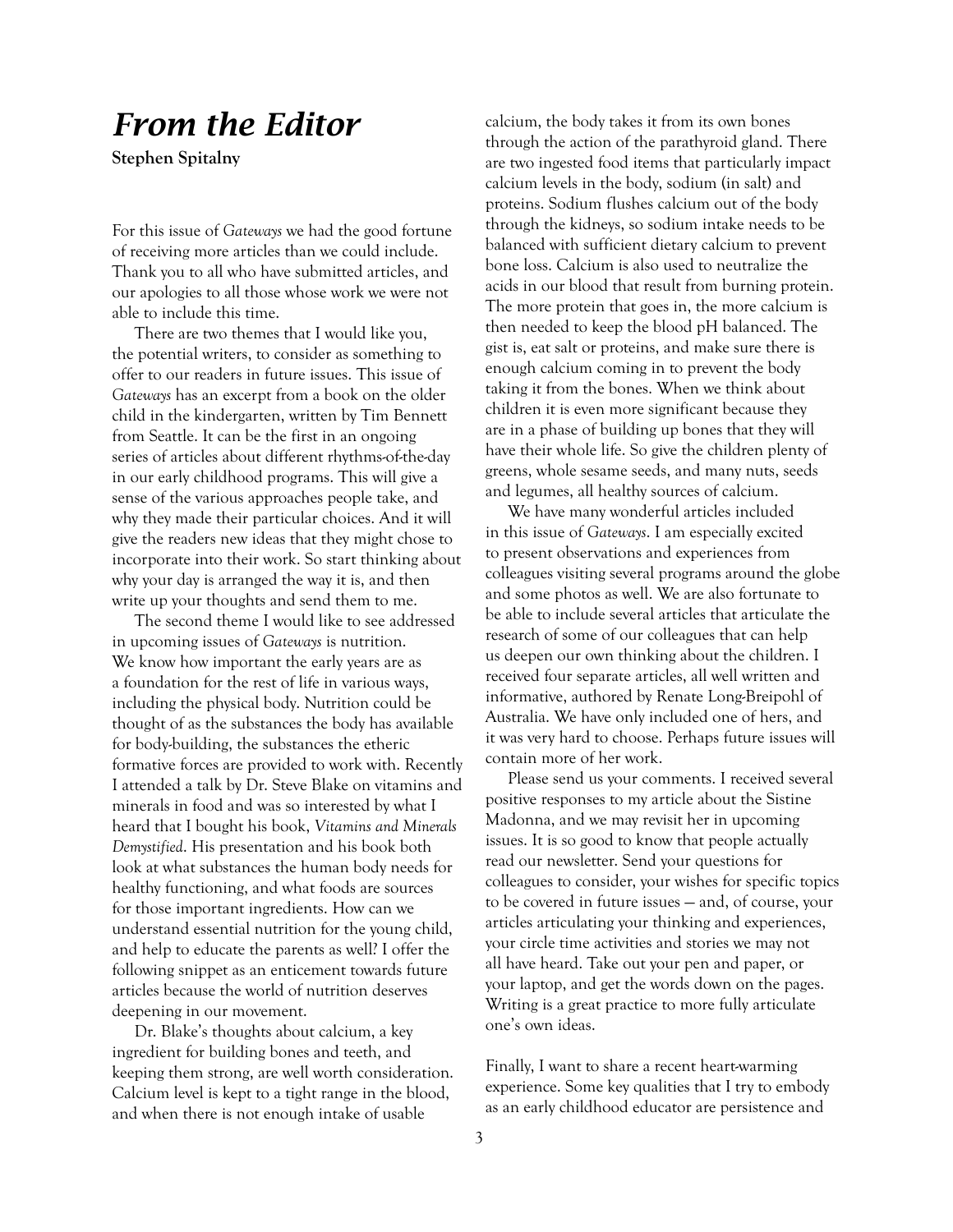patience. Our main tool is imitation. It is hard work to develop patience and be consistent, and every once in a while there is a validation of those efforts. Jimmy turned six in January in kindergarten this year. He began the year with a strong dislike of spiders, and would try and step on them or squash them in various other creative ways. While helping a spider outside, each time I would say; "We leave the spiders in peace. Spiders help us. They eat other bugs." I said it many times for many months to this boy, over and over and over. Last week, another child was about to step on a spider, and Jimmy said; "Don't squish it. Spiders help us. They eat other bugs."

I will close with an excerpt from Rudolf Steiner:

*The supersensible world impresses parts of our body differently. The ether body penetrates/impresses our breast and upper leg more than it does our hands. Straight from our fingers go mighty beams of the ether body. Because this is what happens in our hands, we can see that our hands develop a wonderful, intimate relationship to the outer life. People who wash their hands often are in a finer relationship to their environment, they are more open to their environment . . . The human being is organized in such a way that he can have this intimate relationship to the outer world through the hands.* (St. Gallen, February 26, 1911)

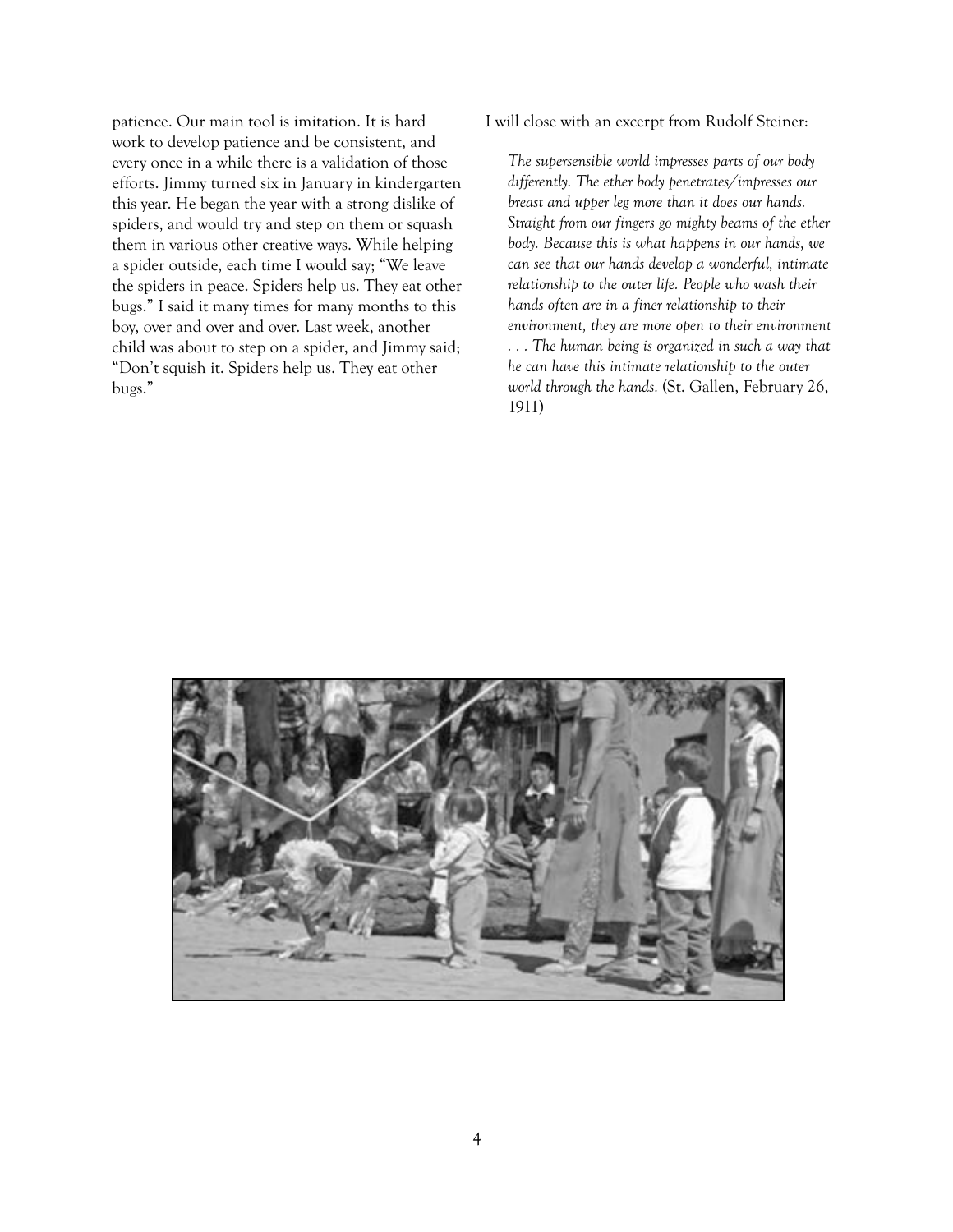# *Working and Living with So-Called Difficult Children*

*2008 East Coast Waldorf Early Childhood Conference*

#### **Nancy Blanning**

*The following highlights come from three keynote addresses given by Dr. Gerald Karnow at the February 2008 East Coast Waldorf Early Childhood Conference in Spring Valley, NY. Topics from the book,* Difficult Children: There is No Such Thing *by Henning Köhler, gave the conference its theme. Dr. Karnow is an anthroposophic physician in the Fellowship Community and also school doctor to the Rudolf Steiner School in NYC and Green Meadow Waldorf School.*

*A second article arising out of the conference, on the topic of coming to understand the child through observation of the threefold organism, is in process. Look for it in a future issue of* Gateways*.*

The theme of this conference acknowledges that there are growing numbers of children who challenge us. Dr. Karnow asked what methods we employ to understand the "difficult child"? What are our criteria for what is normal? If we provide age-appropriate content, then the children should, within a certain spectrum, be able to accommodate what the teacher brings. This assumes that we are bringing age-appropriate, Waldorf-inspired content, which permits the maturation of the child's individuality through the lower senses (touch, life, self-movement, and balance). This builds a physicality that will provide the framework for a healthy development of the higher senses (hearing, word, thought, and ego). The careful working to build health in lower sense activity will provide the right foundation for later, more subtle, soul-spiritual development. The early childhood educator helps prepare the child in his body for grade school and the experience of the middle senses (smell, taste, sight, and warmth), and for the high school where the area of experience is the upper senses. The early childhood domain is the lower senses, the body, the will.

As we begin to consider "difficult" children, Dr. Karnow emphasized that it is essential to understand that all experiences we bring to the child through education affect physical development.

This was illustrated by the example of Otto Specht, Rudolf Steiner's first student, which can serve as an archetype for our work as educators. Otto Specht was a hydrocephalic boy whose case was considered hopeless. To educate him was thought impossible. Nonetheless, the mother of this boy had trust in Rudolf Steiner and asked him to take on the boy's education. Steiner required that he alone would decide everything done with the boy, to which the mother agreed. He very closely structured the curriculum given to Otto and guided the movement of his limbs in very specific ways. Through these activities, the size of Otto's head shrank. He not only improved physically but completed his education and became a medical doctor. In this situation, Steiner was a young man educating a difficult child. This child could not learn and was essentially deformed. But through the education Steiner developed, the child not only improved his intellectual capacities and completed his education, but his physical body changed as well. Each child wants to incarnate into the physical world and bring "the latest news from the spiritual world." The question for us is, does today's education create a body that the spiritual being of the child can inhabit? "Difficult" children are confronting a struggle in finding home in an earthly body.

Dr. Karnow described that in the first period of life, the child is all body, and all experiences affect body development. Everything we do affects the totality of the whole being, even through chemical and morphological changes that occur in the body. Not only the soul life — emotional, intellectual, and psychological — is affected. In other words, everything we do with the young child affects his physicality, his physical body. Pedagogical activities work upon the physical, while the medical activities work on the etheric. What we present in the pedagogy is received through the senses and works deeply into the body. Regarding the "difficult" child, the physical body can be the bridge through which we can foster healthy development through the educational experiences we bring.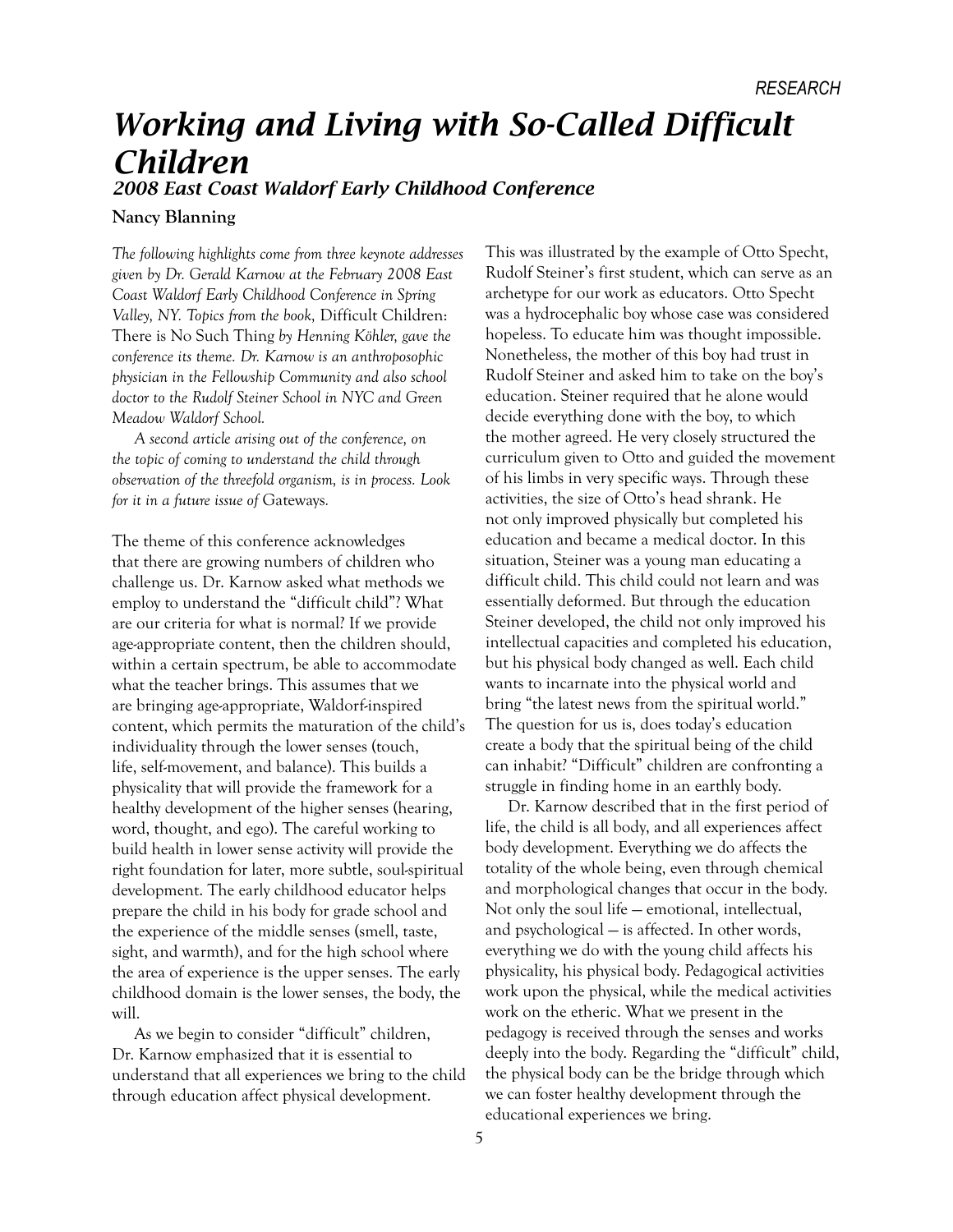The physical body can also be the vehicle through which we can come to understand the "difficult" child. The ability to observe is key in approaching perplexing children. Dr. Karnow remarked that when he goes to a school as physician, he does so with anxiety. He is asked to observe, and he follows Rudolf Steiner's guidelines as to what to do — just look. One has to empty oneself of anxiety, having trust that some insight will come. Something catches our attention toward that child, perhaps a heavy ear lobe that does not tell anything by itself. It has to connect to something else, a movement, perhaps. Dr. Karnow quoted from the first chapter of *Fundamentals of Therapy*: "It is of the utmost importance to know that the human being's ordinary forces of thinking are refined form and growth forces. A spiritual element reveals itself in the forming and growing of the human organism. And this spiritual element then appears during the course of later life as the spiritual power of thought." When we observe soul behavior, such as speech, movement, movement of thoughts, forgetting, and so on, we will only find the answer to why the behavior is occurring by looking back at the body itself. This is where the physician is a helpful colleague to the educator. The teacher looks at the soul and describes the soul manifested in the child's behavior. The doctor lives in relation to the body. The doctor is asked to give a reason for why the child is unable to behave differently. Up to about age twenty-one, we see organically driven behavior and we want to understand its cause. Early childhood teachers are dealing with organ-driven behavior, determined by the child's physicality.

There needs to be a dialogue between doctor and teacher. How can we understand behaviors that stir our interest, or that annoy? We understand behavior is organically driven. So what are we to do about it? Otto Specht's behavior was organically determined. His physical condition did not allow him to participate in a normal school. So Rudolf Steiner saw he had to evoke a change in the organism. If we want to evoke a change in behavior, we have to evoke a change in the organism. We usually come up with things in the child's environment to account for difficult behaviors — media, diet, family life — but the true answer lies in the physical body of the child.

Yet how can we come to truly observe the child

so that we can gain a sense for what to do to evoke a beneficial change? Dr. Karnow spoke of times past when human beings had active converse with the gods in mystery centers, the sources of spiritually revealed knowledge in ancient times. Rudolf Steiner states in Volume Six of *Karmic Relationships*  that whatever originates in medicine today is fundamentally an aftermath from insights shared by the ancient Mercury gods. But things have run dry in our times. Humanity must rediscover how to have new conversation with divine beings. To help us do that is the mission of Anthroposophy. If we think of our work as a process of entering the spiritual world and being guided by the beings who live in it, this gives meaning to our work that transcends the moment and deepens our task. Every Waldorf school is a mystery center, but only if we realize it and act accordingly. This we can do through the gifts given by Rudolf Steiner through Anthroposophy.

In his *Difficult Children* book, Henning Köhler speaks of our coming into relationship with the "difficult" child as a path of initiation, a conscious entry into relation to the spiritual world. How can one undergo this initiation? One needs to create a posture of creative "not-knowing." We want to go into a situation not knowing anything and thereby create an organ of "not- knowing" receptivity. This needs intense participation. The observer enters into a situation where the being of the contemplated child actually melts into oneself; observer and the one observed become one. This is an act of emptying out and becoming selfless, of not being burdened by ideas, preconceptions, or expectations, but of being open. The nose or ear or hands or feet or movement or tone of voice could capture our attention. To become one with another, the observer has to become empty, still, quiet, and warm. If one does that, the inspiration of what needs to happen will come. Steiner calls this a "thinking-feeling" into the other. Then the observer will be "thought" by the being of the child as act of creative identification. I become one with you. This is a turning around of the activity of an educator or observer from what is customary. It is a nonlabeling approach. It is totally open, and one does not know what is going to happen. True communication, true dialogue can happen when this emptying has occurred.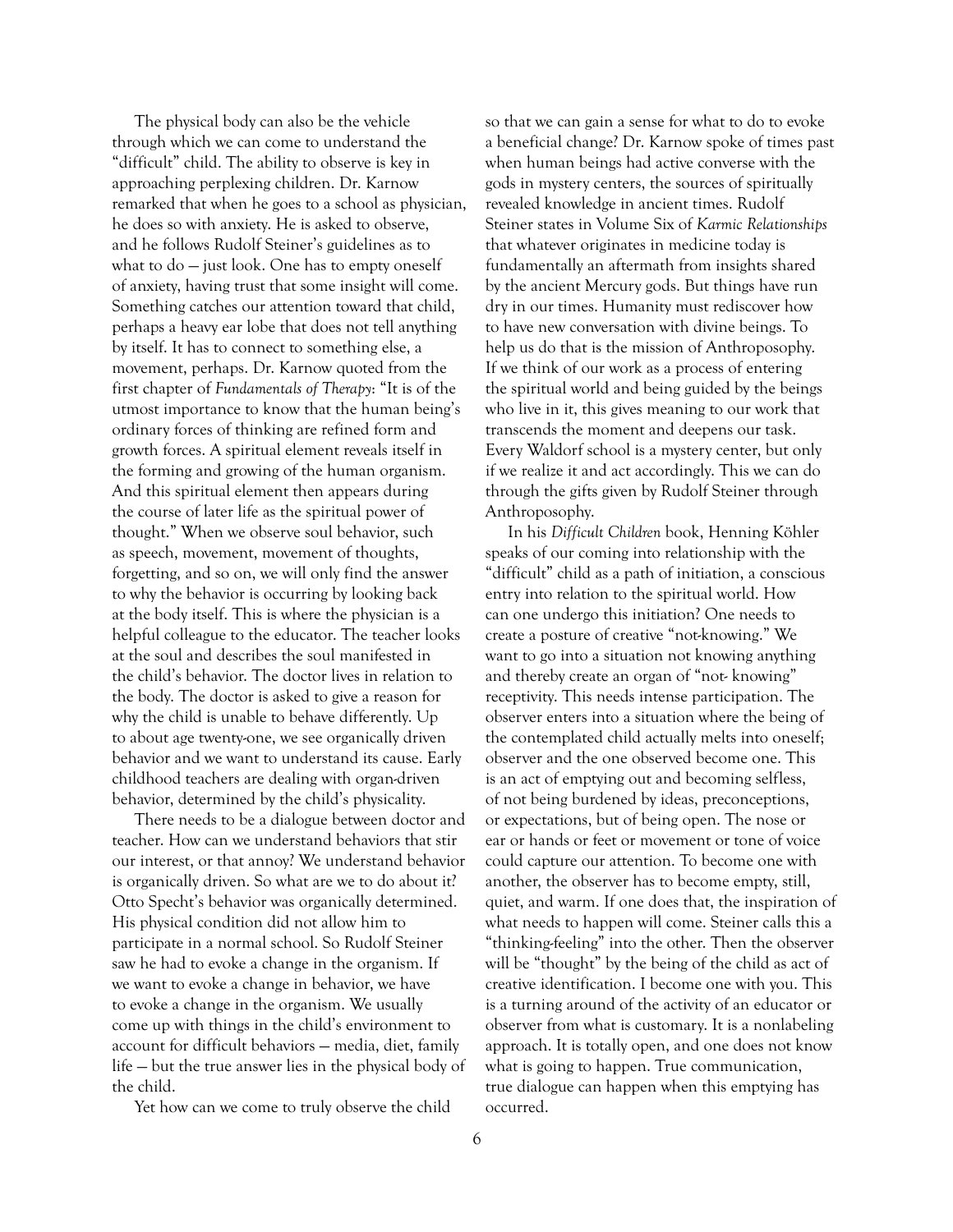To achieve this emptying requires enormous inner work on the part of the educator. Labeling a child as "difficult" points to something in ourselves rather than the child. We admit we cannot handle this child in the context of the other children. This child explodes the bubble in which we want our children to be contained. We want the children to do just what we want. Dr. Karnow referred to Köhler's observation that one of the biggest impediments to our moving forward is our addiction to contentment. In our classrooms, we want everything to be harmonious and nice. When we are led by this desire to be comfortable, we are not open to hearing the true child speak.

The point stands out from Köhler's book that we need a new artistic mode of educational thinking and observing. When we look at something artistically, the form we perceive becomes an expression of what created that form. Through the form, we can begin to see the invisible aspects of the human being. To do this, we have to learn to grow wings. The visible is a kind of darkness, an abyss. This is what we see when we just look at the outer physicality. We need to develop wings to penetrate through the darkness and see the light and spark and be able to bring it to birth, to save it.

Throughout the lectures, Dr. Karnow made repeated reference to his pedagogical "bibles" — *The Study of Man/Foundations of Human Experience)* and *Education for Special Needs*. These two are courses in "wing development." The answers to all our questions lie in these two books. He urged teachers to commit dedicated study to these volumes. We can grow wings by taking up spiritual ideas about the nature of the human being. To appreciate the threefold nature of humanity, which these lectures describe, gives us eyes to see with and wings to fly over the chasm that separates us from an understanding of the child. Especially when we meet together in a circle, sharing our different perspectives, we can perceive and become participants in creative forces that give us tools for understanding and tools for working.

Dr. Karnow reminded us that life is structured in time. Human development is a process in time. Our society is one that expects quick answers and solutions, so this process puts us at odds with modern expectations. As educators, we have to understand that what is done with a child now will have its results in the future, in later life. As helping companions to the child, we must also have patience that the dialogue with the true spiritual being of the child will not happen instantly. The processes of emptying, looking, listening, and sensing require time and patience. We must be able to withstand the discomfort we feel in not being able to come up with an answer right away. We have to wait to permit the world to imprint itself into us so we can realize the meaning of what we see. This requires patience and tolerance to live with the frustration of not having a quick answer.

In his opening remarks, Dr. Karnow shared a verse given by Rudolf Steiner to Dr. Ita Wegman on December 21, 1921, which pictures the theme through the three days of lectures:

*The human being is a bridge Between the past and future existence. The present is a moment; moment as bridge. Spirit grown to soul in matter's husk Comes from the past. Soul growing to spirit as seed encased Journeys toward the future. Grasp future things through past ones Hope for evolving things through what has evolved. So grasp existence in evolving growth; So grasp what will be in what exists.*

This verse is spoken at the faculty meetings of the Otto Specht School, a new therapeutic endeavor in the Fellowship Community. It was begun to offer another program to carry "difficult" children whom the regular classroom cannot embrace. The program's existence points squarely to questions we teachers carry: Is Waldorf education here for all children? Can this education meet every child's needs? Dr. Karnow answered this. Yes, we are here for all children, but there may be circumstances where we cannot meet all the children's needs. If a child is asked to leave, we must be honest and clear as to why. Is it because we are addicted to contentment, or because it is truly impossible? There are situations where a child is carried despite difficulties and where, through time, a transformation has occurred. We must keep in mind the time element.

We can also remind ourselves that Waldorf education is confined not only to a nice classroom.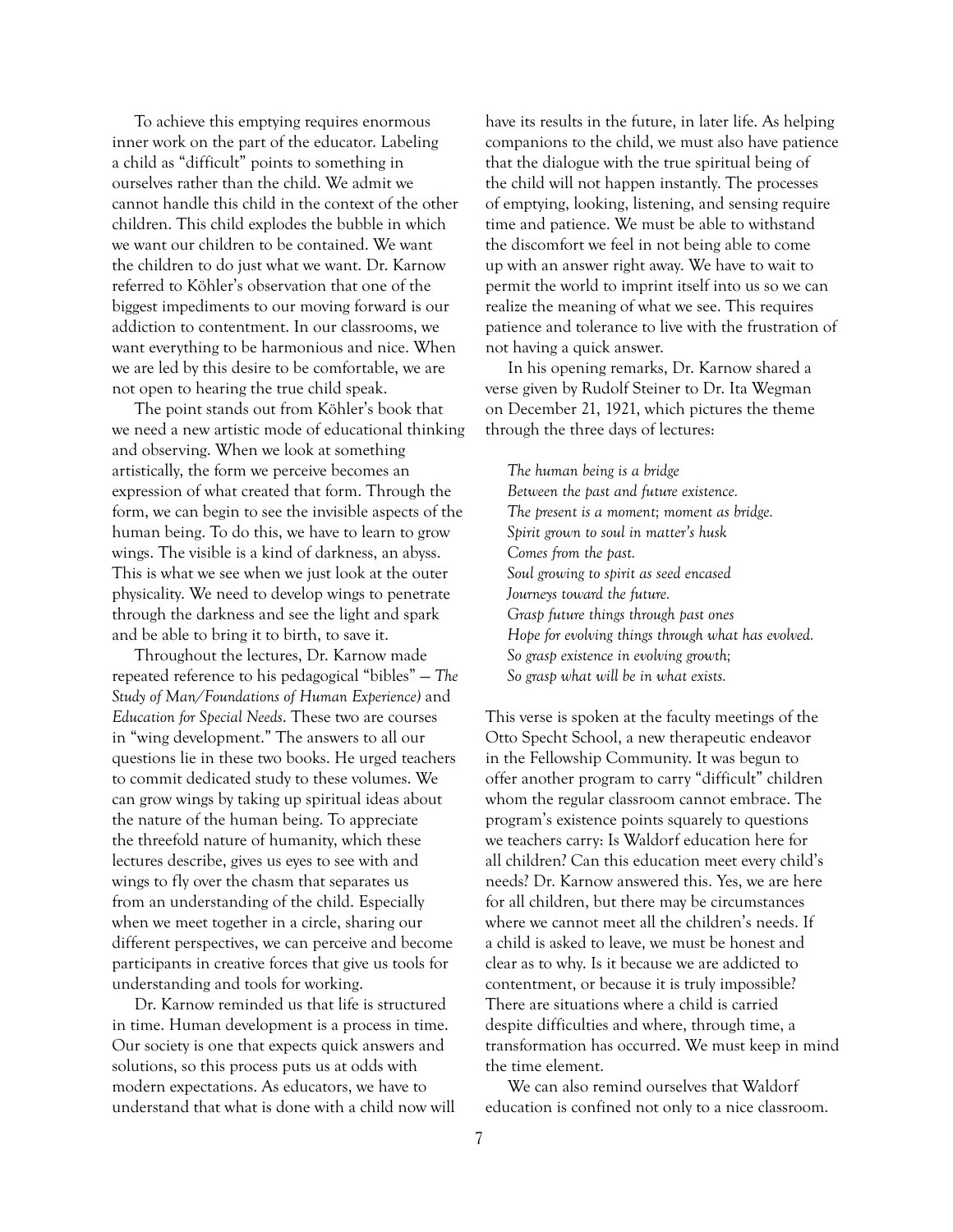The world is a classroom, as it is a mystery temple. Waldorf education can happen everywhere, and some children require this wider vista. Every situation of daily life can become curriculum for Waldorf education. An attempt to realize this is being made at the Otto Specht School, which has the benefit of being situated in a community for the elderly. It is surrounded by woods and streams, large gardens, greenhouses, an orchard, and a dairy farm with sheep and chickens, all permitting creative educational efforts.

To conclude, Dr. Karnow returned to Henning Köhler's statement that difficult children do not exist. Children with difficult behaviors do. We need to develop a knowing-understanding through an "emptying-out" attitude, where we do not label, we do not react. The children need us to say "yes" to them, which will be our virtue development because they require us to be on a path of inner development. We can picture ourselves as musicians

who "lift" our musicianship to a soul capacity where we can bring about social harmony and create music in social situations. The children who experience this lifting into selfless, social skills will be affected in their bodies. We affect the children's bodies by who we are and what we do. This fundamental transformation of attitude — saying "yes" to the child — is what is required.

The final keynote address ended with these words: Yes, Waldorf education is for every child. No, we cannot always meet the needs of every child. Yes, life is difficult. Life is beautiful.

*Nancy Blanning presently serves as a therapeutic and remedial teacher at the Denver Waldorf School. Her special focus is on developing movement enrichment for young children. With her colleague, Laurie Clark, she has co-authored the book* Movement Journeys and Circle Adventures*. She also does consulting work with Waldorf schools in North America, teacher training and mentoring.* 

## *The Stars Are Brighter in Your Peripheral Vision Working Towards a Constitutional View of the Epileptic/Hysteric Polarity* **Adam Blanning, MD**

Bringing anthroposophic insights into the classroom is challenging, because we have to find practical methods for bridging Rudolf Steiner's descriptions of spiritual physiology with the realities of daily life in the classroom. How do we find a link between Steiner's descriptions and their manifestations? We know that the curriculum and its content supports and guides the evolving development (spiritual into physical) of the small child, but finding specific tools to meet the challenges of an individual child's behaviors can be daunting. Steiner gives us a foundation for beginning this work through his descriptions of the constitutional polarities, but the names given to the developmental polarities may seem too medical, too antiquated, or too abstract. At times it may feel presumptuous to even speak about a child's "spiritual physiology" unless we ourselves have developed skills of clear clairvoyance. But the beauty and reassuring brilliance of these polarities is that when they are present, they are *absolutely consistent* and manifest in forms both simple and

profound. They can indeed help to explain the most puzzling behaviors. But not if you just concentrate on the behavior alone; then the child may elude explanation. This is because in many ways troubling behaviors are like the stars in the heavens — they are a little bit brighter, actually easier to see, when we gaze not directly at them but at the "constellation" of daily rhythms and patterns that surround them.

This more peripheral, holistic field of vision is important because a single behavior can actually arise out of polar processes. The exact same behavior (as we perceive it from the outside) may be rooted in very different constitutions. Take a very concrete example: circle time. Children's challenging behaviors often come out during circle time. As the whole class is striving towards a collective mood and activity, those individuals who fall out of the activity are particularly noticeable. They are disruptive and distracting, or annoying to the teachers and to the rest of the children. It can be hard not to get fixated on the particular behavior in that moment, because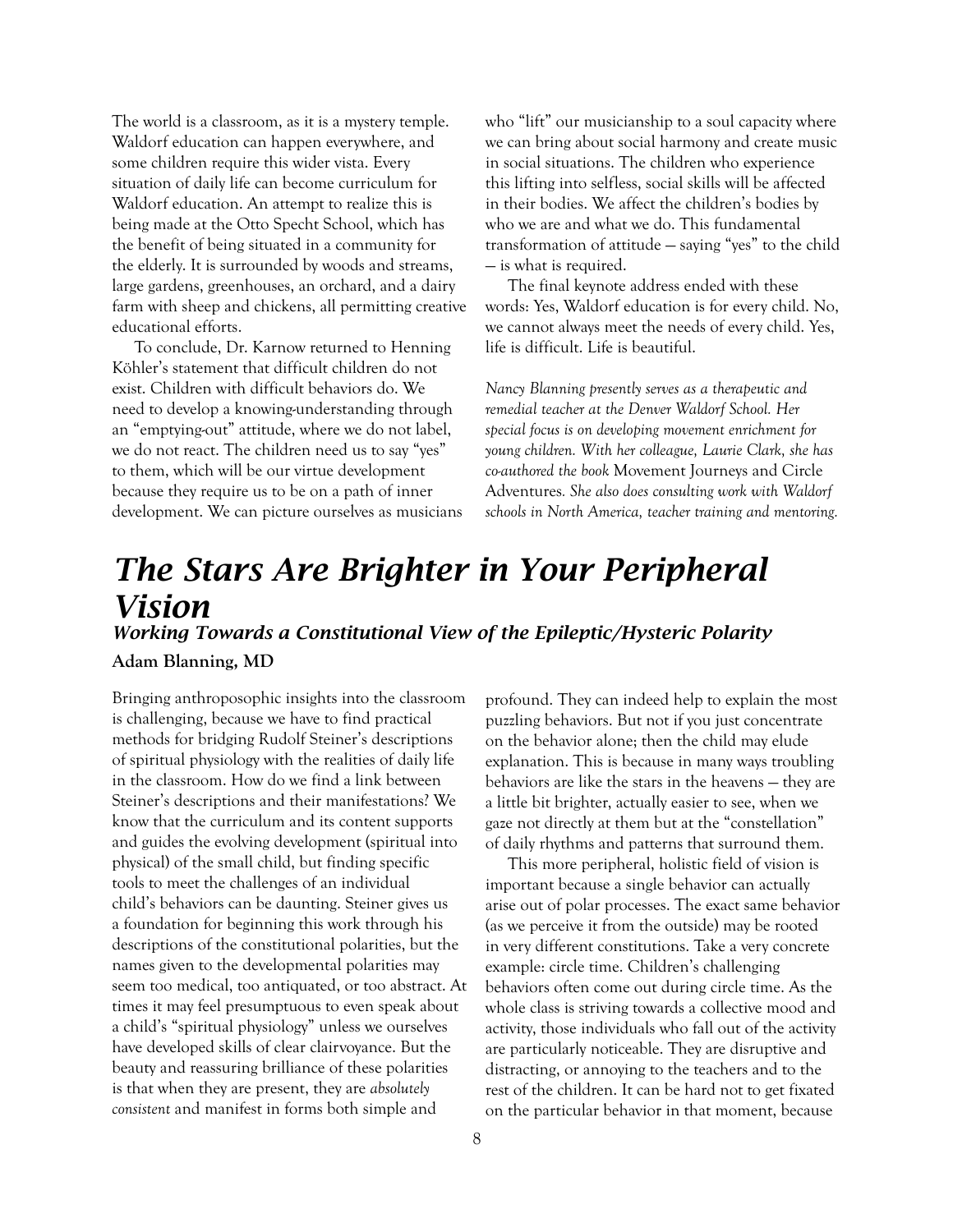we really just want them to stop. Admittedly, that is probably not the moment for trying to gain a constitutional view. Instead, do what is necessary, and then let that moment go and begin to watch the child during the moments when he or she is not demanding our attention.

A first and essential truth to grasp is that any frustrating or disruptive behavior really should be viewed as an expression of, or a compensation for, some developmental imbalance. Children outwardly express through their actions what they inwardly experience in their physiology. And a second essential truth is that the key to really understanding a behavior may not necessarily lie in what is happening during the behavior, but in what occurred just before it. The disruptive behavior in circle time is usually the child's way of orienting him- or herself, or breaking out of an imbalance. Since we cannot go backwards in time to see what they were doing just before they demanded the group's attention, we have to look for clues elsewhere. This is part of the process of using "peripheral vision" to gain more understanding of the child's relationship to his or her own body and the environment that surrounds it.

Let's get back to concrete examples, which arise out of actual observation of kindergarten circle times. Two different boys — they could equally well be girls, so please do not think this is should only but applied to boys, but boys do sometimes tend to express their constitution more physically — are both frequently disruptive in circle time. The disruptive behavior (for either boy) is generally a poking or pushing of the child next to him, or the making of loud, intrusive noises. Both boys are better behaved as soon as they are engaged one-on-one with an adult (such as the teacher calling out names or physically gesturing to them), and neither seems to be intentionally naughty or mean-spirited. If we wanted to use a label commonly used today, we could speculate that they have "attention deficit," which in the moment of the disruption is probably true; but it does not help explain why they lose their attention or what will help them to be more engaged in the activity.

When we begin to look at the specifics of each boy's physical body and behaviors, it becomes clear that although they exhibit similarly disruptive behaviors, they are expressions of very different

processes. One fits the process of the "epileptic" polarity; the other of the "hysteric" polarity. How can we arrive at that conclusion? By looking at the "peripheral" elements of the form and structure of the child's body, how each boy plays, how he eats, how he sleeps. Let's start to look at the specifics of each boy.

The first boy is larger than many of the other boys his age, with a solid and powerful body. He is not fat, but it seems like there is a density to his muscles. In spite of his large size, his features are less sculpted and maybe appear a little younger than many of the other children his age. When he interrupts the circle, it is usually with a loud, silly noise, or a push to the boy next to him. While generally participating well in the circle, he has moments where his consciousness loses contact with his environment — in other words, from across the classroom you can see that he stopped listening and hearing any of the activity around him for several seconds. This behavior is repeated outside of the circle during times that he is not actively moving his body. When he finishes one of these brief episodes, he seems a little disoriented but quickly enters back into strong movement and the physical activity around him.

The second boy is more slight in his build, and quick. In observing his body, one is more aware of form or movement, as opposed to physical solidity. He is profoundly aware of his environment and fully engaged. He immediately picks up on the song and the hand gestures of the circle time, but he is, in fact, so aware of his environment that he also notices the laces of his new shoes, and the ticking of the teacher's watch, and is drawn to touch the fabric of the girl's skirt next to him, wondering what it would feel like. There are so many things to notice and be aware of, that it becomes very difficult to pay attention to what the teacher is doing, particularly when there are so many other interesting temptations much closer to him. Eventually he touches the girl's skirt next to him, or decides to take off his shoes and adjust the laces, and falls out of the circle activity that surrounds him. But this does not happen because he has become momentarily *unconscious* of his surroundings. It is ultimately because he is *too conscious* of his immediate environment and flows out into it.

In epilepsy, the medical term used for a person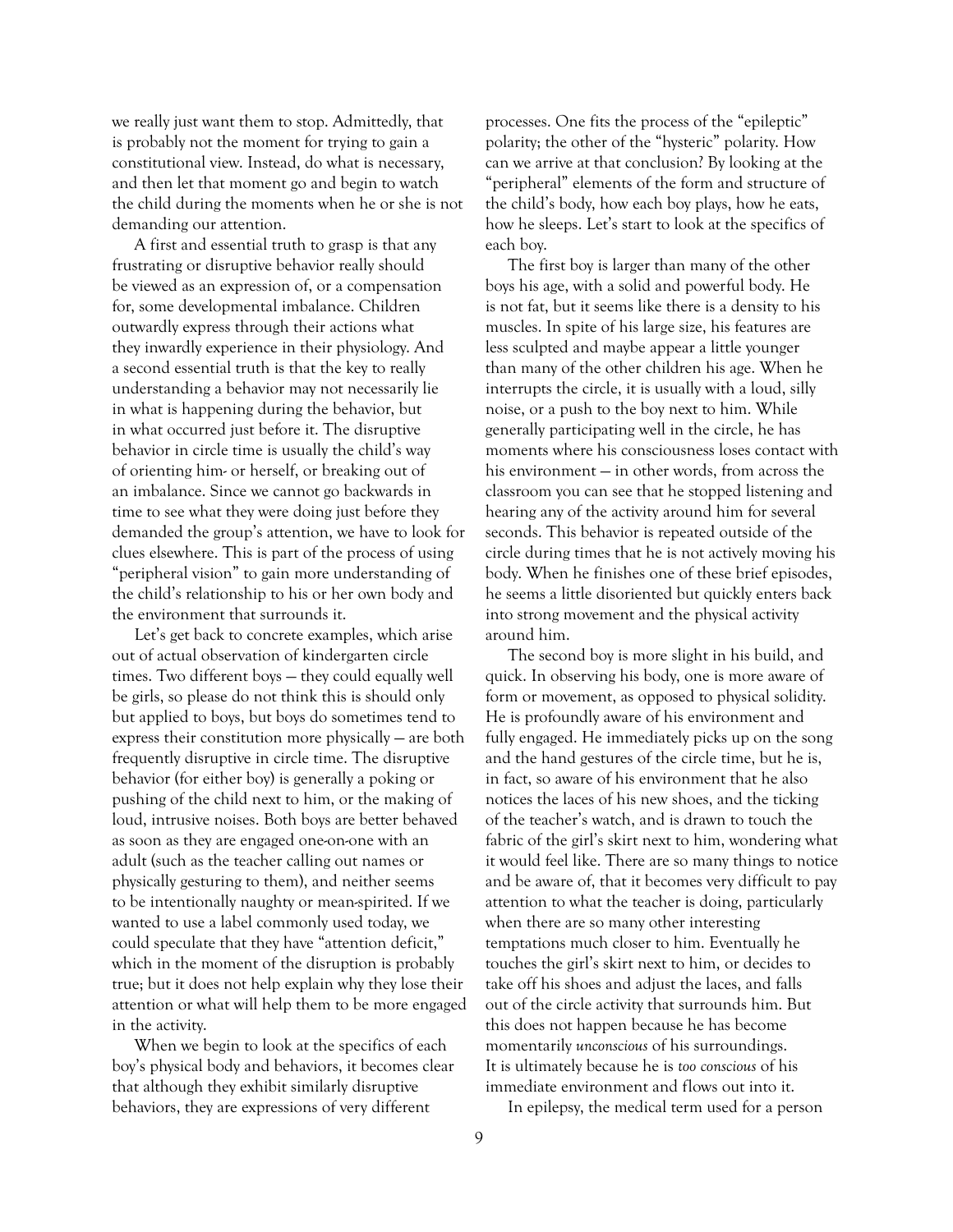who has repeated seizures, there is a clouding or loss of consciousness, which may or may not be accompanied by jerking, cramping movements of the body. The physical body is temporarily unable to act as a vehicle for spiritual activity and consciousness, so that on a certain level the body briefly becomes an unpenetrated part of the surrounding environment. This process happens just before the jerking movement of a seizure, with actual movement a breaking through, a compensation for working through this density. In *Education for Special Needs*, a series of lectures given in 1924, Rudolf Steiner expanded the term *epileptic* to indicate a developmental polarity in which the soul and spirit find it difficult to enter into a physical and etheric body that are too dense (which in the extreme will result in seizures, but is actually a much broader situation which happens with variable frequency in about half of us). In Lecture Three, Steiner describes it in this way:

*The human being wakes up, but remains unconscious. You see, we have come in this way to an exact description, drawn from within, of the condition of the epileptic. . . . The epileptic is able to enter with his ego organization and astral body into the physical body. That he can do, but he does not come forth into the physical world; he is held fast within . . . astral body and ego organization will be, so to speak, dammed up, congested beneath the surface of an organ. This condition then manifests outwardly as a fit. This is what fits really are.* (Steiner, 60-61)

The boy described does not suffer from epilepsy, and as far as I know he has never experienced a seizure, but his moments of being withdrawn, or perhaps we could now say "inwardly congested," are epileptic kinds of behavior. His body, his physical and etheric body, offers a resistance to the astral body and ego organization such that he has moments during the day (more commonly in the morning) when this inner congestion happens and he loses conscious contact with his environment. When he does break through this congestion, he often goes into strong movement or makes a loud sound. This has two advantages for him: first, through movement he reclaims his body as he moves it and feels it in relation to gravity (this is actually one of the therapies for a child with an epileptic

constitution); and second, when he disrupts things, the flow of the activity around him is momentarily disrupted and the consciousness directed towards him allows him to reorient himself in the group activity. His behavior is annoying and disruptive for the group, but for him it is both an expression of and a compensation for what he is experiencing in his spiritual physiology every day. He needs outward direction (the teacher directing him) or physical experience of gravity in movement (shoving the kid next to him) to again find his proper relation to his body and to the external world.

If we need to look for other confirmation that this is an "epileptic" constitutional process, we can make our view even more peripheral. The occurrence of a seizure at some point in the child's life is of course a clear indication, but the epileptic constitutional process is far more common than the experience of actual physical seizures. We can find additional clues if we look at the way the child sleeps and eats — because if the astral body and ego organization are having difficulty penetrating into a dense physical and etheric body, that interaction should be mirrored on other levels as well. The astral body and the ego organization must enter into the physical and etheric each morning, and then release every night. We would then expect that a child on the epileptic pole would be slow to wake in the morning, groggy, and not really ready to interact with his or her environment until later in the morning, or perhaps not even until the afternoon or evening. Eating is another, internalized process of working with, or in this case literally digesting our environment. An "epileptic" child is not ready to do this early in the morning, and may have no real appetite until this waking process has finished. The child may feel best in the evening and get his or her best work and interaction done late in the day, though when it is time to go to bed, the astral body and ego organization are inclined to quickly withdraw from the too dense physical and etheric bodies. The child quickly falls into a fast, deep sleep. When we look at the way a child sleeps, at the way a child eats, we can see the same process happening over and over: engaging the body and then the environment is a slow process because it requires penetrating so much resistance in the physical and etheric bodies. Releasing from them is easy. If the epileptic polarity is true, it will manifest consistently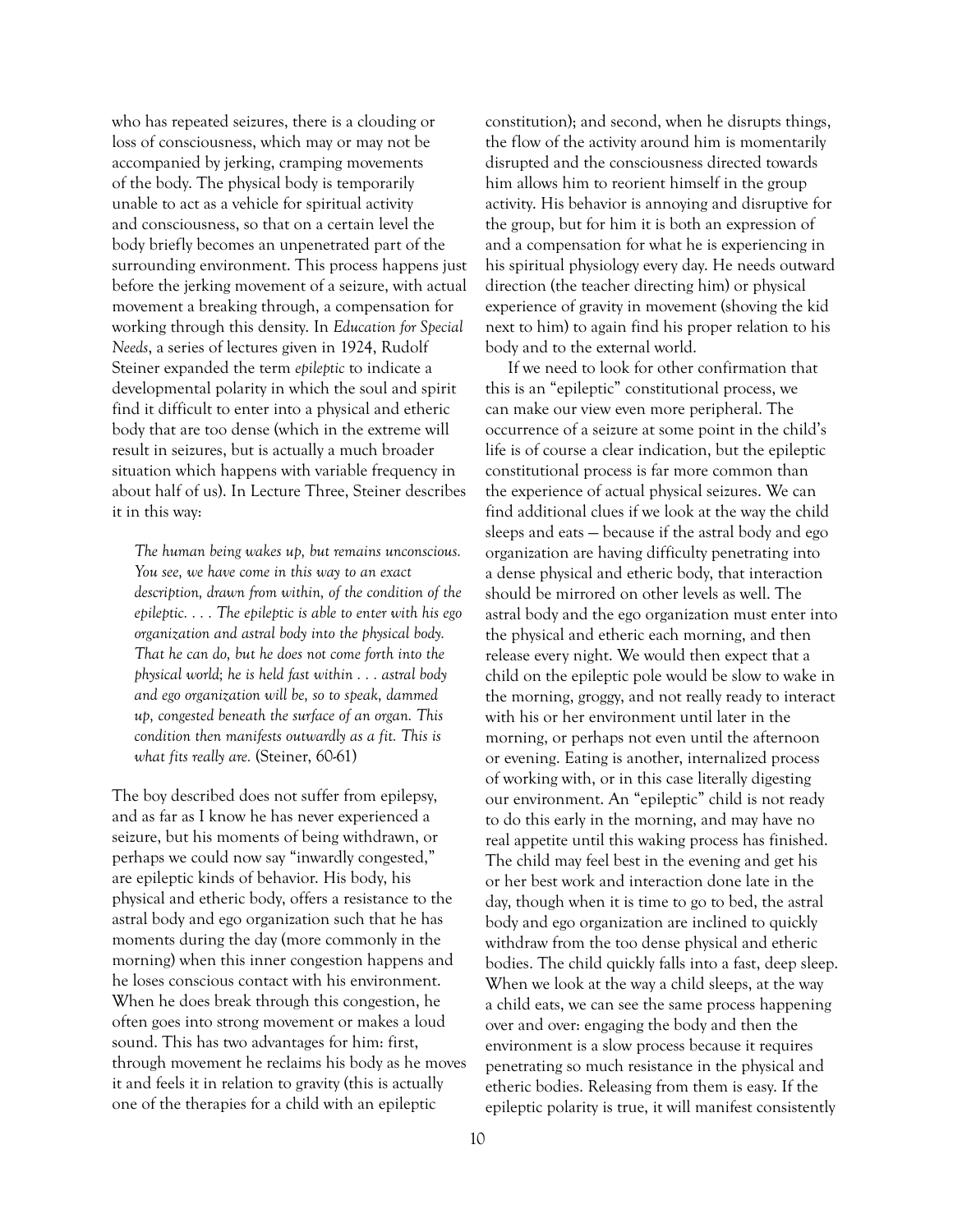on the levels of classroom behavior, waking and sleeping rhythms, and appetite and digestion.

The second boy, with the "hysteric" constitution, is of course also expressing and compensating for what he experiences on a daily basis. But his behavior arises out of the opposite process: instead of being held back by his body from entering into the environment, he overflows. Instead of a dense border, he has no borders at all. Steiner describes it this way:

*Let us see what it is we really have before us in a young child who is said to be suffering from hysteria. He has trouble making contact with the external world . . . but instead of grasping all these things too weakly, as is the case with the epileptic, the child takes hold too strongly, he puts his astral body and ego into his whole environment. . . . What is the result? You have only to remind yourself how it is with you when you have grazed your skin at some spot. Suppose you then grasp hold of some object with the sore surface, where the skin has been rubbed away. You know it hurts! The reason for your being so sensitive is that there you come up against the external world too vigorously with your inner astral body . . . the child who from the first brings his astral body right out — such a child will in a subtle way touch and take hold of things, just as though he had been wounded. Nor shall we be surprised to find in him this hypersensitiveness, this hypersensitive response to the world around him. A human being in this condition is bound to feel his environment much more keenly, much more intensely; and he will moreover have within him a much more powerful reflection of his environment.* (Steiner, 76-77)

Where the epileptic child falls *out of* consciousness, the hysteric child falls into *too much* consciousness. When he is distracted or disruptive, it is because he cannot help noticing and responding to the things that are immediately in his environment (the laces of his new shoes, the ticking of the teacher's watch, the fabric of the girl's skirt next to him). He expands his consciousness, his awareness out around him, losing and forgetting the borders of where he ends and the world begins. Another word Steiner gives for the hysteric polarity is "soul sore," so that it is actually a protective gesture for him to try to meet and respond to what he senses. When he reaches out to another child and makes contact, he is able to

(re)establish his boundaries, because what he astrally feels to be "him" may actually extend well beyond the borders of his physical body. He can reel in his astral body to more appropriately integrate with the etheric and physical boundaries of his body: through outward redirection, or through a "quicker tempo," (Steiner, 79) increasing the speed of his own activity. When the teacher stops the circle time in order to address him (the teacher's ego thus giving form to the child's astral body), or when he himself speeds up the song to a ridiculous speed, then he can pull his astral body back in to its proper proportions. That is his therapy. The first boy described, with the epileptic constitution, needs strong physical movement, sensing himself in gravity to properly orient himself in his body. This second boy, with the overflowing astral body, the hysteric constitution, needs to be pulled back. He is, in a way, acting out in order to help heal his own imbalance, to find ways to reign in and define the sensing of his astral body so that it better matches the space and definitions of his own physical and etheric bodies.

Expanding our view to find other confirmations of the hysteric constitutional process, we are looking not for seizures, but for physical processes that expand beyond the borders of the physical body. In the fourth lecture of *Education for Special Needs*, Steiner discusses nocturnal enuresis, or bedwetting: "whenever you have a case of bed-wetting, you can assume that the astral body is running out, overflowing," and perspiration: "you will find that you need to observe particularly how the child sweats." With an even more peripheral view, we again come to sleep and diet. With waking, we enter in with our astral body and ego — in a hysteric child this happens fast and too far. He (or she) wakes and is immediately engaged in the environment. He opens his eyes and seems immediately ready to explode into the day. But going to sleep may be far more difficult, as this hypersensitivity to the environment, this "soreness," catches and holds the child's consciousness. It takes a long time to withdraw from the world around him, and sleep when it comes may be fitful and shallow. In terms of his eating and appetite, he is ready (perhaps immediately) to eat in the morning, but as the day fills him with so many sensations and experiences his appetite wanes. By the evening his "soreness" may reach the point where he cannot digest anything more. The food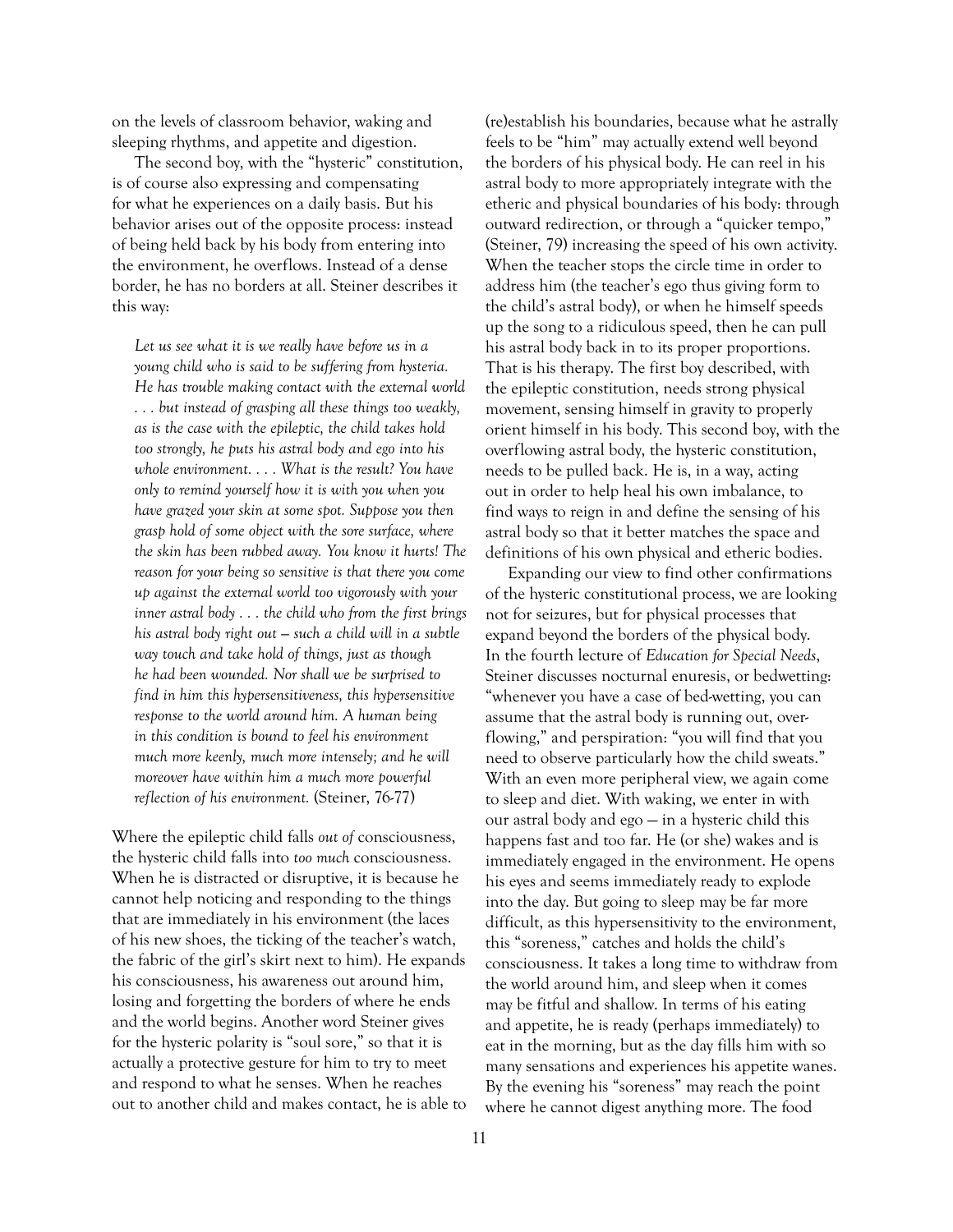on the plate may hardly be touched — instead he gives an animated recounting and reenactment of the experiences of the day. In the same way that his astral body overflows into his environment, so too do a torrent of sensory experiences come "flooding" into his consciousness. They are too numerous, and perhaps too painful, to all be processed in the moment, so he needs to revisit and work through them before he can release into sleep. The epileptic child becomes *unconscious* and has difficulty making connection with his environment; the hysteric child loses his boundaries and overflows, becoming *too conscious* of the environment.

Both children stand out in circle time — they are disruptive, and it is because they have each individually become temporarily disoriented. The processes standing behind their actions, however, represent truly opposite extremes: one child gets stuck within the physical and etheric bodies and has to break through; the other expands out too far, overflows, and has to be brought in and protected. But in order to know which process stands behind the behavior, we have to develop a *constitutional* understanding. This is such a valuable tool! Once we can begin to understand children on a constitutional basis, then our insight into their behavior also helps us to begin to understand and imagine what they need to rebalance. We can begin to find ways to help them orient themselves before they are forced to act out and be disruptive. We can do this by carefully observing the patterns of incarnation, of spiritual physiology, through observing:

- *classroom behavior*
- *interaction with the environment*
- *sleep*
- *appetite and digestion.*

Then we have gained a more "peripheral," more holistic understanding and can redirect our attention to specific behaviors and find their solutions. When we are working not with a specific behavior of the child, but with the whole being of the child, we can better meet and guide each child in his or her pathway of incarnation towards claiming and using the physical body as a proper tool.

*Adam Blanning, MD lives in Colorado where he works as a school doctor and anthroposophic physician for the Denver and Boulder communities. His special passion is finding ways to meet, support and encourage the incarnation pathway of the young child.* 

 *Dr. Blanning is working on a second article which will present specific therapeutic steps using experiences of gravity and changing rhythm, as well as a movement journey from Nancy Blanning specifically exploring their practical application in the classroom.* 

#### **References**

Steiner, Rudolf. *Education for Special Needs: The Curative Education Course.* London: Rudolf Steiner Press, 1998.

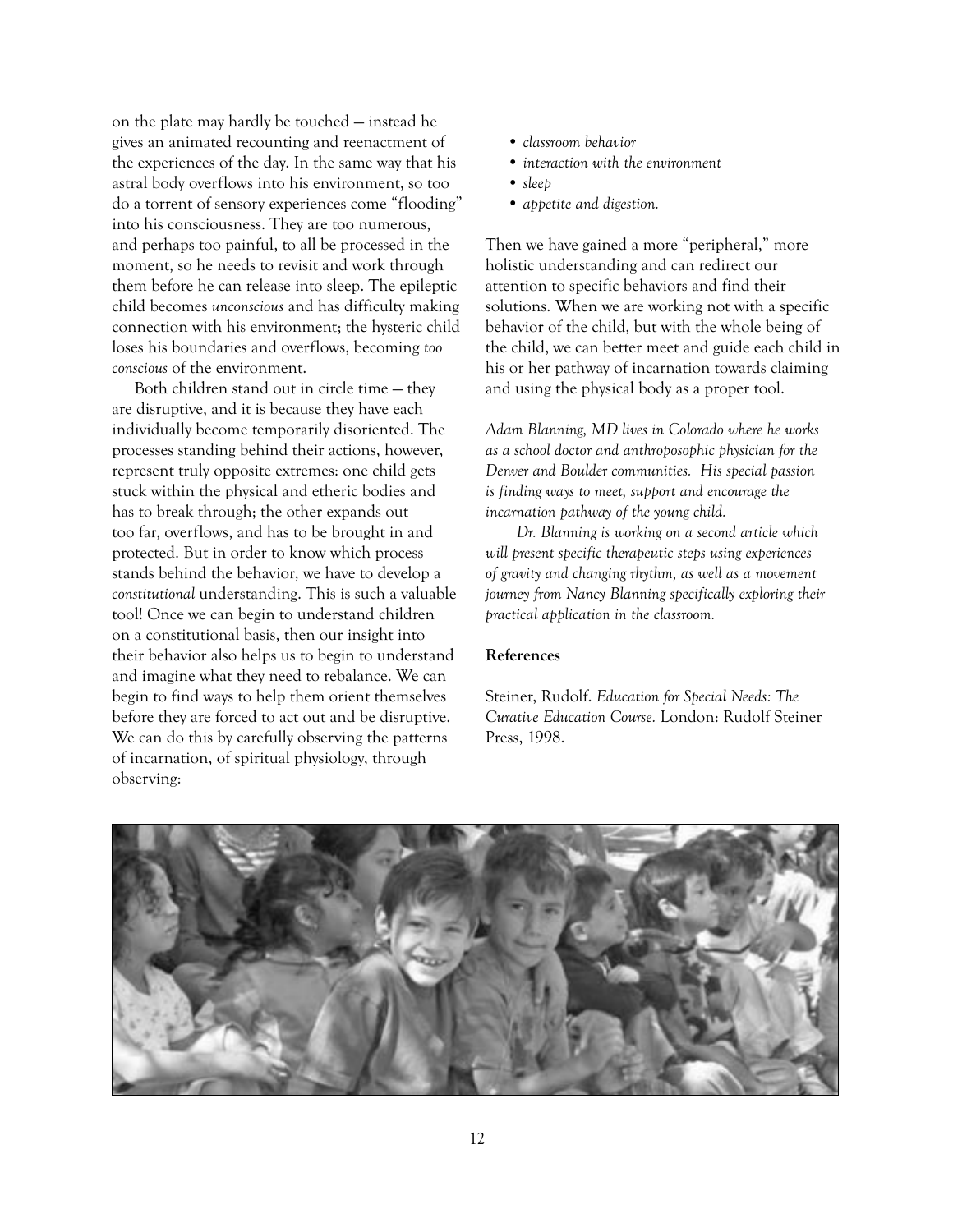# *In the Light of the Heart*

**Lisa Gromicko**

*In the human heart there lives a part of man which contains matter more spiritual than in any other organ; also a part of man of which the spiritual life is made more manifest in matter than that of any other organ.*

*Hence in the microcosm that is man Sun is the heart, and in his heart is man united most of all with the deepest fount the fount of his true being.*  (Steiner, *Verses and Meditations*, 43)

Take a moment to recall a memory from your childhood. . . . Did you go to kindergarten? What did you do after school? What feelings arise from this period of life?

Many of us have childhood recollections of vast timelessness — coming home for lunch, perhaps a nap, and playing outside forever until being called in for dinner, often from a far-off distance. The echoes of childhood ripple through us, as if on the shore of a great ocean. They whisper in our ear. They warm our heart. Just when we think we have forgotten what "absolutely wonderful" feels like, a memory of childhood can flow over us and we are once again whole.

Life today has brought many challenges for childhood. The world moves ever more quickly, and stress impacts even the youngest. Fatigued families are becoming the norm, creating health and social needs for both children and parents who struggle to have the energy to prepare meals, enforce bedtimes, and care for themselves (Palmer*,* 79–80). More young children stay all day in institutionalized care than ever before, and this is likely to continue. In many ways, this may present one of the greatest challenges to early childhood education in the modern world. How can young children still acquire the necessary experiences of timelessness, love, and warmth, combined with play and movement,

in order to build healthy physical bodies? How can we breathe into our programs that feeling of easy, slow, simple joyfulness that we remember as children, perhaps over at Grandma's house? Today, children need this more than ever to balance the physiological effects of our fast-paced world. A more complex world actually increases children's needs for sufficient sleep and for a long childhood as preparation for life.

Contemplation of the human heart can provide us with much inspiration needed to re-envision the early childhood work of the present and future, in light of our quickening pace of life. How can we learn to weave a slower, more seamless and whole morning-through-aftercare day for the young child? The lack of a rhythmic lifestyle places the greatest demands on the heart as the central organ of rhythm (Husemann and Wolff*,* 390, 394). On the physical level, the rhythmic system mediates the polarities of overstimulation of the nervesense system on the one hand, indigestion and physiological stress responses from the metabolic system, on the other. Physical development and health are compromised when frequent excesses at either pole tax the growing child (and adult), as is so common today.

The heart is a truly amazing, selfless organ that adapts itself to the immediate needs of the moment, adjusting heart rate and blood pressure to mirror the situation. Many children and adults today experience nearly continual states of arousal due to stress responses from overstimulation, lack of sleep, and a lack of rhythm. Because the physical body is still forming in the early years, the child's rhythmic system (which includes the heart and lungs) is also still forming. Healthy formation of the rhythmic system requires in the early years that rhythm be imprinted from without, that the child actually learns to breathe, to sleep, to rest, with regular pauses and a predictable tempo. As Rudolf Steiner put it, "Roughly stated, we can say that children cannot yet of themselves breathe properly, and that education consists in teaching proper breathing." (Steiner, *The Foundations of Human Experience,*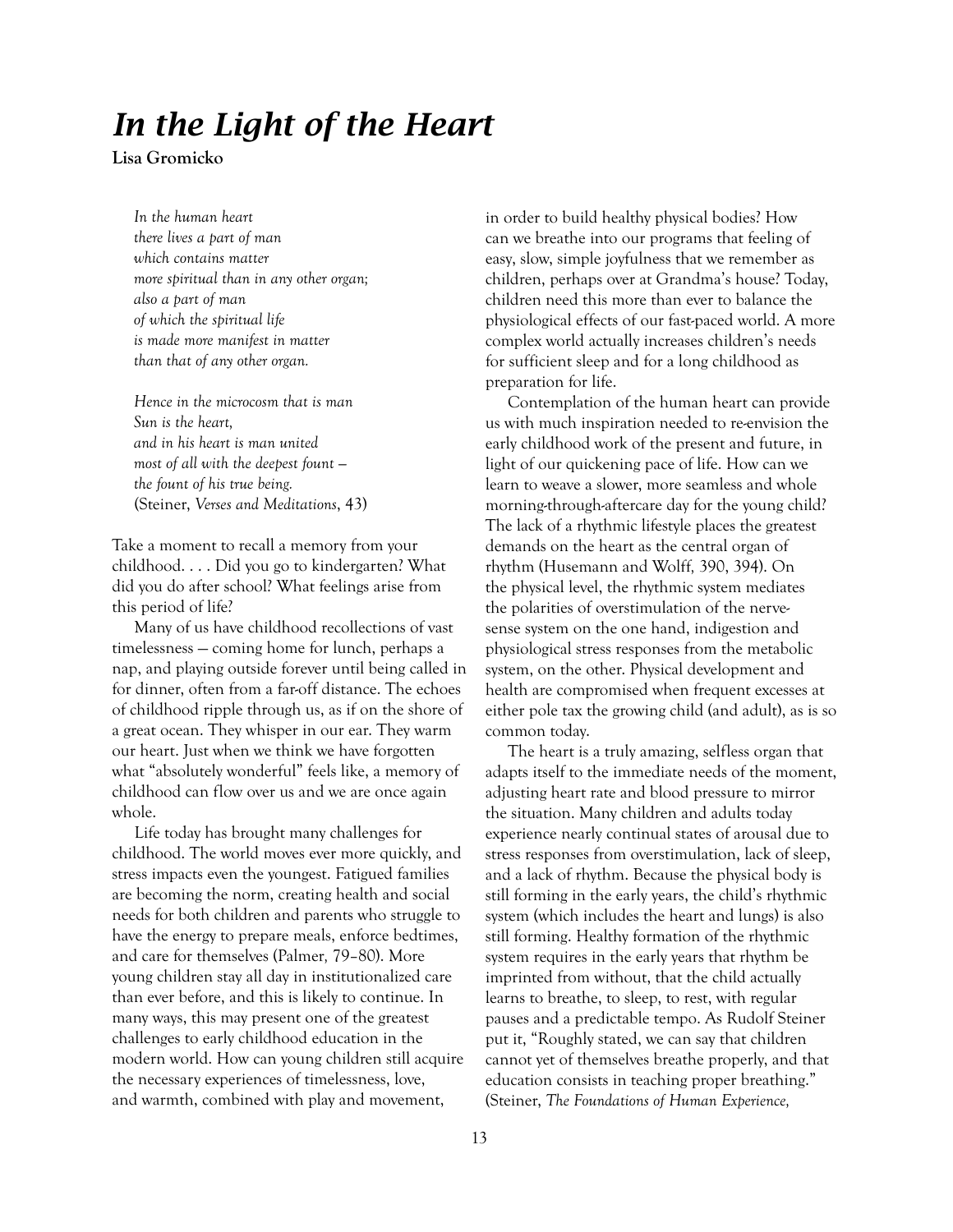40–41.) Being able to simplify what we bring to the children in our care, to slow down and cultivate real rhythm, is more and more a challenge for adults today. Rhythm is the great healer. But, there is so much more to the picture.

In the autumn of 2007, I attended the "Whole Family, Whole Child" conference at Shining Mountain Waldorf School, in Boulder, Colorado. One of the keynote speakers, Tim Burns (author of *The Brain in Motion*), presented compelling information. From research into the heart/brain connection, he shared that in addition to movement as an essential need for the developing child's brain and physical body, the heart function itself, and particularly our own hearts as teachers and caregivers, are profoundly critical. The heart organ is the most energetically powerful organ in the body, both magnetically and electrically, influencing every cell in the body (McCraty). There is a "torus field" that radiates around the heart that can fill a large room. Torus fields are found and recorded by science as occurring around heavenly bodies in space, as well as every organ and cell in the body. This holographic energy field is shaped like a donut, extending in all directions (Childre and Martin, 33–34). Through this field, the heart also has the power to influence the physiology and emotional states of others.

The heart has been called "the little brain," due to having an extensive nervous system containing over 40,000 neurons (Atkinson et al., 47). We have come to believe that thinking occurs only in the brain, but in fact, the heart is the primary sensory organ of the body, also serving motor functions (Rohen 178). The heart's role is to sense and harmonize the all of the body's organs and cells, and to inform the brain. The strong electromagnetic field assists this, and the heart dictates what part of the brain we are operating in. Hormones are also produced in the heart. In fact, the heart is the central node, harmonizing multiple systems: neural, hormonal, energetic, biological, and behavioral. Brain rhythms are synchronized to the cardiac cycle (Atkinson et al., 42). The brain (as center of the nervous system) is a processor, but it is in the rhythmic system that comprehension occurs. We have all heard the phrases "the heart knows," "to know something by heart," and "heartfelt words." If something is true, we know it in our heart. Dr.

#### Michaela Glöckler writes:

*It is believed that comprehension has something to do with the human nervous system. In reality, it is based on the fact that the rhythmic system receives our observations and mental images and works on them further. But, because the rhythmic system is linked with our comprehension, it comes into close relation with our feeling. Anyone who practices intimate self-observation will notice what connections exist between comprehension and actual feeling. In essence, we must really feel the truth of something we have comprehended if we are to subscribe to it. An encounter occurs within us between the fruits of understanding perception and the soul element of feeling through the rhythmic system.* (Glöckler, 186)

Our emotions strongly determine our heart's rhythm, which in turn influences the brain's rhythm. Psychophysiology studies the synchrony (or the lack thereof) within the body, as a result of emotions. When positive emotions such as love, appreciation, or care are experienced the heart's rhythms change from erratic to coherent, regular sine waves within moments.

This in turn brings about physiological coherence or entrainment within the entire body. In the brain, sensory-motor and cognitive functions are dramatically increased when the heart's rhythm is coherent. In addition, the immune, endocrine, and autonomic nervous systems' functions are improved and stabilized by coherent heart rhythms. Through tests such as the EEG, the coherent emotion "appreciation" has been found to bring heart rhythms that stimulate the brain's frontal lobes, encouraging wide vision and proaction. However, "frustration, anxiety, and worry," as examples of emotions leading to incoherent (erratic) heart and brain wave states, bring heart rhythms that stimulate the hindbrain (lower brain), which encourages narrow vision and "fight or flight" states, as well as increased stress hormones such as cortisol and adrenalin that actually shrink brain tissue and strongly inhibit immune system function. Other results are increased heart rate, blood pressure, and respiration, and lower autonomic nervous system function. Negative emotions also contribute to increased rates of depression and other psychiatric disorders (Childre). Research has additionally shown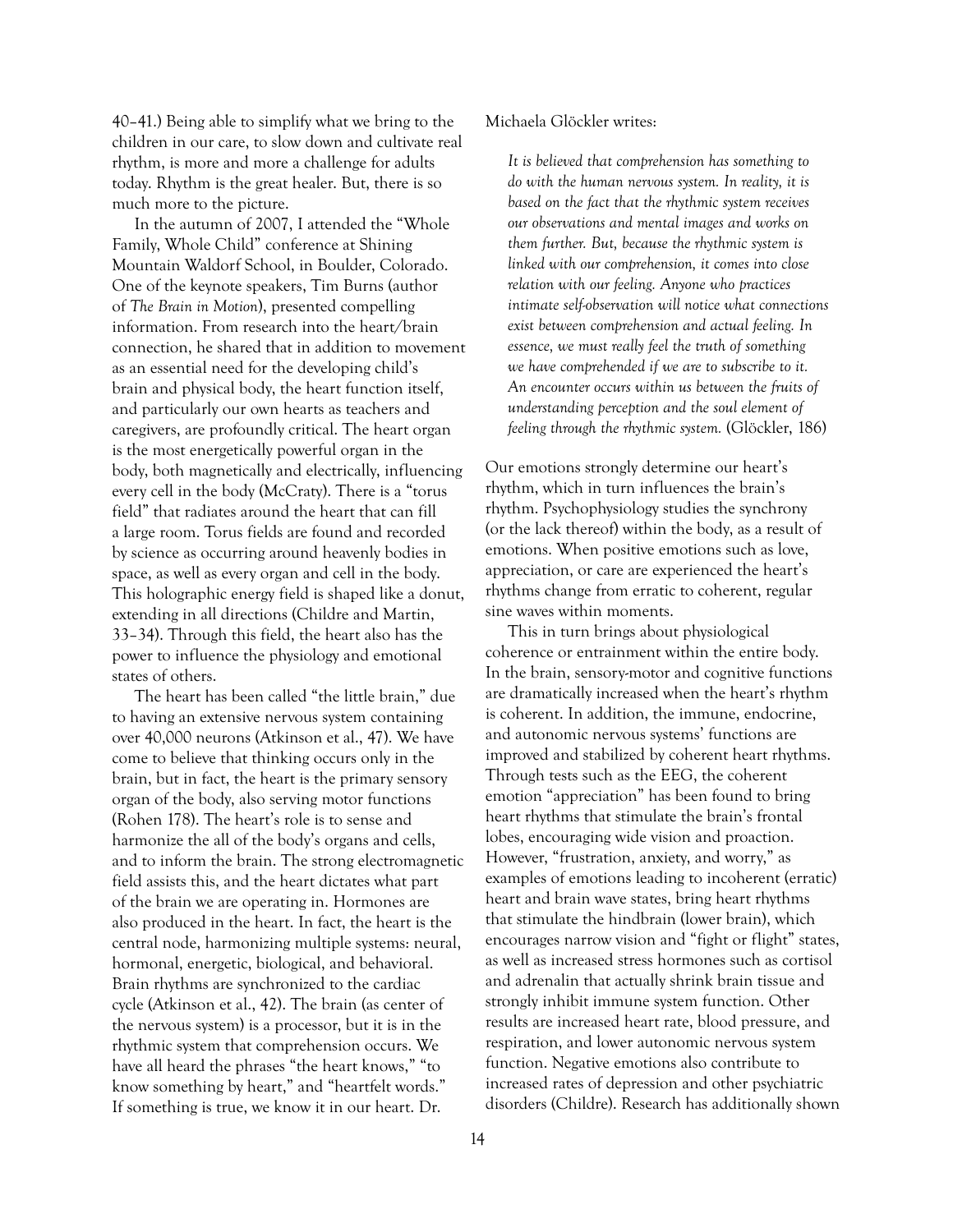that psychophysiological states, detected in the EEG, are transferred from person to person through "the electricity of touch" (McCraty, 9-10).

Dr. Karl König writes of the specific experience of anxiety and its connection to the lower sense of touch, by way of the heart as the organ of perception:

*'Man would not have this feeling for God if he had not the sense of touch' [Rudolf Steiner] . . . We can begin to understand the underlying principle of all anxieties. They invariably appear when this inward raying, soul-filling feeling for God (which permeates us always) is disturbed for shorter or longer periods. Anxiety originates as a reaction to the loss of this feeling embedded, through the function of the sense of touch. . . . The very moment we lose this security, and the feeling for God which shines inwardly becomes shaky, we experience anxiety and we experience it in the central organ of our existence — in the heart. The heart allows us to become anxious when the anchor of the sense of touch and with it the feeling for God raises itself out of the sense sphere of the skin.* (König, 171–72)

The middle sphere of the threefold human being — the rhythmic system — is related to feeling and expressing emotion. Anxiety is a prevalent emotion of children and adults today.

The heart's electromagnetic field also powerfully affects the physiology of others in our presence, for better or worse. A coherent pattern (positive emotions) can help to harmonize the health and happiness of others. Daniel Goleman speaks of this in his book, *Social Intelligence*, as he describes the physiological synchrony that human beings share together. Through "mirror neurons," human beings imitate or sense the intentions or emotional states of others, allowing for empathy. Young children possess large numbers of mirror neurons, which are important in the imitative capacity to learn. (Goleman, 40-43)

Goleman states that we are wired for empathy toward others and can't help but be strongly affected by the emotions of those around us. Genuine positive emotions and smiles are literally contagious to others and bring about an expansion of the world, shrinking our own problems to the periphery. Self-absorption, anxiety, and worry prevent empathy

and actually contract our world. The example of one human being caring for another helps onlookers to awaken from their own self-absorption and isolation. Interest in the other is the true antidote to fear, and the way that human beings can develop the muchneeded capacity of "heart thinking." Cornelius Pietzner writes of the work of serving others:

*Interest in the other serves as a builder of knowledge. Over time it can ripen into heart cognition. The thinking heart begins to become active. It imparts, albeit slowly, information. The beat of the blood has an invisible echo which is a silent counterpart. It emits a new kind of sensing, a new kind of knowledge. The human being, the "service provider," undergoes a subtle, yet fundamental and gentle process of selftransformation.* (Pietzner, 80)

It has been said that many children today are coming to us already with a "heart knowing" that requires us to meet them with heart. "Who will see who I am?" the child asks. Claudia McLaren Lainson, a Waldorf educator, describes the cold grid that surrounds our world as being permeated by the "slavemasters": hurry, impatience, the "lack of time" illusion, rushing, fear, and the mechanical rhythms of technology that literally "suck" life. These are not strangers to the children in our care. Children today have passed through this web to be here. The real question is: *Can we connect them instead to warmth, light, love, joy, calm, slowness, simplicity, breathing, listening, the natural rhythms of nature, play, imagination, goodness, coherence, and beauty (where human beings used to live naturally)?* Can we learn to meet them with heart?

A modern ailment that plagues many people today is called the "catch and hold breath." It is a stress response that creates shallower breathing and unconscious holding of the breath, as a possible attempt to protect the self from more stress. Both children and adults are affected. In her book, *The Breathing Circle*, Nell Smyth (a therapeutic breath teacher, as well as a Waldorf teacher) writes,

*In the busy world of the twenty-first century, what we often see are children and adults who are in fact very over-stimulated, and so are not digesting or resonating sufficiently deeply with what they have just experienced. This shows up very clearly in the breath*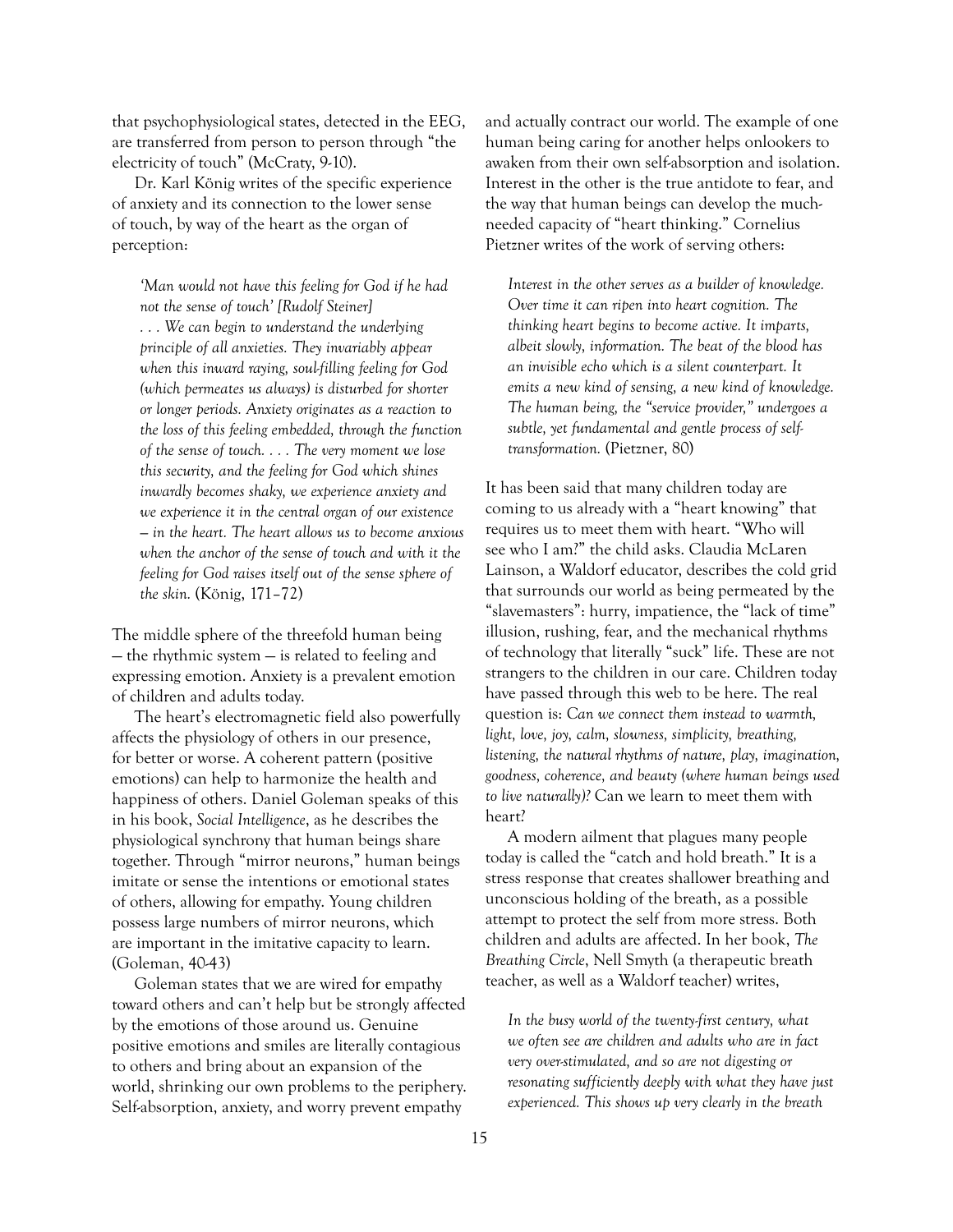*rhythm, where we might see a tightness or controlling emphasis on the inhalation. This in turn can affect the full potential of the exhale, which may be cut off and flattened. . . . We live in a time when we can no longer take for granted that sense of connection to the earth, the rhythms of seasons, or the rhythms of the tribe and community. We must build it anew. Many children — and adults too — suffer terribly from the breathless and increasing busyness that entrap us. Do we even have time at the end of the day to resonate with what we have experienced and its meaning for us from day to day? Difficulties with breathing and eating, allergies, sleeping disorders, and integration and attention issues proliferate.* (Smyth, 97, 116–17)

Smyth states that relaxing the mind and body does much to heal the breath and its proper rhythm. The healthy pause at the end of the exhale returns. The way that we speak also profoundly affects our breath and that of others. It is essential that we slow down our speech. Speaking and storytelling becomes healing to the listener when we are mindful of its relationship to breathing and the heartbeat, including very important pauses. For improving the breath, the book *The Quiet Heart: Putting Stress in its Place,* by Peter Grünewald (Floris Books), is very helpful.

 What a gift it is to live in a time when science begins to confirm so much! Rudolf Steiner gave us an amazing picture of supersensible etheric forces in the human being constantly passing from the heart in a light-filled column to the brain during waking hours. This is called the etherization of the blood or the transformation of matter into etheric forces. Through this transformation of the blood, enlightened thinking becomes possible, along with our ability to form living concepts and perceptions: "In the heart not only the astral process but the etheric, too, is concentrated. Therefore, the heart is the uniquely important organ which it is for man . . . . This intimate correspondence of the astral body with the etheric body is to be found nowhere in the human organism, except in the region of the heart." (Steiner, *The Human Heart,* 4–8, 11–12) The heart is also the primary organ of the ego, having a relationship to the element of gold and the sun.

*We experience in every heart a sun. The sun shines on all people, shines on the fields of the earth, it shines on* 

*other planets. And all the time it is consuming its own energy. The sun dissolves matter and transforms it into radiant energy. Its light can be seen everywhere in our earthly cosmos. The same power that dwells in the sun wills to live in every human being.* (Pfeiffer, 10)

Thus, the energy field of the heart, with its powerful influence over the members of the human being, enlightened sensory/cognitive functions, and ability to "shine" soul forces out into the world (and receive them), is an image of the physical and spiritual reality of the human being, intersecting at the heart, as a lemniscate. From the beginning,

*The primitive heart, which supports circulation from the periphery (embryonic sheaths) to the center (embryo) and vice versa and undergoes extensive differentiation as early as week eight, becomes the portal through which the individuality incarnates into the body, the threshold that the human spirit must cross on its journey from the "other world" of the protective embryonic membranes into the world of the developing body.* (Rohen, 175)

When a child is born, he or she comes with an etheric body — which is like an exquisite sphere, an entire universe, with stars, zodiac, sun, and moon. In the seventh year, this etheric body now begins to ray inward, with the rays coming together at a center within the human being.

*So we have this strange phenomenon of the star-etherbody drawing inwards. As etheric body it is, of course, undifferentiated at the periphery of the organism — very little can be distinguished in there. On the other hand, during the time from the change of teeth until puberty, it is intensely radiant, raying from without inwards. Then it gathers itself together, and there, clearly suspended within it, is the physical heart.*

The physical form and function of the heart is truly a miracle. Dr. Johannes W. Rohen beautifully describes the heart's function in his excellent book, *Functional Morphology* (Rohen, 182–84, 199, 402). Here, we learn that the heart achieved its proper function in evolution when the heart became a centralized organ and human beings became upright, "with our heads oriented toward the heavens and the Earth at our feet." The major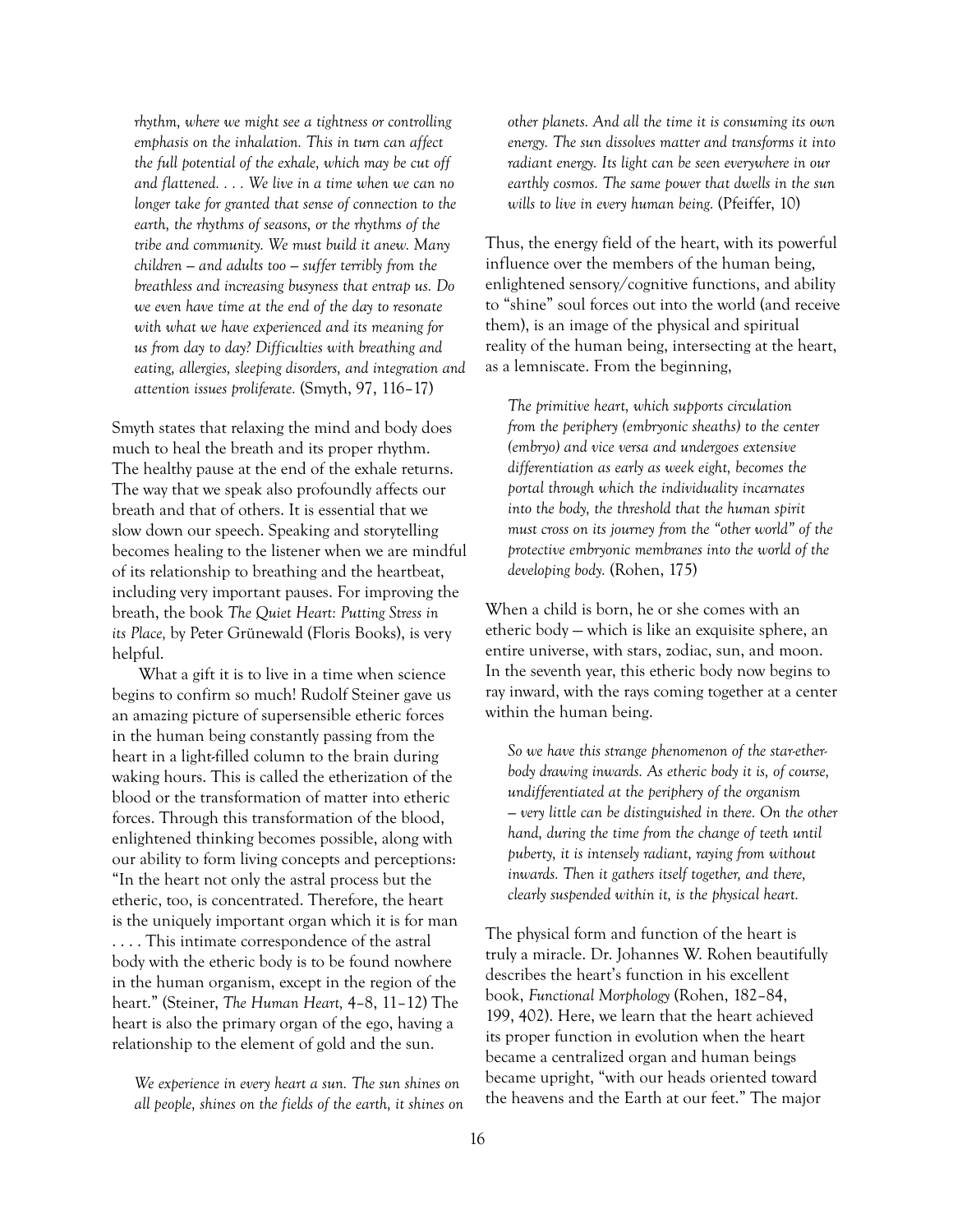vertical and horizontal vessels leading to the heart form a cross and hold the heart in place.

The apex of the heart however, is not secured. . . . *The heart organ as a whole, therefore, is bound to the cross of veins and moves back and forth rhythmically in front of it. Contemplating this remarkable image can fill us with awe and wonder. . . . Blood enters the heart "under the sign of the cross," i.e., through the crossing veins. Blood from all parts of the body mingles in the atria and then enters the sacred temple of the ventricles, the "holy of holies," through the atrioventricular valves. This space, with its columnar papillary muscles and arching chordae tendineae, is truly reminiscent of a cathedral.*

The heart is the only place in the physical body where all three dimensions of space are turned upside down and inside out through the unique form and dynamics of the heart. This allows "the forces of life and soul that are carried by the blood [to be] released from the confines of space." Having the reality of space *and* nonspace, the timeless flow of blood in the body then receives the element of time within the heart rhythm, in quantized portions, bringing the important and healing temporal aspect to the human being. The reversal of the body's orientations to space in the heart allows the "organism to step outside of space. Ultimately, only such a body can receive an "I"-being for whom individual freedom is a reality. This, then is the goal of evolution." The warmth of the metabolism is circulated by the blood and enters the heart, where

*[Warmth is] taken up by the soul and "radiated" into our surroundings in the form of love, empathy, compassion, or devotion. In this case, the blood and circulation serve not only the regulation of (physical) warmth, but also the actual transformation of physical forces into soul-spiritual forces, which is how Rudolf Steiner describes the true task of our earthly existence (*An Occult Physiology*).*

So, now we return to the needs of the child. So much depends upon the adults. We *must* find real joy and gratitude in our lives! Our hearts and those of the children, colleagues, parents, and loved ones in our lives cannot function properly without it. Only then can we truly serve the children in our

care. Love and true interest in the other opens the door and allows wisdom to pour into the work we do, helping us to answer many difficult questions. It is not enough to "hang our cloak" outside the door. We need to fully grapple with our own life's challenges or fears and seek the gift that waits for us in every single problem (Sleigh, 9). What we have learned is that the simple act of filling our heart with genuine appreciation aligns our physical body (and that of the people around us) and opens our mind and heart, enabling us to receive spiritual insight. Rudolf Steiner provides us with valuable training in his book, *How to Know Higher Worlds,* for working through our human weaknesses, interactions with others, and finding balance. We all have continuous inner work to do. It is the work of the present and future human being to let the radiant sun in our heart begin to shine out into the world for all to be warmed by.

*The collective energy generated from the feelings, thoughts, and attitudes of the almost six billion people on this planet creates an atmosphere, or "consciousness climate." Surrounding us like the air we breathe, this consciousness climate affects us most strongly on energetic and emotional levels. An increase in coherent thoughts and feelings creates an uplifting momentum in the consciousness climate. An increase in incoherent thoughts and feelings creates a stress momentum in the consciousness climate. The collective stress that people everywhere are experiencing creates a far-reaching broadcast.* (Childre and Martin, 256–57)

It only takes one person to affect many, for the good — one drop in an entire ocean. For the children who come to us from vastly different situations, the warmth of appreciation and unconditional love that we can shine on them will plant seeds of happiness for a lifetime, no matter how complicated or stressful their lives may be (Hallowell, Chapter 2). Sufficient night sleep, rest, and naps are essential for children (and adults) for health, proper physical development, and for digesting the day's activities. Lack of sleep has become an alarming cultural phenomenon (see Lisa Gromicko, "The Physiological Basis of Sleep").

Take regular time to be in nature, unrushed. Find a relationship to the precious quiet and cultivate this within yourself. It is only in the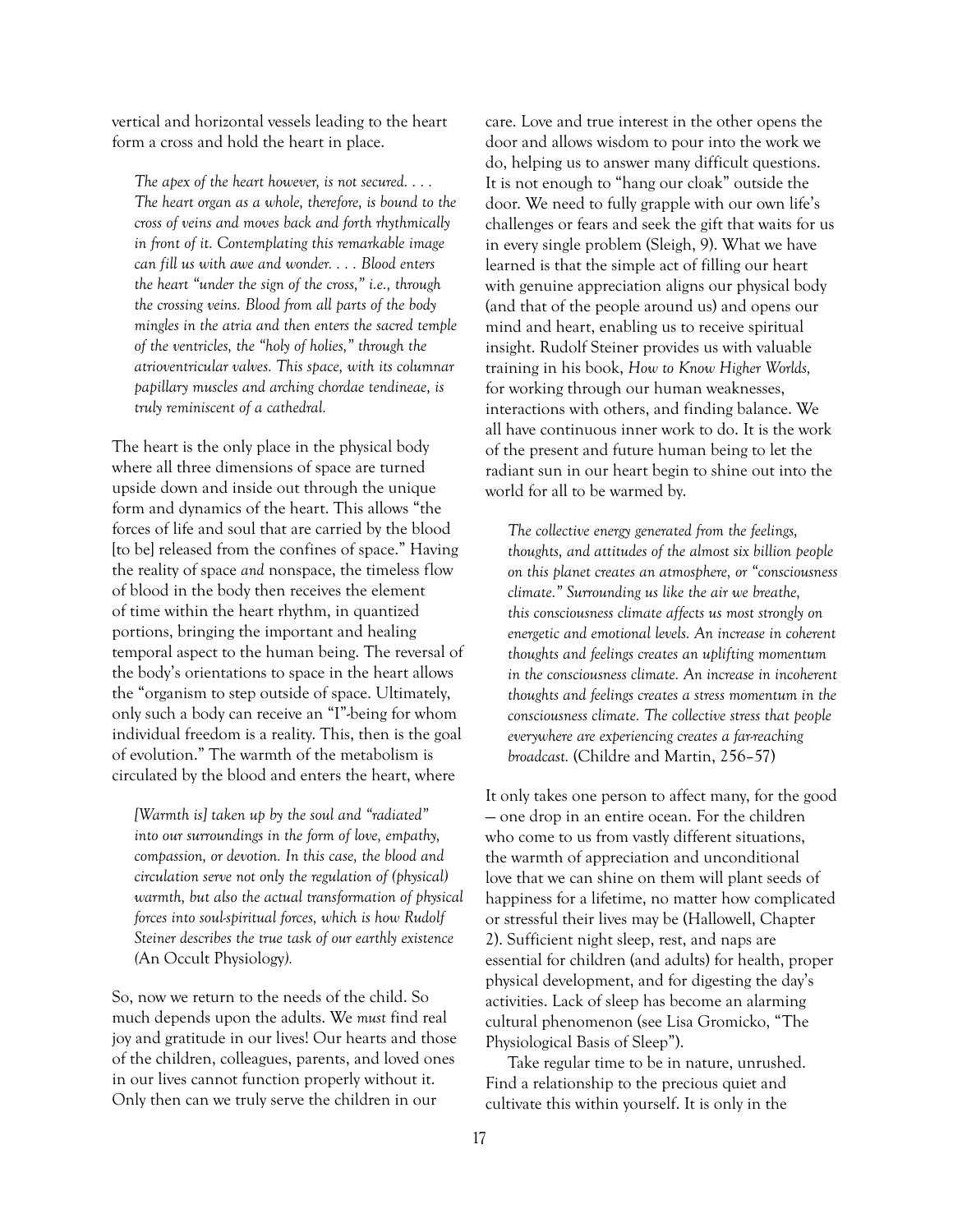quiet that the spiritual world can speak to us. Slow down. Breathe. Forgive. Sleep. Simplify. To provide greater resiliency (a shield) in childhood, we must as caregivers be mindful of what it is to be resilient. We must first foster resiliency in ourselves, developing the ability to persevere, remain positive, and have hope in the future (Burns, 115-118). Our attitudes or expectations may need to be adjusted. We must believe in our own personal ability to make a difference. Often, early childhood teachers and caregivers become burned out and exhausted. It takes extra work to protect our life forces. We can ask ourselves, "What keeps me from living from my heart?" Living from the heart renews our life forces and strengthens our emotional well-being. It is important that we remove condemnation, judgment, resistance, and criticism from our interactions with others. Honor the path of others, whether or not it is our own. Are there virtues that I am living? Should I be working to improve some areas? A recommended book on this topic is *The Power of Soul: Living the Twelve Virtues,* by Robert Sardello.

Through our striving to cultivate peace, calm, gratitude, slowness, and love within ourselves and in our work, we will be able to permeate the future childhood memories, hearts, and breathing of the children in our care with that golden timelessness and joy that so many of us remember from our own, less-hurried childhoods. It *can* exist in the modern experience of childhood, but today much greater consciousness and vigilance is required by adults to bring it about. Let us learn to feel the natural pulse of life flowing in and around us, allowing the inspiration in every moment, to guide our work and secure our footing.

Finally, this verse by Rudolf Steiner (found in *Verses and Meditations*), points us in the right direction toward finding peace within our hearts and the deep well that will nourish the children in our care:

*Quiet I bear within me. I bear within myself Forces to make me strong. Now will I be imbued With their glowing warmth.*

*Now will I fill myself With my own will's resolve. And I will feel the quiet Pouring through all my being, When by my steadfast striving I become strong To find within myself The source of strength, The strength of inner quiet.*

*Lisa Gromicko is a kindergarten teacher at the Boulder Waldorf Kindergarten in Boulder, Colorado. She currently has a mixed-age kindergarten of three-to-six year olds. She can be reached at: lisagromicko@mac.com.* 

#### **References**

- Atkinson, Mike, et al. *The Coherent Heart.* Boulder Creek, CA: Institute of HeartMath, 2006.
- Burns, E. Timothy. *From Risk to Resilience.* Eugene, OR: Wipf and Stock, 2003.
- Childre, Doc. *The Appreciative Heart: The Psychophysiology of Positive Emotions and Optimal Functioning.* Boulder Creek, CA: Institute of HeartMath, 2002.
- Childre, Doc and Howard Martin. *The HeartMath Solution.* New York: HarperCollins, 1999.
- Glöckler, Michaela. *Education as Preventative Medicine.* Fair Oaks, CA: Rudolf Steiner College Press, 2002.
- Goleman, Daniel. *Social Intelligence.* New York: Bantam Books, 2006.
- Gromicko, Lisa. "Toward Human Development: The Physiological Basis of Sleep," *Gateways Journal.* Fall/Winter 2002: 11-16.
- Gruenewald, Peter. *The Quiet Heart.* Great Britain: Floris Books, 2007.
- Hallowell, Edward M. *The Childhood Roots of Adult Happiness.* New York: Random House, 2002.
- Husemann, Friedrich and Otto Wolff. *The Anthroposophical Approach to Medicine, Vol. 2.* Hudson, NY: Anthroposophical Press, 1982.
- König, Karl. *A Living Physiology.* Great Britain: Camphill Books, 1999.

McCraty, Rollin. *The Energetic Heart: Bioelectromagnetic Interactions Within and Between People.* Boulder Creek, CA: Institute of HeartMath, 2002.

Palmer, Sue. *Toxic Childhood.* London: Orion Books, 2006.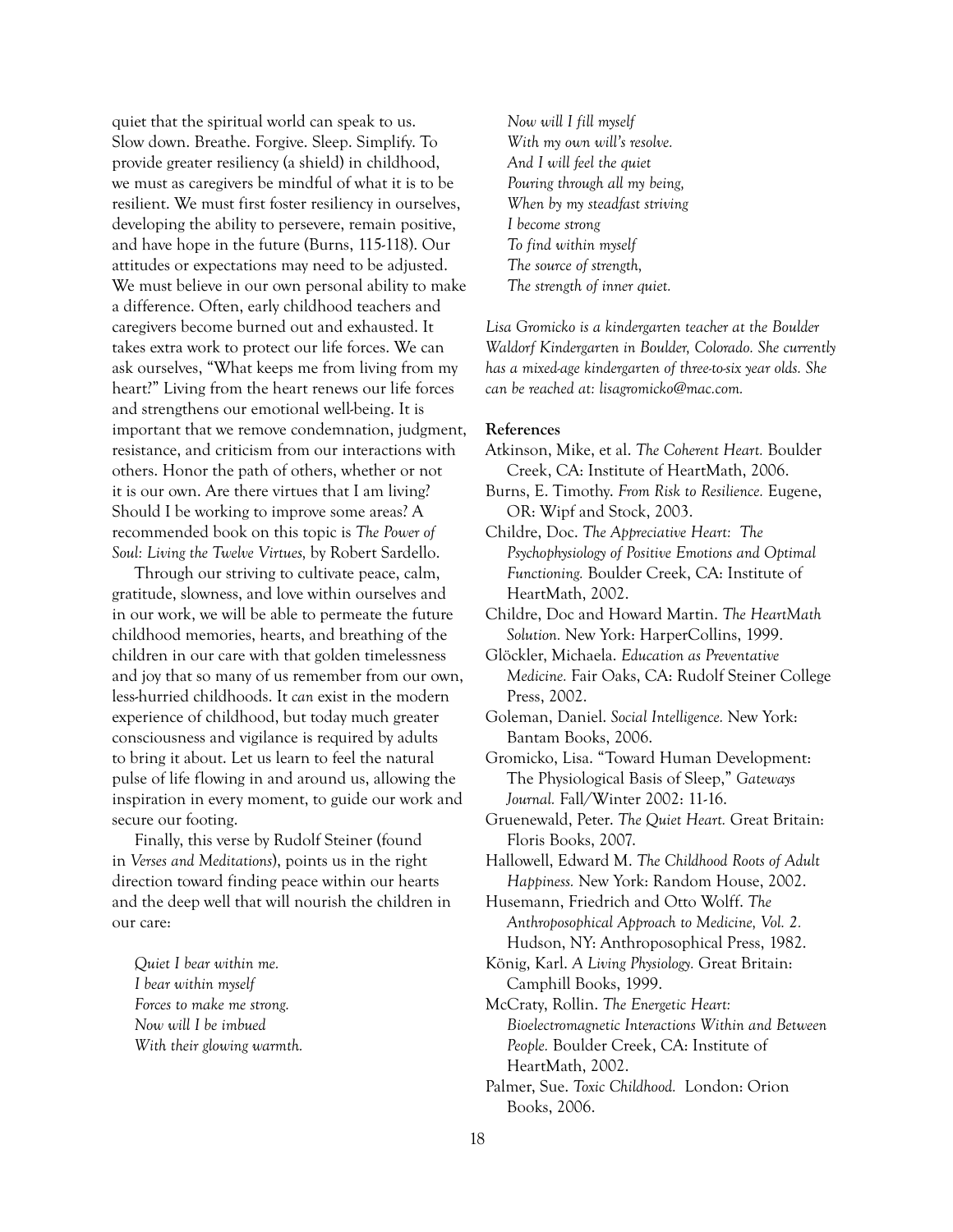Pfeiffer, Ehrenfried. *Heart Lectures.* Spring Valley, NY: Mercury Press, 1982.

- Pietzner, Cornelius. "The Spiritual Heart of Service: Self-Development and the Thinking Heart," *Revisioning Society & Culture. Classics from the Journal for Anthroposophy.* Spring 2007: 80.
- Rohen, Johannes W. *Functional Morphology.* Hillsdale, NY: Adonis Press, 2007.
- Sardello, Robert. *The Power of Soul: Living the Twelve Virtues.* Charlottesville, VA: Hampton Roads Publishing, 2002.
- Sleigh, Julian. *Crisis Points: Working through Personal Problems.* Great Britain: Floris Books, 2002.
- Smyth, Nell. *The Breathing Circle.* Great Britain: Hawthorn Press, 2006.
- Steiner, Rudolf. *An Occult Physiology.* London: Rudolf Steiner Publishing Co., 1951.
- ——. *The Foundations of Human Experience.* Hudson, NY: Anthroposophic Press, 1996.
- ——. *How to Know Higher Worlds.* Hudson, NY: Anthoposophic Press, 1994.
- ——. *The Human Heart.* Spring Valley, NY: Mercury Press, 1985.
- ——. *Verses and Meditations.* Great Britain: Rudolf Steiner Press, 1993.



# *Movement in Early Childood Education*

**Renate Long-Breipohl**

More than ten years ago I wrote an article on the morning circle for the *Star Weavings* newsletter. Much has happened since then. We have seen more children with movement disturbances, and we have learned to understand more about hyperactivity and attention deficit. In the area of remedial work, practitioners from different backgrounds have worked with movement programs in order to assist school-aged children with learning difficulties.

In defining the specific task of the early childhood educator in the realm of movement, I would like to start by looking at the spiritual foundation.

#### **Movement Is Will Activity**

In his lectures to the teachers of the first Waldorf School, Rudolf Steiner describes the realms of thinking and will as opposites within the human soul (*Foundations of Human Experience*, Lecture 2).

Thinking and the ability of forming concepts link us to the past, to pre-earthly life. It is an activity based on the soul force of antipathy — that is, the ability of stepping back and reflecting. Will activity lives in the soul realm of sympathy, with the inherent gesture of uniting. It is directed towards creating something new, which will bear fruit in the future. Will is closely linked to and relies on sense experience.

Steiner describes will as inner movement, which passes through all four members of the human being, and at last becomes deed. Ideally it originates as intention in the ego, yet often will seems to act "blindly" — the intention is hidden. In the astral body, will takes on the quality of interest, of being moved inwardly. To be interested in things is a feeling-will activity. Intention and interest then work on the etheric body, which acts as the driving force within the physical body. This force then causes the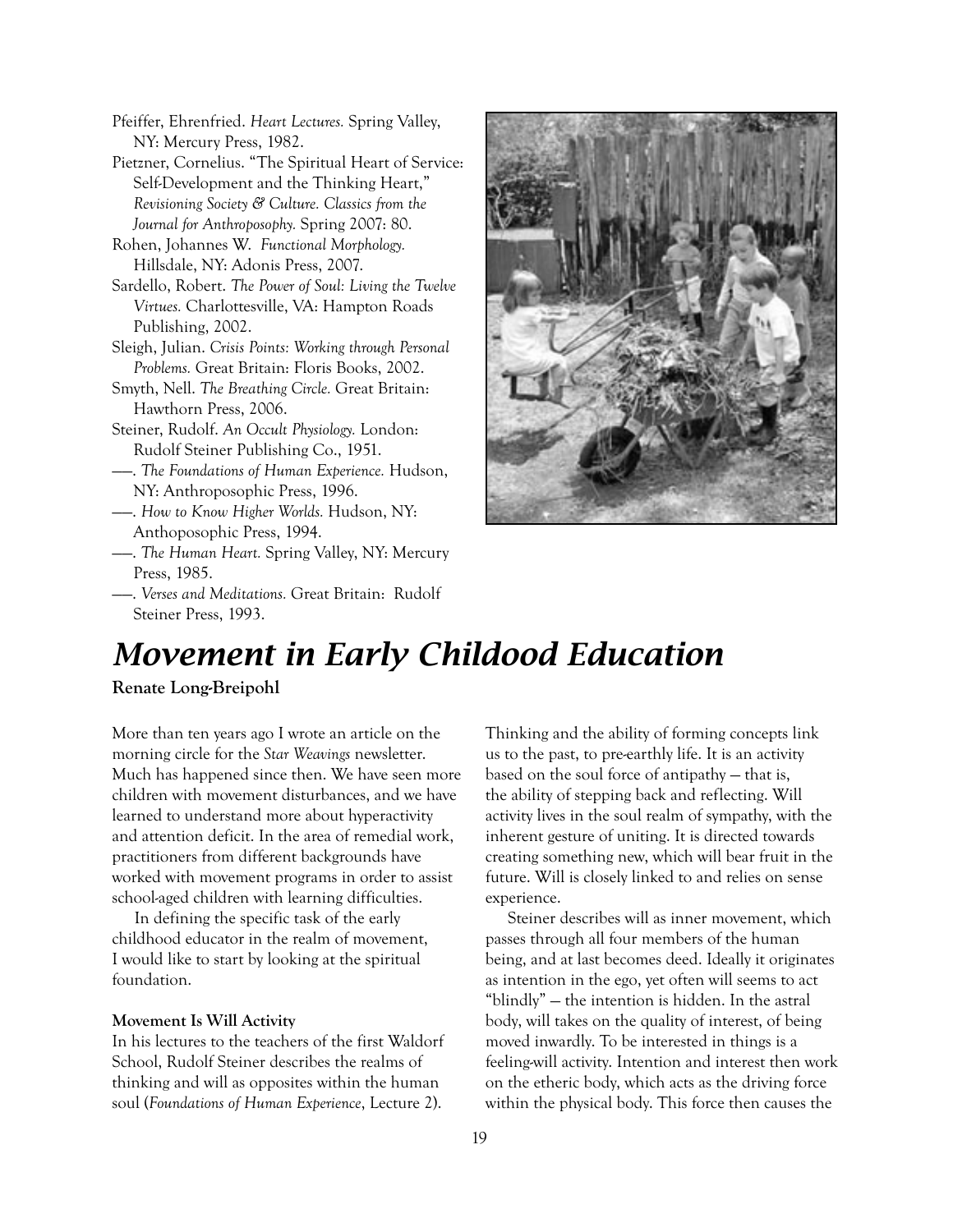actual action. In the action itself, will as a process of movement comes to an end and loses its quality of inner activity (*Foundations of Human Experience*, Lecture 4).

Steiner describes further that the movement of the limbs is caused by a "force body," through which the ego impresses itself on the muscle and bone structure of the physical body (*Foundations of Human Experience,* Lecture 12). In *Being Human,* Karl König likens movement to the image of a musician (the ego) playing on an instrument (muscles and bones). Movement is the music that arises in this process. This picture of the inner soul-spiritual movement and its passing into the physical-etheric body is a key to understanding movement and working with it.

### *The Development of Movement in the Young Child*

Karl König has given three images for the purpose of understanding movement disturbances. They also serve well in describing the essence of the incarnation process of all human beings, and provide a good foundation for understanding the first three years of life. The images relate to the incarnation into the Earth realm, the ability to make judgments related to the earthly environment, and the emerging of ego consciousness.

### **Movement in the Context of Incarnation into the Earth Realm**

Incarnation is the process of finding one's place in the world, of becoming conscious of and comfortable with one's position in the three spatial dimensions of the Earth: the vertical or frontal plane, the horizontal plane, and the sagittal plane (which divides right from left). For the young child, the frontal plane arises when the upright, vertical posture of the human being is achieved, in which the standing human being separates the front space from back space. The child experiences the space in front quite comfortably, as the eyes can see what is there. The space in the back is more difficult to become comfortable with. While the front is explored actively through all forms of moving forward, the back space is the unknown and is explored through the sense of hearing. To become comfortable with the back space is crucial for the development of trust. If the child does not achieve this balanced position between front and back, then insecurity and a fearful attitude towards life may arise.

In kindergarten education, we work more with the front and less with the back space. But there are games that one can play for the exploration of the back space. One can listen into the quiet space after the song is over, one can play the lyre or the cymbals behind the back of a child, or play games that require the closing of one's eyes and listening.

In exploring the front space, there are of course all the different ways and paces of walking, running, and stopping, which need to be practiced all through early childhood. Varied, lively movement patterns are a constant source of joy for the children. A few steps into the back space may be added to encourage the child in using his senses of balance and hearing.

Incarnation is very much a process of "moving into," of contracting from the far soul spaces of the cosmos into an earthly body. One can study this in the movement development in the first year of life, even in the movements in the womb. Some of the primary reflexes are wonderful images of the gestures of contraction and expansion. The withdrawal reflex gives the gesture of curling up, the Moro reflex the gesture of expanding into the back space. The tonic labyrinthine reflex expresses contraction in bending forward and expansion in bending backward. The symmetrical tonic neck reflex shows the expansion in the wonderful upward stretch of head and arms and the contraction in the lowering of head and arms below the spine level towards the ground. These reflexes supersede each other in strict sequence within the healthy development of movement, and they are replaced in the course of the first year of life by the postural head righting and equilibrium reflexes as steps towards upright standing (Blythe, *The Well Balanced Child*).

While these unconscious, instinctive gestures are replaced on the physical level with willed, conscious movement, they remain in the form of the archetypal gestures of contraction and expansion within our souls, and they remain within the psychological repertoire of individual reactive patterns. They are deeply human gestures, performed by the young child physically and the older child and adult inwardly. They should not be likened to or practiced as animal gestures, as they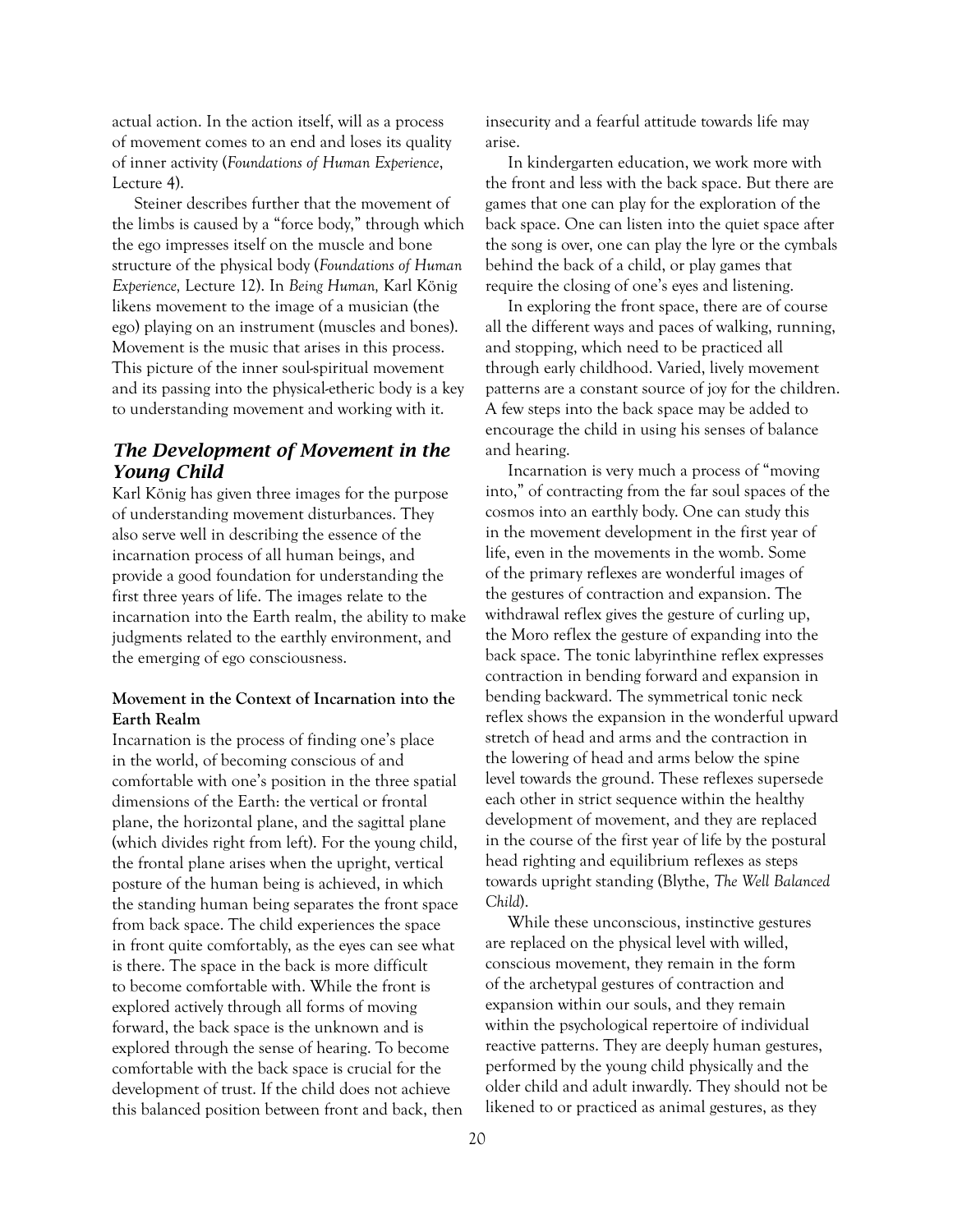are gestures of the incarnating ego, filled with bodily religious devotion.

But the practice of expansion and contraction in other forms will be a wonderful help for the incarnation of the ego. Eurythmy, in its educational and therapeutic forms, has always understood the harmonizing and balancing quality of these archetypal human movements. All through early childhood they can be practiced, starting with the gentle stroking of the baby's curled-up hand, followed by a variety of finger and hand games of opening and closing, and arriving at the whole body movements of curling up and standing straight or the moving between the center and periphery of the circle. Wilma Ellersiek's hand-touching games are a wonderful example of how we can work with the very young child towards a comfortable moving between these two poles of human existence.

### **Movement in the Realm of Feeling: Recognizing the World Around Us, Identifying, and Making Judgments**

Karl König relates these abilities to the movement of the arms and hands. In gaining uprightness, arms and hands are freed from carrying the body and have the potential to explore the world. The image is that of the arms moving like wings on both sides of the body, above and below the horizontal plane, perceiving the different qualities of the space above and below, of the region of the limbs and of the head region. Hands make sense of the world in touching objects, in identifying/judging what is there and responding inwardly to this experience with sympathy or antipathy. This discriminating faculty develops strongly from the second year of life onwards, in conjunction with the development of speech. It is interesting to see in diagrams of the brain that the hand actually takes a large space in the part of the cortex that is responsible for the control of movement. The speech centers are located close by. Speech therapy has long discovered the connection between movement and speech development and the special role that the hand plays in the process of the differentiation of speech.

On a physical level, speech development is dependent on the successful integration of movement with the visual and auditory senses. On a soul-spiritual level, the acquisition of speech needs the model of the speaking human being, the tone

of voice, the color of a particular language, and the rhythm of speech. There is a link between speech and music, which has been acknowledged recently by Sally Goddard Blythe, Director of the Institute of Neuro-Physiological Psychology in the UK. In her book *The Well-Balanced Child,* she indicates that music can play a decisive role in overcoming problems with both speech and subsequent learning. In Waldorf early childhood education, it has always been good practice to model moving in conjunction with speech or in conjunction with singing. Waldorf kindergarten teachers practice this with the children on a daily basis in the morning circle.

The work of Wilma Ellersiek needs to be mentioned in this context as well, as her rhythmical musical hand gesture games provide an excellent educational and therapeutic tool for the development of speech and movement based on the involvement of the child's rhythmical system and life of feeling.

### **Right-Left Discrimination and the Awakening of Ego Consciousness**

The third step in the development of movement is related to movement on both sides of the axis of symmetry of the body or midline, and to gaining awareness of right and left. König names three steps in the first year of life, which are a preparation for this achievement:

The first step occurs when the eyes of the child begin to look at an object (frontal plane) and the gaze then becomes focused (sagittal plane).

The second step is achieved when both hands of the child grasp an object and the hands thus move from the horizontal plane into the sagittal plane.

The third step occurs in walking, in the alternation of the left and right leg where the frontal and the sagittal planes are explored. This is a parallel movement of the legs on both sides of the body without a crossing over. Both feet and legs perform the same movements, yet with a time difference caused by the requirements of keeping balance in walking.

All three planes are used in varied combinations and manifold ways before a full integration is achieved.

König's observations can serve as an indicator towards the right approach to the learning of the right-left discrimination. All through early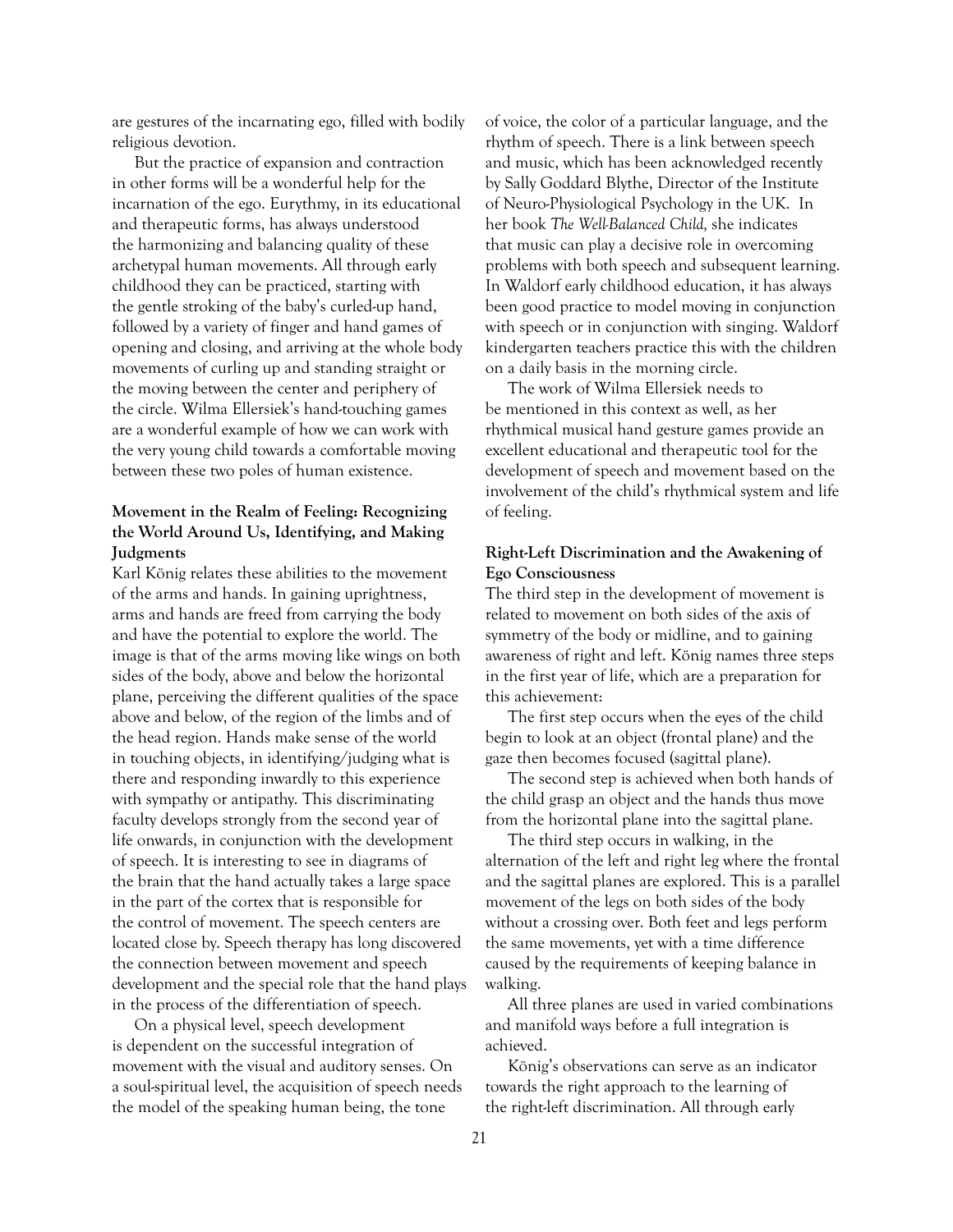childhood, the child continues practicing to move both hands in a parallel manner. The individualization and independence of the hands as a prerequisite for the crossing over from one side to the other develops only gradually.

Dominance — in right-handed children usually defined as preference for the upper, right, front option within the three planes — is the last aspect to develop and is finally achieved only around the ninth year. This step coincides with the major step of gaining consciousness of one's individuality. At the age of nine, the child has reached the adult proportion of the equal length of the body height and the outstretched arms. It has been observed in eurythmy lessons with children around age nine that they now for the first time perform comfortably the exact cross-position, the gesture of the ego. It is interesting that musically the child progresses from the pentatonic to the diatonic inner musical experience at the same time.

In early childhood, the right-left discrimination should only be gently prepared. The consciousness of the child should not be focused on working out which hand or leg should be used. Most of the guided movements in the morning circles should be based on parallel movements of both arms and hands. In some parts of the circle the hands can take on different roles such as nest and bird, pot and stirring spoon, cat and dog, little Miss Muffet and the spider, and so on. If verses such as "The moon on the one hand, the sun on the other . . . the moon on the left, the sun on the right" are used, they should be practiced without correcting children, if they do not show signs of left-right discrimination as yet.

### *Movement Programs in Early Childhood*

#### **Movement and the Child Under Three**

The development of movement, speech, and thinking in the first three years of life is guided and protected by spiritual beings. They work through the environment, and the human being is seen as a model for such faculties as uprightness and walking. Without the model of human beings, the child does not achieve uprightness, but without the deep yet unconscious intention of wanting to be upright and walk — and this is the spiritual side — the model would be of no avail. Both have to come

together. In the early years, the child seems to be guided from inside, and seems to intuitively "know" what he or she needs to do: an endless practice of the most varied movement combinations. Rudolf Steiner advises us to leave the child undisturbed and uninstructed at this early stage of development. The child self-educates with the help of spiritual beings. The undisturbed exploration of movement "from inside out" is the precondition for the development of a sense of freedom in the child. This situation changes around the age of three. Now Rudolf Steiner recommends eurythmy as being of great benefit for children. Obviously the child has reached a level of development where the child not only unconsciously absorbs what lives in the environment, but is approachable to being guided into certain movement patterns and imitates them.

### **Imitation and Guided Movement with Children from Age Three to Seven**

The child at the age of three lives in a natural desire to participate — filled with sympathy for the surroundings and with more ability to experience the self in relationship to other human beings. This participatory consciousness still mirrors the wonderful harmony and interweaving spiritual activity of the pre-earthly existence and of the early stages of human development. The child imitates out of a natural attitude of devotion and trust in the goodness of the world. As kindergarten teachers, we imprint our way of doing things into the stillmalleable physical organs of the child. Hence, the great importance of the quality of our gestures. These gestures are imitated by the children and enter into the physical body of the child more deeply than the spoken word or the singing. We can observe various stages in the process of imitating movements: from the purely inward moving that may show itself only in the facial expression, to the small occasional hand movement, to the movement of the whole body.

The impulse to move lives much stronger in children than in adults. It is a natural expression of the strength of their will forces and their healthy etheric forces. Steiner points out that children in the fourth year naturally want to dance. He adds that if eurythmy could be introduced at this age, the children would be strengthened in their ego forces for developing responsibility regarding their tasks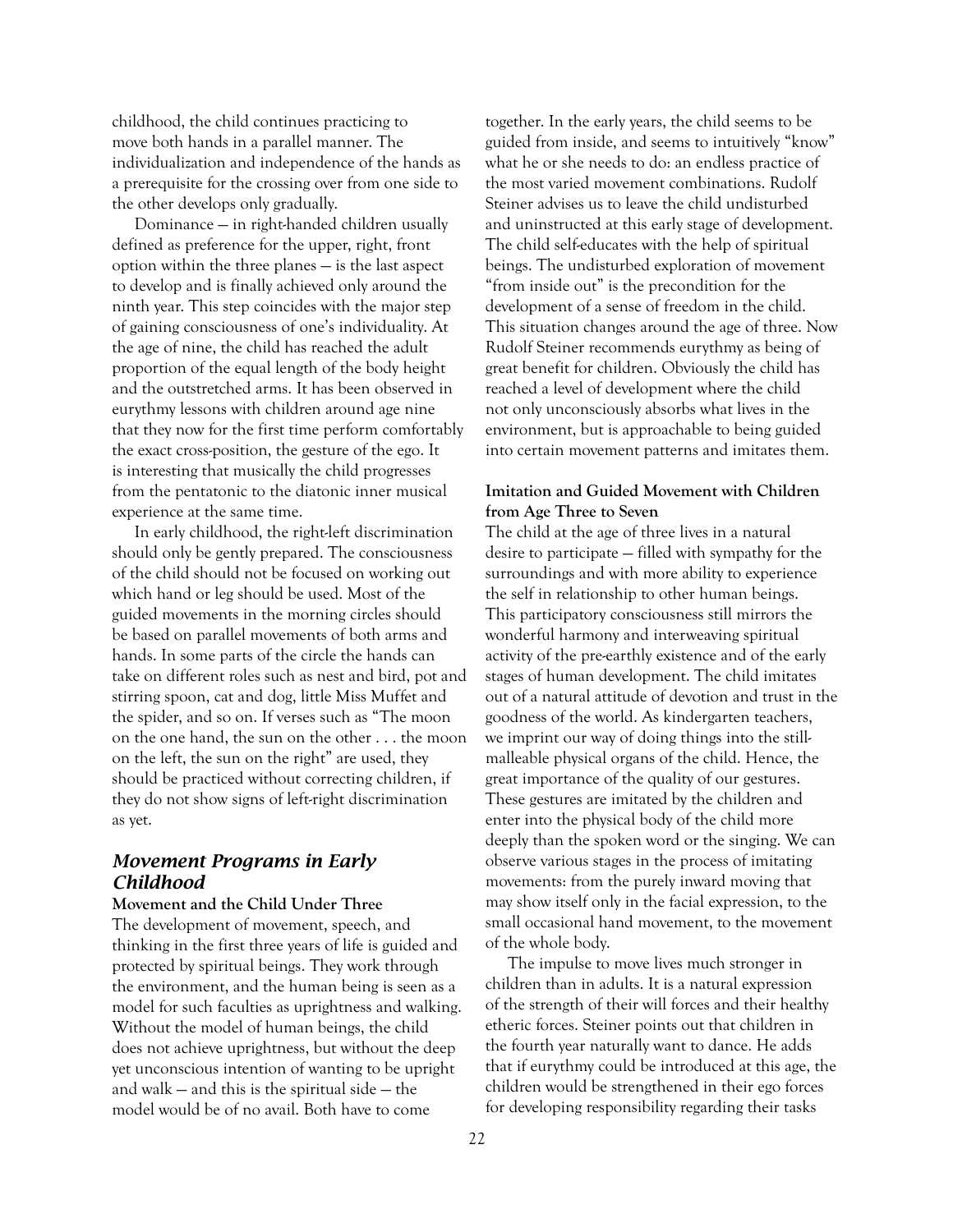in life in their twenties. He did not give reasons for this, but one can ponder oneself on the specific situation of the child at this stage of development.

On the one hand, the child is most active in the will, the consciousness is still dreamy, and the element of sympathy pervades the child's movements. In this the mood of sympathy, children naturally love to participate in the morning circle and to connect deeply with the teacher who is guiding them in movement.

On the other hand, there appear the first signs of the emerging ego consciousness. The child self-identifies as "I" and thus begins to separate in consciousness from other human beings. This is expressed by the child saying "no," "I don't want to," "I don't like it," "you are not my friend," and so on. This new ability can easily turn into the first expression of self-centered individualism. Steiner speaks about this double-edged nature of the ego, its egotistical and its non-egotistical side, and he points out that the future development of humanity will depend on the overcoming of the egotistical element.

The three- to four-year-old child naturally still has the potential for movement, which is not yet selfexpression and which is therefore non-egotistical. Through guided movement, the element of devotion and sympathy can be strengthened in the children and can counteract the tendency towards an earlyawakened self-consciousness, which weakens the natural vitality and the will forces of the child.

Eurythmy as well as the circle work based on imitation lead the child away from self-feeling towards an interest in and a feeling connection with what lives in the surroundings. This includes working with the feeling quality of language, of vowels and consonants, and with the rhythm and the musical quality of words and sentences, as expressed through the delicate movement patterns of the larynx. This is a whole new area of working with children in the realm of speech, following on the working with movement as described here. Stephen Spitalny has presented some initial thoughts on this. In therapeutic eurythmy and in chirophonetics, the connection of vowel and consonant sounds with movement is used; but in early childhood movement education, the conscious use of the sounds and rhythms of language has not been developed as yet. Wilma Ellersiek has done

pioneering work in this field.

### **Archetypal Gestures in Working with the Morning Circle**

As indicated in the section on the development of movement, there are movement patterns that express in image form the process of incarnation. They may be called "archetypal," meaning the representation of the essence or primal quality of an object, process, or being within the soul. In relation to the incarnation process, moving between expansion and contraction, in and out, above and below, up and down, front and back, and right and left have this archetypal quality. These movements follow the direction of the etheric forces in the child working from the head downward, and the direction of the soul-spiritual forces in the human being working upward through the limb system and the rhythmic system into the nerve-sense system. Within the physical body the expansion-contraction polarity is present in the breathing process, in the rhythm of breathing in and breathing out, which is the physical foundation of the life of feeling.

Within the morning circle, this breathing rhythm and the polarity of contraction-expansion are overall guiding principles. There are manifold images that lend themselves to express this polarity: opening-closing (performed with hands or as a group in a circle), going out-coming in (flying birds), lifting-pressing (the different walking of fairies or giants), jumping down (connecting with the earth), sleeping-waking, growing-withering (plant realm), hiding-reappearing. While they appear as will-filled movement, they must be brought to the child in such a way that the soul of the child is touched.

Working with the seasons of the year can help to express the feeling quality of moving between expansion and contraction as well. The mood of expansion belongs to spring and summer, the mood of contraction relates to autumn and winter. The expanding movement of spring can be performed as upward movement with the arms, the mood of summer as a kind of hovering or swaying movement in the region above the head. The contracting quality of autumn is expressed through the will-filled forward movement and the inwardness of winter by bringing movement to rest.

In studying the nature of the plant world or animal world in a specific area, one will discover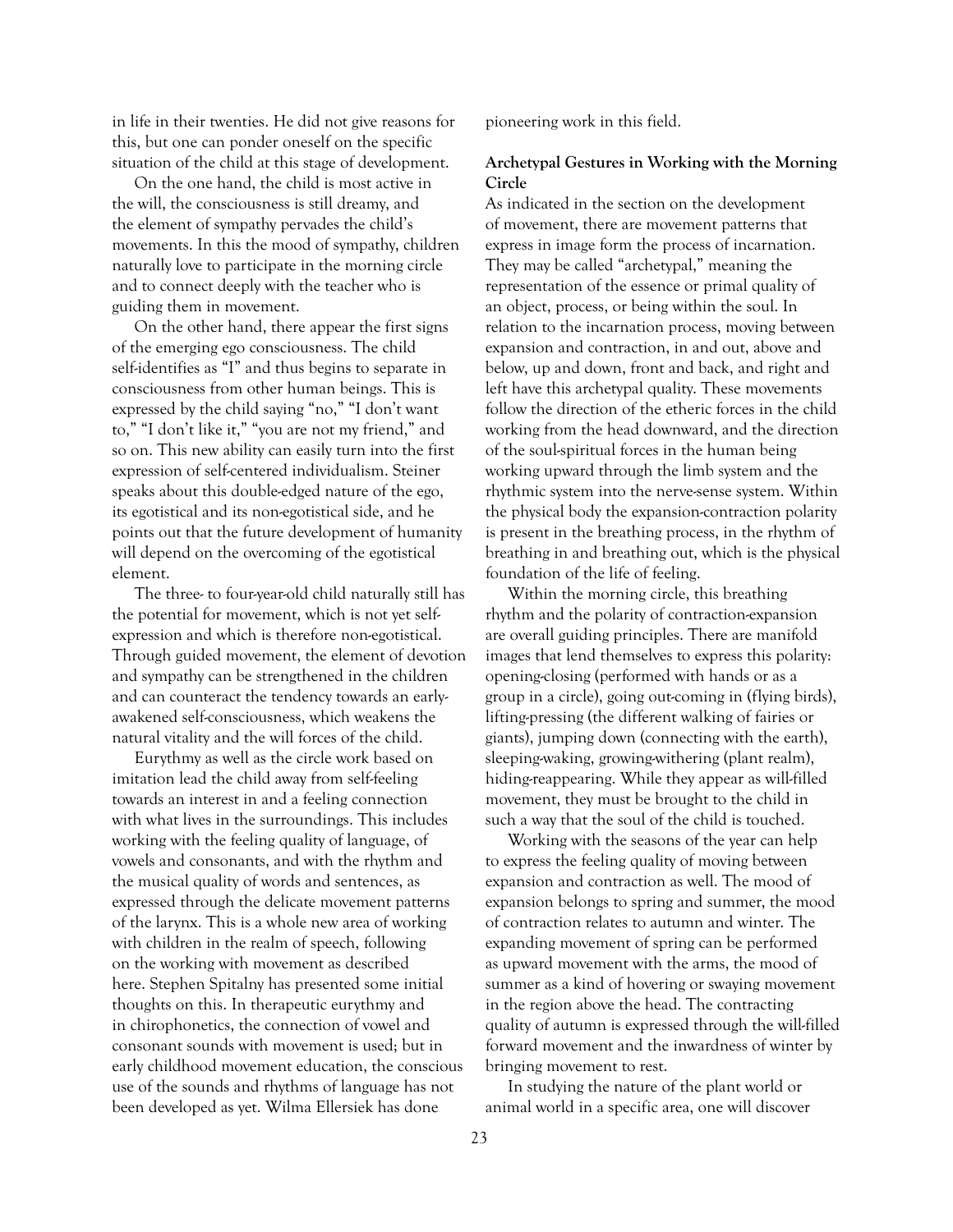hidden links to the seasons. Birds, butterflies, and bees have a spring-summer quality, whereas some of the domestic animals such as cows and sheep fit in well with a more wintry mood. Plant cycles relate to the seasonal changes as well.

One can try to discover archetypal gestures in all realms of nature. In the realm of the human being, one can work with the gestures of care and love for other human beings, plants, and animals.

It is one of the great benefits of guided movement that one can bring the rhythmical element back into movement. Children of today do not find their way easily into rhythmical movement by themselves. Life has become too arrhythmic and children are surrounded by mechanically or electrically produced movement. They are drawn into imitating mechanical movement and quite easily fall into repetitive, lifeless movement patterns themselves. Through guided movement and images that speak to the child's feelings, it is possible to bring back the natural liveliness into the movements of children.

## *Observations and Suggestions for Working with Behavioral Difficulties in Movement Programs*

Quite often, movement with children and especially the morning circle is not the joyful, harmoniously flowing experience it is meant to be. Instead it may be dominated by the teacher or cargiver struggling with all sorts of disturbances.

The cause may lie in flaws of the circle itself, in the inappropriateness of the images and gestures presented to the child. It may also lie in the adult not being fully in charge of the group or not inwardly fully connected with what he or she is doing. The possible reasons for difficulties need to be explored, but they are not the theme of this article. Instead, we will turn to analyzing some responses of children to guided movement that are disruptive to the morning circle.

#### **The Developing Child**

Many of the challenges in movement programs result from the developmental stage the children are passing through. There is a time for growing into the ability of participating in the morning circle, there is a "peak" time of enjoyment, and there is the time

of growing out of the morning circle. Refusing to participate or rejecting certain movement sequences may just be a sign that the child is "not yet there" or "not there anymore." The way in which children pass through these three stages varies greatly. It is influenced by factors such as temperament, strength of will, development of the lower senses, and the individual way that the child approaches the world. The child may be shy or courageous, quiet or forthcoming, cautious or daring, gentle or forceful.

The criteria for healthy development would be the following:

- An awareness of body boundaries of self and others
- Uprightness and comfort with forward movement
- Showing joy in life and signs of well-being
- Awareness of what is going on in the surroundings
- The ability to imitate.

The following examples assume that the child in question matches these criteria to some degree.

### **The child who is "not yet there"**

A child may say after two minutes in the morning circle: "My legs are tired, I want to sit down." Another child complains about tummy aches or headaches and wants to sit down when the preparations for the morning circle are on the way.

This may be an indication for the child not being comfortable as yet in moving with the group. Such a child should be allowed to sit down and watch until such time that he or she is eager and ready to join.

It may also be an indication of weakened life forces when children show signs of not being comfortable with an extended period of standing in an upright position. The childhood forces of levity do not counterbalance the physical weight sufficiently, and legs can become very tired and heavy then. This phenomenon of weakened life forces appears not only in the movement program, but all through the day. Waldorf early childhood education — with its strong rhythmical features, extended creative play, and the emphasis on the nurturing quality of the domestic arts — is a wonderful help in strengthening these children in order to participate fully in the movement program at a later stage.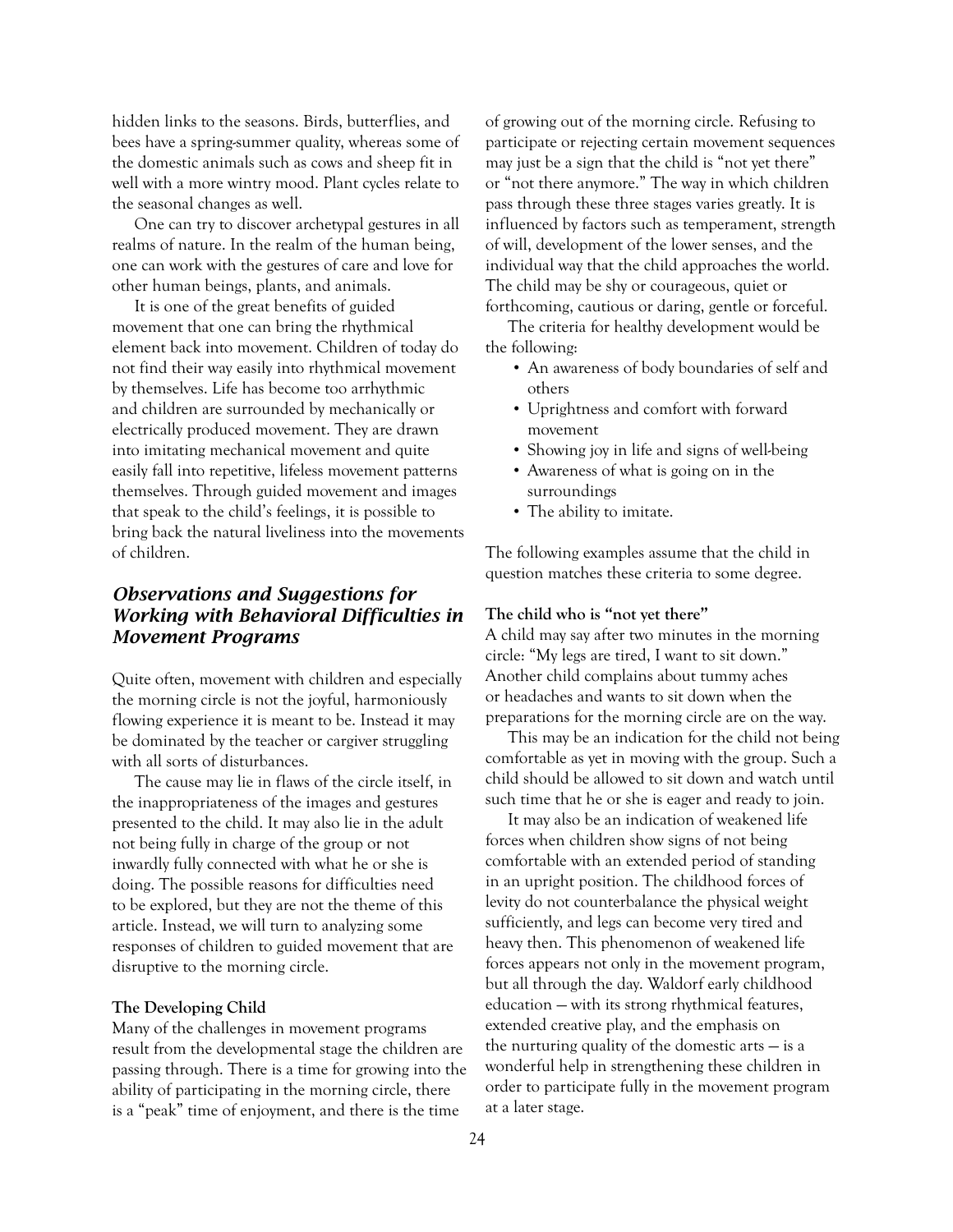#### **The child who is "not there anymore"**

A child makes faces and bizarre movements, thus seeking and attracting the attention of other children. This child is very aware that he or she is counteracting the purposes of the morning circle, and observes what reaction this will provoke in the teacher.

Such a child is often very awake in the senses, advanced in verbal expression, and, even though not necessarily one of the older children, may have left the stage of the young child's dreaming, participatory consciousness. Such a child is weakened in her ability to imitate, as the individualization and separation process has taken place too early. It is not always possible to reverse this process, and participation in the circle may not be beneficial for that child but only bring disturbance to the rest of the group. The child may enjoy instead an extra time with the helper in the group and benefit from a one-on-one situation.

There are the six-year-olds who move along energetically, change direction, speak the verse twice as fast as the rest of the group, and thus live out their newly gained mastery of limbs and speech.

These are the children who are growing out of the kindergarten at a regular pace. Usually these older children can be addressed verbally and they accept the authority of an adult calling them back into line. At some times during the day, one has to give them space to live out their abundance of energy and their joy in life.

#### **The child who turns away**

There are children who "drop out" when a downward movement is performed. These children let themselves fall down with a bang and land flat on their tummies, face down. Once they are there, they usually stay and need a hand to stand up again. They do not seem capable of performing a slow downward or upward movement.

While this phenomenon could be interpreted as caused by a lack of will, there also seems to be an element of regression into earlier stages of development, away from uprightness and away from the challenges of the world. One should think of those children with compassion, as they express in their language that being human and being upright is something they cannot fully cope

with as yet. Given the fact that ego consciousness appears in children ever earlier today, this reaction of not coping is of no surprise. These children need patience and encouragement with a smile and a helpful gesture, but sometimes they just have to stay where they are and experience the group weaving the circle around them.

#### **The child who seeks contact**

There are children who use every chance to bump into each other, pull, push, tumble, or just roll on the floor. Any strong movement performed in the circle, such as the blowing of the wind or the galloping of a horse, is wildly exaggerated and this will usually find some followers among the children.

Whenever I observed this phenomenon, I felt that it had to do with incarnating into modern civilization and with the destiny of the sense of touch and the experience of resistance. Modern life, with its tendency towards comfort and passivity, may not give sufficient stimulation to the sense of touch and not enough experience of boundaries. In bumping into each other, a meeting takes place in which children can work out their body borders and sense of self in a very physical way. This is of great importance for later social skills. It is an important question, how to incorporate experiences for the sense of touch in movement education, as well as in other parts of the kindergarten day.

#### **Stagnation in Development**

So far we have been looking at children who progress in their development, even though there are some apparent difficulties. These are temporary or limited to one area and usually would not adversely influence activities such as play, participation in artistic and domestic work, or following routines. Yet there are children whose entire being seems to be affected by some kind of hindrance, which can be described as a lack of ability to move freely. This has consequences for the entire life and being of this child at a given time. It is a stagnation in the physical, emotional, and social development caused by a complex mix of hindrances that have built up in the physical body and soul of the child.

It is common practice today to approach movement disturbances by trying to improve the bodily condition through appropriate exercises, which then hopefully have an impact on the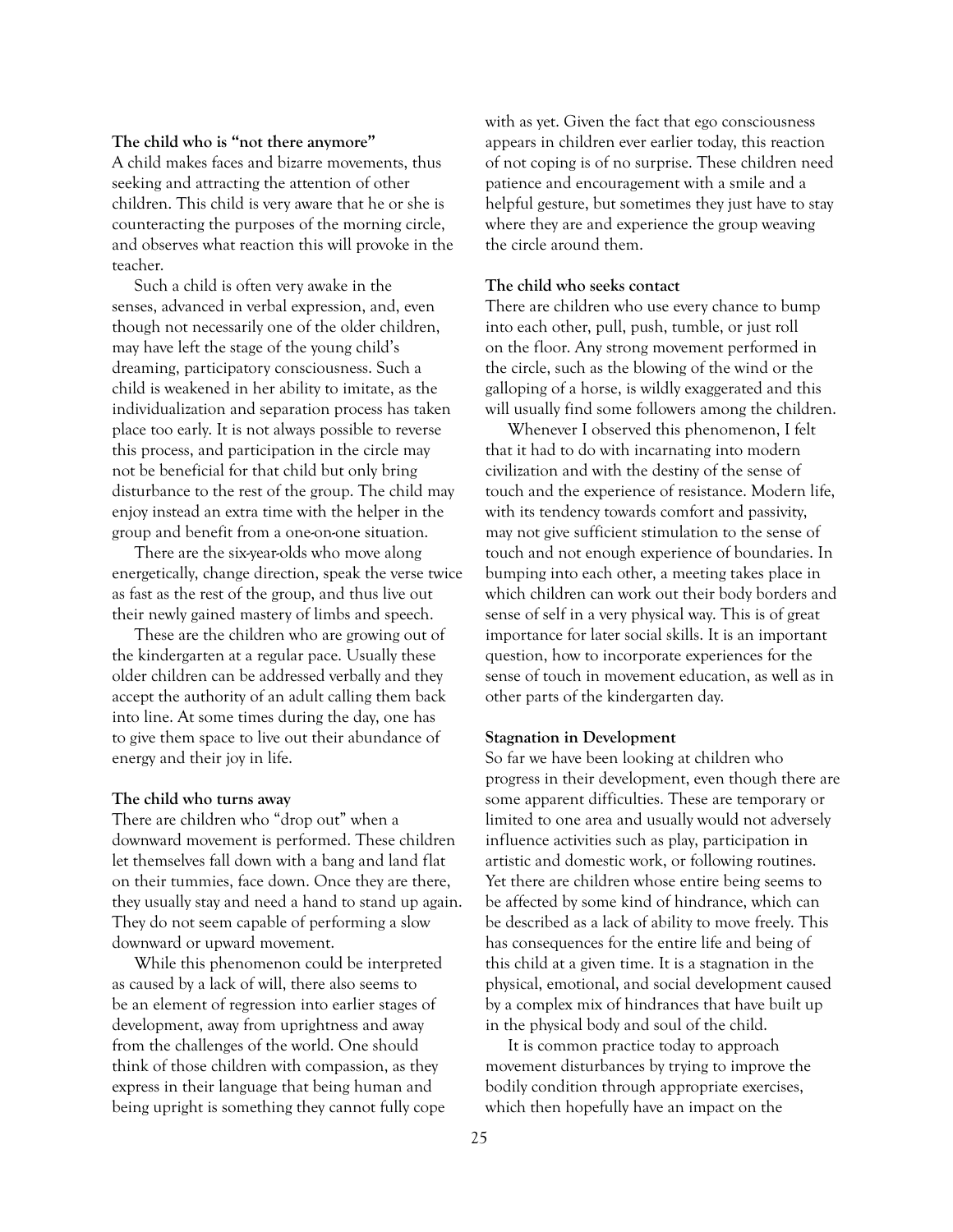improvement of the soul condition as well.

Steiner describes the body and the soul of the young child as not yet separated. What is done to the one is done to the other. However, he saw the educator's task in the healing of the soul. Accordingly we may attempt to reach the developmental goal of the first seven years of life, the development of a healthy body, by working from the soul aspect. That means that any movement activity, any preparation of the environment, any artistic activity would then be done in such a way that it speaks to the soul of the child. The soul forces in the child's body cause the movement of the etheric forces in and around the bodily organs. If it were only the physical forces in the body that mattered, and not the soul-spiritual forces, why would we bother having a beautiful environment for the children, or beautiful images in our stories, or beautiful gestures in our morning circle? How would the sense impressions of beauty get to influence the child's physical organs, if within the physical body there was not a soul-spiritual being to perceive them and react with inner movement?

I would like to encourage early childhood educators to plan movement programs in such a way that they reach and move the child's inner being. This is crucial for the normally developing child, but even more so for those children in whom development has become stagnant. In my experience, these children cannot relate to the morning circle work and do not benefit from it without additional support. I would like to contend that the key to the effectiveness of this support lies in reaching these children's inner being. There are two aspects to the inner being that need to be considered. These are the soul aspect, which has to do with consciousness of movement and the *will to move*, and the spirit aspect, which has to do with destiny as expressed in *ways of moving* and in the specific path of movement development. Here the teacher has to work closely together with practitioners of anthroposophical therapies.

In the following paragraphs, I will give a brief description of three groups of children with more general developmental problems that are related to or expressed in the realm of movement.

#### **The withdrawn child**

Henning Köhler (author of *Working with Anxious,* 

*Nervous, and Depressed Children*) has convincingly described how disturbances in the four lower senses can influence early development in all its aspects. In the withdrawn child, the sense of self-movement has not developed in the right way during the crucial time of the second and third year of life. Moving and exploring has either not been experienced enough or has not conveyed to the child the sense of freedom and confidence in mastering the body. On the contrary, the child's consciousness registers movement as potentially dangerous and reacts with fear and withdrawal. Verbal encouragement as well as working with imitation and example in movement will not have much effect. Once the critical second and third year have passed, the achievement of confidence in movement will rely on the building up of trust and confidence on the soul level. This can be achieved by providing a close and warm human relationship with such a child and by observing with empathy the subtle behavioral cues that may help to unlock the door to helpful intervention and further development. These cues are likely to be found in the area of play as well as in the area of movement. A health professional may give advice on further assisting measures in the realm of caring for the specific bodily needs and in balancing bodily processes.

#### **The irritable child**

These children have been in the focus of attention for the last ten years. They are the ones who cause disruption in the life of the kindergarten and in home life. Some of the disruptive behavior described earlier in this article will apply to these children as well. They would be able and may be very willing to participate in the morning circle, but they get overstimulated and agitated so easily that it is impossible to hold them within the activity.

Henning Köhler has interpreted the developmental stagnation in these children as caused by a body boundary problem together with an improperly developed sense of touch. They are either "thick skinned" or "thin skinned." In the first instance, to the children feel too enclosed in their bodies and will react with irritation and agitated behavior as a way to get out of the "prison." In the second instance, the child does not have enough of a protective layer towards the environment, and any sense impression or touching is experienced as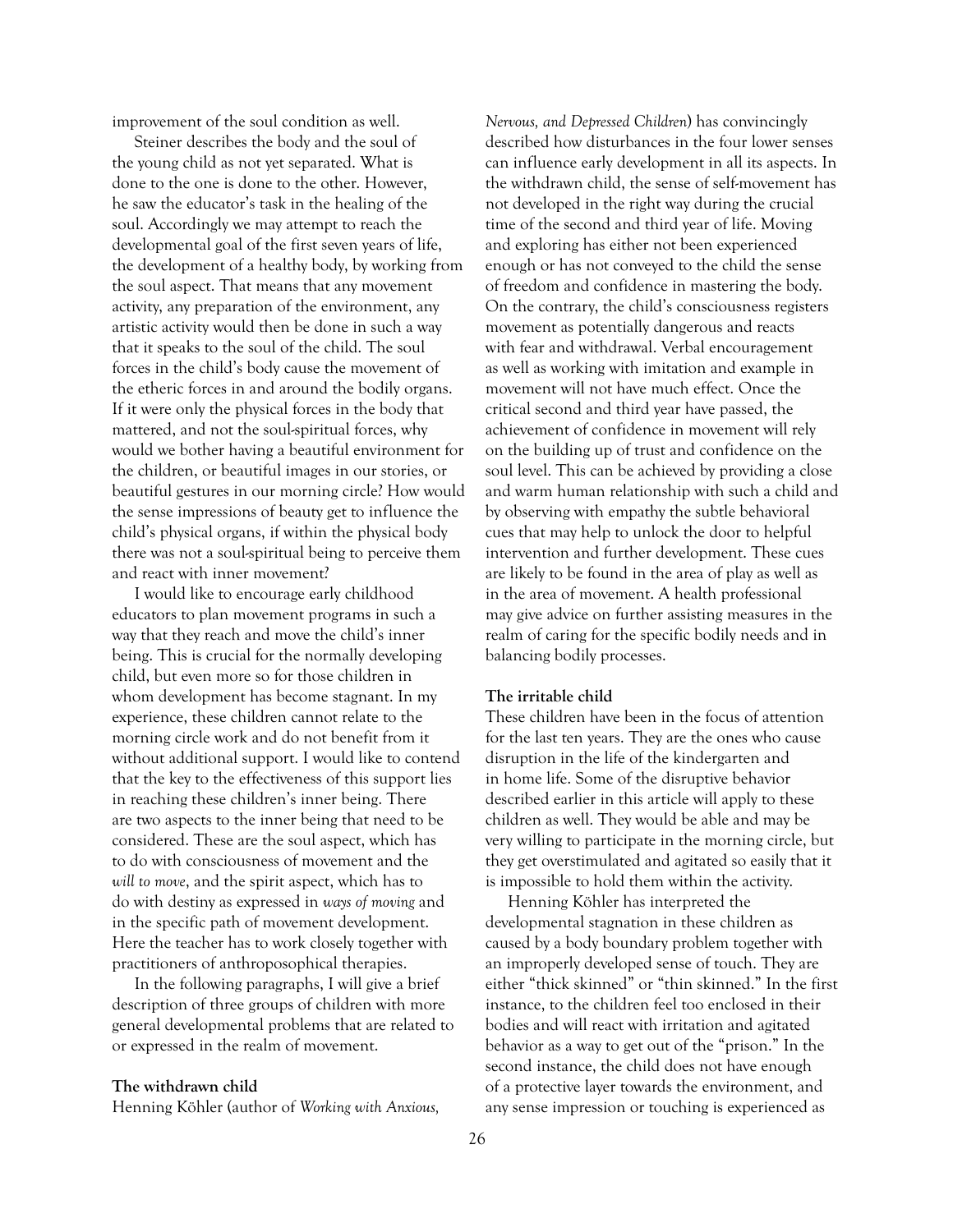too much, even as painful. The child reacts with agitation in an attempt to override the sensation of discomfort or pain. The disturbance in the soulbody relationship of such a child relates back to the first year of life.

Therapy for these children needs to be based on a combination of medical treatment and an appropriate educational approach, which primarily takes away from these children any form of pressure and any form of overstimulation. Waldorf early childhood education has to offer much for these children. By working with rhythms modeled on the balance between breathing in and breathing out, one can reduce pressure and enable the child to move from a contracted soul condition into a more open space of experience. The relationship with such a child needs to be loving and undemanding, but less close than with the withdrawn child.

#### **The defiant child**

There are children who resist both the morning circle and other aspects of a Waldorf early childhood environment. At the age of four or five, they have around them already an attitude of mistrust and defiance, which one would rather expect from children approaching the age of puberty. These children may ridicule what is done in the circle or in storytelling, or they may show no interest in the toys or usual play activities of other children. They do not seem to have any specific problems with their general physical development or their senses; they are neither agitated nor withdrawn. Their stagnation lies in the soul realm, in not being able to move freely between sympathy and antipathy. They are living too strongly in isolation and the experience of being different than others.

Whether these children are a new phenomenon or have always been there can be disputed. Perhaps we just meet more of them now or have become more conscious of them.

Köhler describes his work with these children in his book *Difficult Children: There is No Such Thing*, especially in the chapter on the girl Mariella, whom he depicted with much empathy in a poem.

Why would a child psychologist use the art form of poetry rather than produce a professional case study to picture such a child? In meeting these children, we are experiencing the limits of a pedagogical or therapeutic relationship. All that is

left is the meeting of two human beings. There is no benefit in following a set of guidelines or just applying methods of behavior modification. The work with these children is built on trusting that the genuine interest of the therapist in the soul-spiritual being of the child may lead to the dissolving of blockages and towards a new beginning.

These children challenge us kindergarten teachers to think about our rhythms, routines, and activities in the Waldorf early childhood work, to think about what is important and what not, to experiment with new rules or less rules. Steiner speaks about the ego consciousness appearing as early as at eighteen months of age and the ego becoming stronger as human evolution continues. These children with their strong ego presence provide us with the task of penetrating with our soul faculties more deeply into the secrets of the human being. This will enable us to develop an education that provides the early-individualized child with the right environment and the right relationships for the development of their inherent strength in a positive way.

*Renate Long-Breipohl is coordinator of early childhood courses at Parsifal College in Sydney, Australia.*

#### **References**

Ellersiek, Wilma. *Giving Love – Bringing Joy: Hand Gesture Games and Lullabies in the Mood of the Fifth*. Spring Valley, NY: WECAN, 2003.

Blythe, Sally Goddard. *The Well Balanced Child: Movement and Early Learning*. Stroud, UK: Hawthorn Press, 2004.

- König, Karl. *Being Human*. NY: Anthroposophic Press, 1989.
- Köhler, Henning. *Difficult Children: There is No Such Thing*. Fair Oaks, CA: AWSNA, 2003.
- ———. *Working with Anxious, Nervous, and Depressed Children*. Fair Oaks, CA: AWSNA, 2001.

Spitalny, Stephen. "Ringtime as Pedagogical Opportunity – Some Thoughts." In *Gateways* 30, 1996, republished in *Star Weavings*.

 Steiner, Rudolf. *The Essentials of Education*. London: Rudolf Steiner Press, 1982.

———. *The Foundations of Human Experience*. NY: Anthroposophic Press, 1996.

———. *The Spiritual Guidance of the Individual and of Humanity*. NY: Anthroposophic Press, 1992.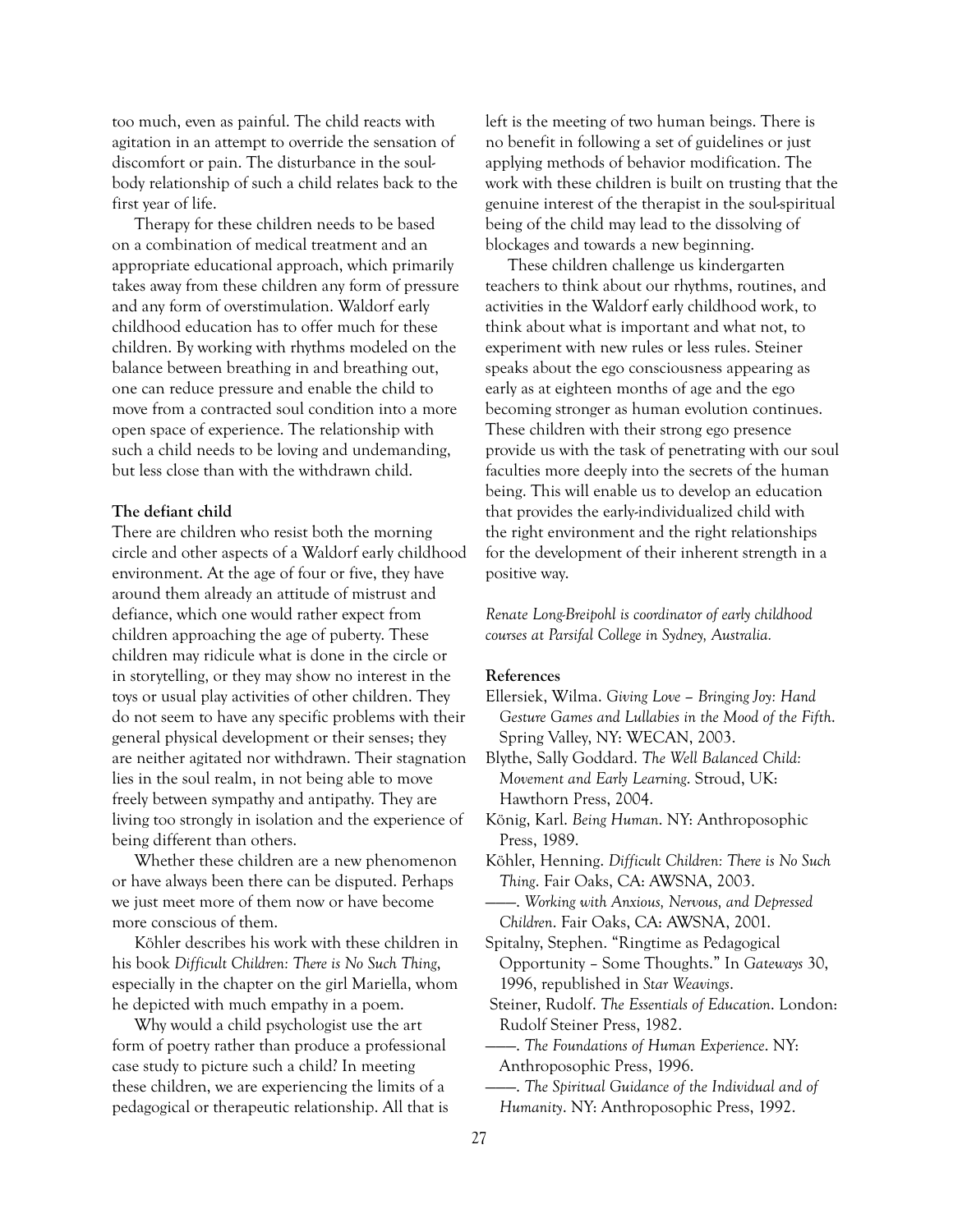# *Sailing Our Ship in Calm or Stormy Weather*

**Tim Bennett**

*The following is an excerpt from the recently published*  You're Not the Boss of Me! — Understanding the Six/Seven-Year-Old Transformation (s*ee Stephen Spitalny's review on page 37).* 

As the teacher of the Rosemary Kindergarten in Seattle, I am the captain of my ship, as well as the navigator of its daily journeys into charted and uncharted waters. Inwardly the captain's heart holds two questions: Who are these children? What are their needs? Because of my responsibility for these children from the moment they pass through the gate until the moment when they return into their parents' arms, there are a few important rules I follow when on board this ship: keep things simple, slow down, be present for each family and child, and don't forget to have fun and smile.

The parents are asked to drop off their children between 8:30 and 9:00 a.m. I use this time of arrival to tidy up outside, do garden tasks, talk to parents and so on. It is the transition time from home to school and an opportunity to play outside in our schoolyard. We have swings, a slide, balance boards, stilts (for the six-year-olds), and shovels in our sandbox ready to dig for pleasure or for treasure. I also have parents turning a jump rope. And of course there are the chickens: Honey, Ruby and Blackie. We check for eggs and say good morning to our beloved chickens. Sometimes our chickens also have unusual adventures — like the day when one of the older children took Ruby from the chicken house and held her while skipping rope.

Ahoy maties! At 9:00 a.m., I gather the families together and we begin to form a circle. As a community of people, we greet each other and greet the day. I always have a little song or verse for the season. If it's raining, as is sometimes the case in our fair city, I sing:

*John has a great big pair of waterproof boots on. Splish splash, splish splash, splish splash splish!* 

*And John has a great big waterproof mackintosh and John has a great big waterproof hat! And that says John is that, and that says John is that!*

Then we become a bit more reverent for a moment and we say our morning verse:

*Our hearts open wide, light streams deep inside. Stars, moon and sun shine down on everyone. On earth now we stand, giving all our hands. Good morning, dear friends.*

Then I sing what will happen today: "Ring a ring a Rosemary day, welcome, welcome, nature walk day and painting day." After this opening to the day, I begin to feel that we are a group and that we have built up some substance through our interest in each other and our movement together as we have our daily greeting.

It is time for our ship to set sail! We head for the school gate, where we find walking partners and say goodbye to the parents and little brothers and sisters. The captain is at the helm, the crew is ready and we set out to seek an adventure in the great wide world, waving to the parents as we go. As the captain, I carry a sturdy backpack, filled with a long rope, snacks, water, a first aid kit and a cell phone. My faithful first mate (also known as the kindergarten assistant) has a red flag that we take with us to help us get across the five-way intersection on our way to the park. My rule for crossing the street is that the red flag must be in the middle of the street before any child takes a step off the curb. My intrepid assistant goes out onto the road, makes sure the coast is clear, and then we can all safely cross the street. Upon reaching the other side, the children know that they are free to run, skip, and cavort. Our nature walk has truly begun.

We have set sail and are now out on the open seas, surveying the landscape far and wide! Nature adventures are rich and nourishing for the children in so many ways. The most obvious healing aspect is simply being in nature, in the outdoors in all kinds of weather during the four seasons of the year. In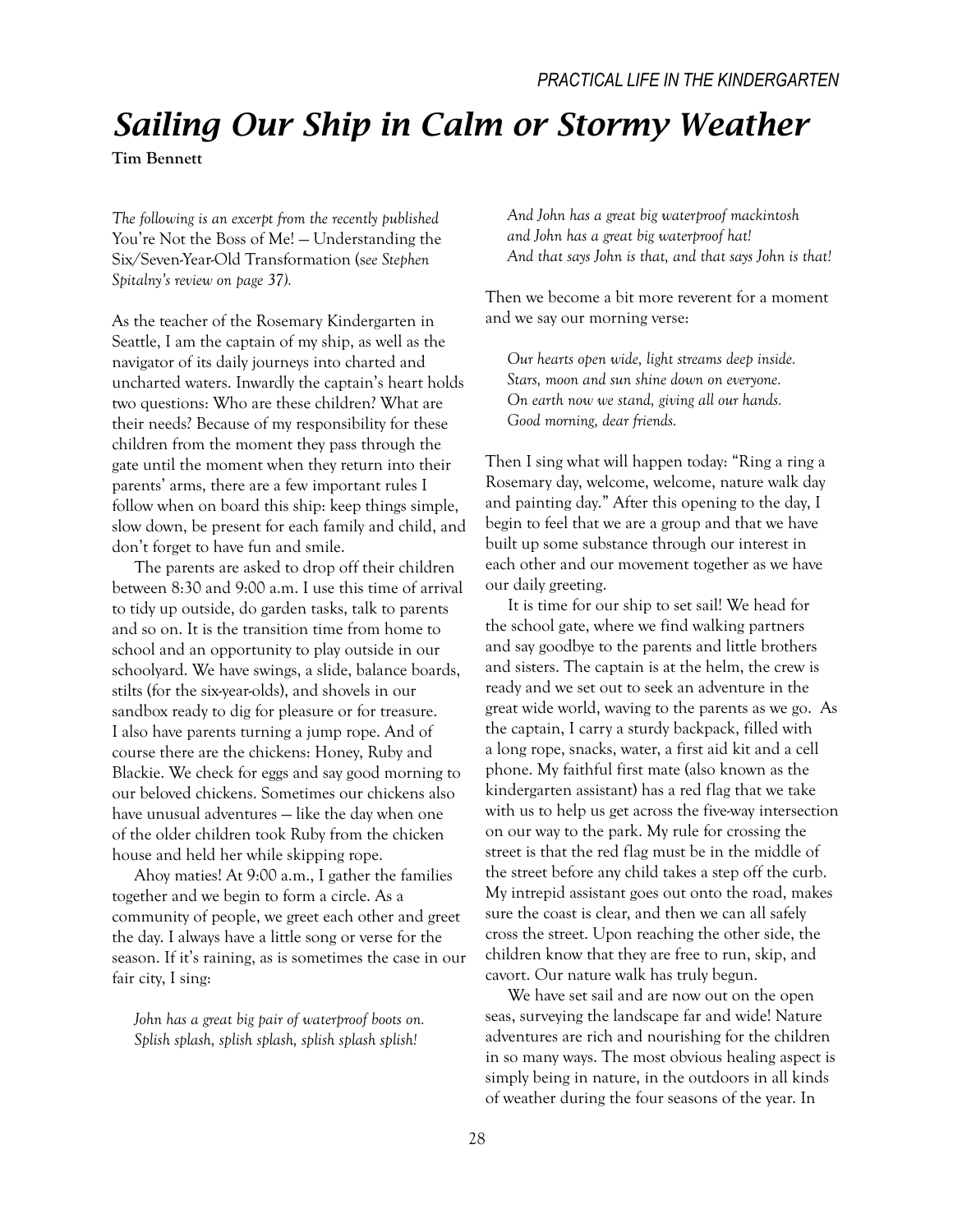the Pacific Northwest, this is possible because of the mild temperatures in both winter and summer. The children really have a daily dose of what it means to be on the earth, surrounded by nature and the ever-changing weather. We always "dress" for the weather. For most of the fall and winter, we wear raingear and a warm hat. Being in nature also brings the possibility for a strong connection with the fairy world and the materials of the earth: sticks, stones, leaves, moss and so on. The senses are enlivened when out in nature and the children more easily fall into play in a lively and healthy manner. Dirt, mud, dust, rivulets of water, autumn leaves, bugs, squirrels, spring blossoms, still air, and whipping winds all build their feeling for beauty, goodness and truth. These experiences provide a foundation in the child's will and feeling life to support the science lessons that will have deeper impact in future years. Experiencing the gifts of the earth in these early years will plant the seed for caring about the future of our planet in later years.

I started the daily nature walks because more children were coming to me who were weak in their physical and etheric bodies. There were also other children who were overly physical in their limbs and could not find any rest or peace. Both of these kinds of children found a healing in the movement possibilities of the nature walks. The weaker children found strength and eventually a great joy in movement. The overly physical ones could freely move and gradually come into a rhythm through the regularity of our walks. Being among the trees and under the great sky gives the children a picture and a feeling that they are a part of the kingdoms of nature. In sharing the space with the elements of the earth and the kingdoms of nature, they can find their place in the world. Of course, this happens for them in an unconscious and powerful way.

As the navigator of the journey, I chose to go to different parks during the week; we have three parks within walking distance. We go to a large woodsy park twice a week. This place is full of maple, fir and cedar trees. There are lots of hills and valleys to explore. Here the children can really get a taste for adventure, sliding down muddy hills, climbing up a fallen tree, jumping off small rocks and cliffs, and building fairy houses or shelters in the woods for those cold winter days. Sometimes I throw a rope over a tree branch and make a rope

swing for the children. The older children love this. Usually we walk for a while and then stop to play in whatever secret garden we have found. This is when some of their deepest play happens. They build houses out of sticks and branches, play knights in the forest, build fairy houses or gather treasures: a bottle cap, a special key, a magic stick or stone. The children often name these beloved spots on our walk. We play at the "Rolling Hills," where there are many dirt bike hills just perfect for running up and down. Then there is "Bunny Hill," a place where a huge pile of rocks provides a home to ongoing generations of wild rabbits and former "pet" bunnies. Naming a spot makes it our own and places it on the children's growing map of their expanding world.

At this point, the crew often becomes a bit tired and hungry, so we take a short rest and serve up some grub: salt fish, biscuits and rum. Well, we've run out of fish, biscuits and rum, so it will have to be trail mix, rice crackers and water for the captain and crew today. After snack, we start back to school. On our way back, I usually play a short game to re-enliven and focus the children, helping them come along home together as a group. I like to play "Sheep and Wolves." Half the children are sheep or shepherds (the shy ones who only want to watch the game) and the other half are the wolves. I say, "Run, sheep run!" and the sheep run out from their house (a tree where they have previously gathered). Then I say, "Run wolves run!" and the wolves run and try to catch the sheep before they can get back "home." If a sheep is caught, it can become a wolf if the child wants to. I keep the game fun with a lot of running about and I always play with them. I am usually a sheep and the children love to catch me. Other games we play are seasonal games that work well outside: "What Time Is It, Mr. Fox?" or a simple version of "Red Light, Green Light." I play any simple game that has to do with running, chasing, and stopping.

I also take a jump rope along with us. We can tie one end to a tree and do all sorts of jump rope games. The games can help to build up different rhythmic movements, as well as build self- confidence in one's growing physical abilities. After games, we continue on our way back to school, stopping at different points along the way to wait for the slower ones and slow down the faster ones.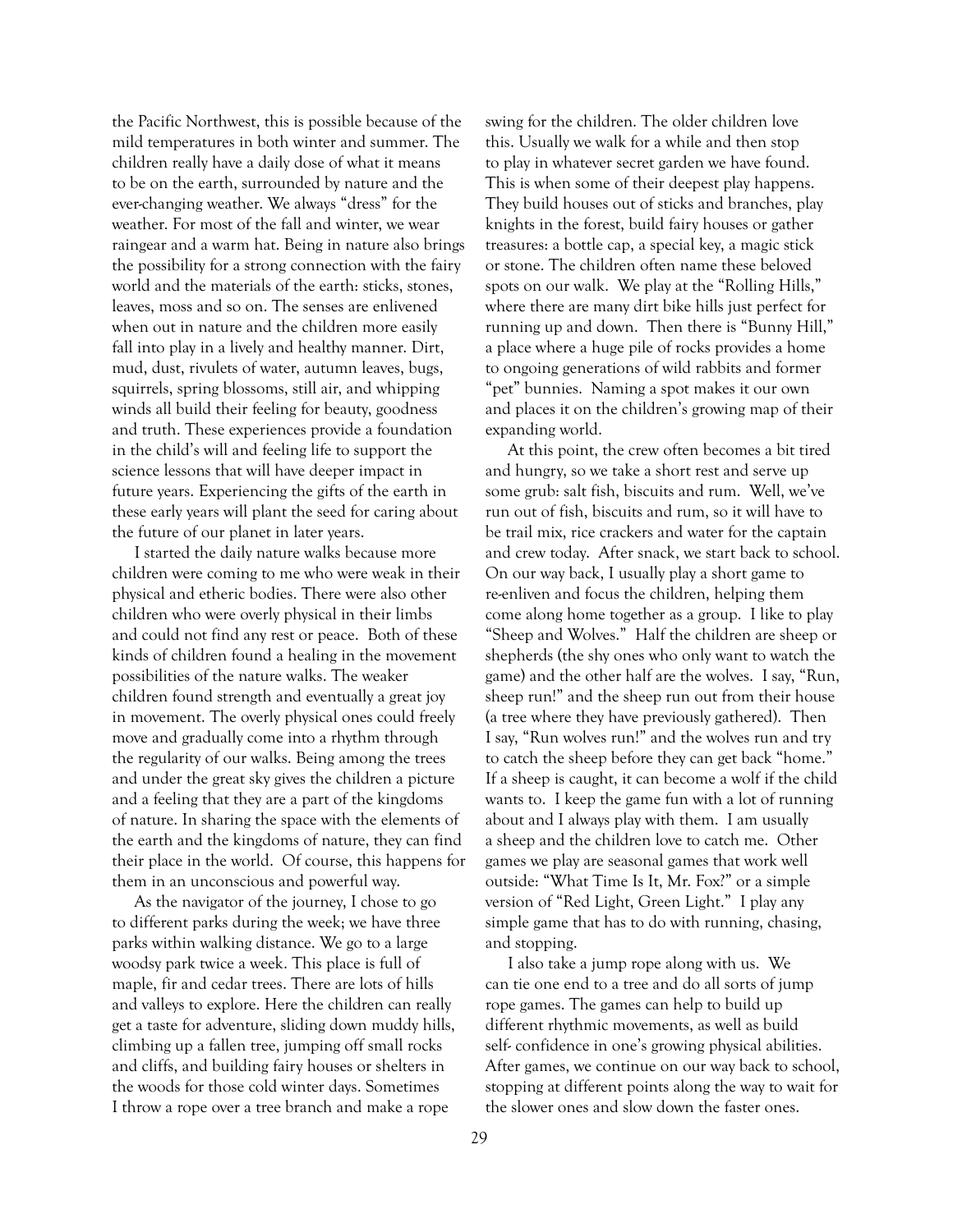During the entire walk, I watch the children form their social connections for the day. There is something about the nature walks that helps the children breathe out into the world of the "other," not just into the world of nature. I always get the sense that the children come from all over the city and need to shed the morning car ride and whatever dramas might have been going on at home. Our adventures help the children to come into social harmony. The walks allow them to shed the past, live in the present, and move, literally, into their future. This is the magic of the act of walking into nature. The children are drawn to the world around them and then are drawn to the friends who share this world. Again and again I see the forest being the mediator in helping these friendships to blossom. For example, children who like to go "hunting" for imaginary raccoons or coyotes join together in close camaraderie. Other children who like to collect treasures gather together in search of special leaves, sticks or rocks.

Our ship glides into port at the schoolyard gate between 10:30 and 11:00 a.m. We all disembark for circle or story time. We have circle on Monday and Tuesday. We have story time on Wednesday and Thursday. On Friday, we have circle games. I also like to incorporate folk songs, simple folk dances, and some basic circus skills. All the children love to stand on my shoulders and become a giant! At story time, I usually tell the story. After the class knows the story, we can act it out. The six-year-olds always lead the acting out, showing the little ones what they know. I also do puppet shows in a similar fashion, first doing it myself and later having the six-yearolds move the puppets that have a minor role in the show. This is a place where the six-year-olds can really let their new capacities shine out for the whole class to see.

Next, we move on to our snack time, seated at three small tables. I strive to make this a time to be nourished by the food while we are in the presence of each other. I use snack time as a breathing in during the flow of the day. So we have a quiet snack with "no talking." I find that if I say, "No talking," this is clear for the six-year-olds, and the little ones will follow along. The children take this time to rest and enjoy the quiet and peace around us. Also, at snack time, I always choose two six-year-olds to be the "waiters," pouring tea and water for the others.

The younger children love to be served by their older friends.

Next is our free play time. In fall and winter, we play indoors, but in spring we play outside when the weather allows. Besides the free play, in the winter we have opportunities for the six-year-olds to be involved with some projects. They make felted hats and mittens that can keep both their heads and hands cozy. I have also found that the six-year-olds like to build elaborate structures, so I make sure that there are a lot of ropes, pulleys, large pieces of driftwood and sawn wood, metal clips, and wooden clips. These materials encourage the older ones to use their growing physical strength and newly acquired ability to carry out plans to their hearts' content. It is during this free play time that we also do our artistic activities: painting, coloring, beeswax modeling, baking and cleaning.

At 12:20 p.m. we have cleanup time. First everyone leaves the room to wash their hands and get their lunches from their cubbies. When they come back into the room, they put their lunches at their places at the table and then begin to tidy away. There always seems to be a bit of magic at tidy-away time, as we set our house in order and anticipate eating our good food.

At 12:40 p.m. we have lunch. Again we begin lunch with our quiet voices, and, once everybody is settled down and eating, I tell a story from my life or stories that have been passed down to me by some colorful characters. The children love these stories and sometimes share them at their dinner tables at home! They then get ready to leave school. I often put up a balance beam on two chairs and have the children "walk over the bridge" to say goodbye to me after they have packed up their lunches. Having sailed over waters both calm and stormy, the children then find their parents, who are waiting outside on the porch to sweep them up and take them home. The old captain and his faithful first mate swab the decks, secure the rigging and make everything ship-shape for the next day's journey.

*Tim Bennett has been teaching kindergarten since 1990. His interest in young children and movement led him to meet Helle Heckmann and visit her school in Copenhagen. His own kindergarten incorporated a love of nature and joy in movement.*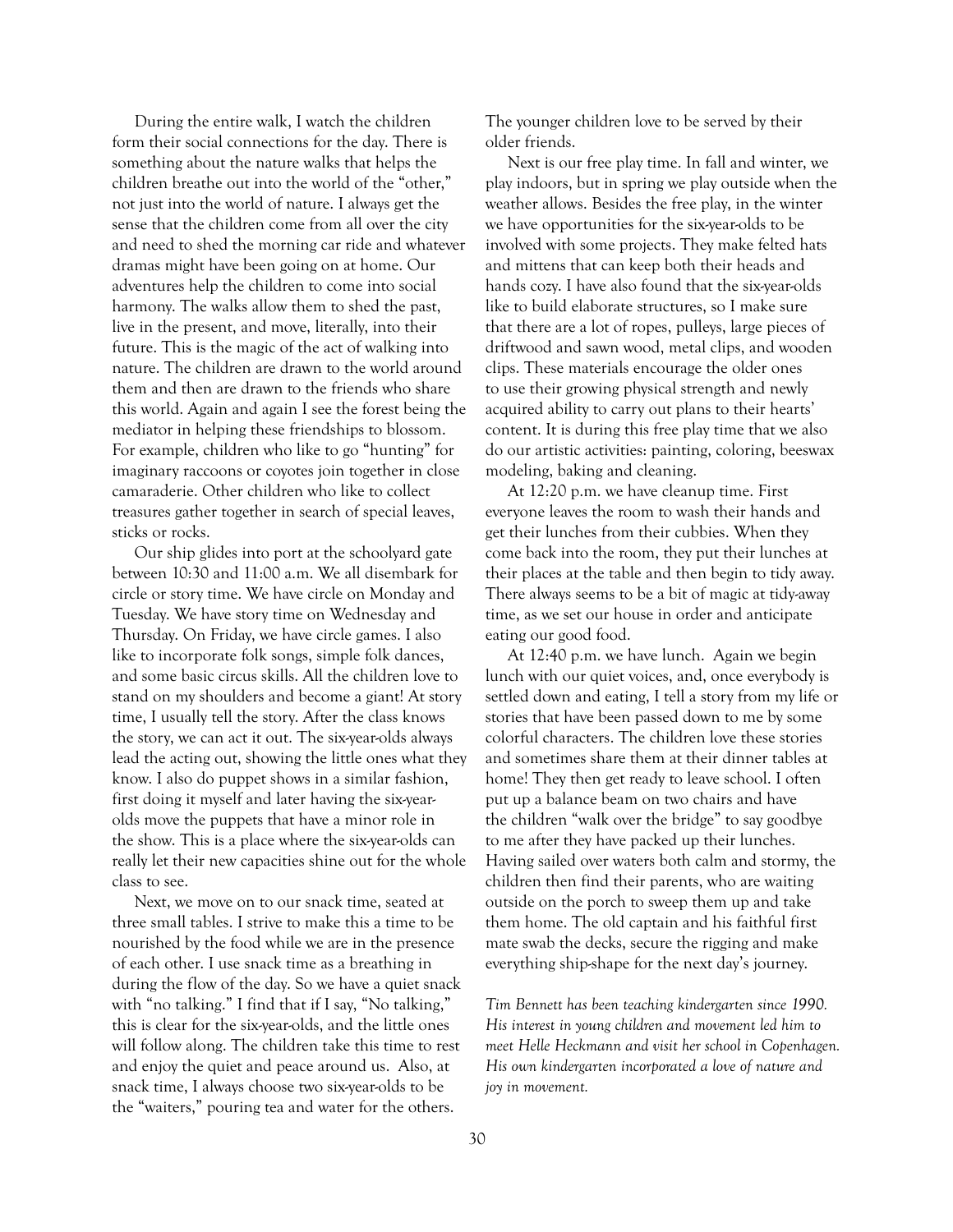# *Stories for the Journey*

**Nancy Mellon**

Hanan is a sturdy Israeli lawyer and a devoted father who experiences the great joy of storytelling almost every day with his young children. He insists that he would have missed this pleasure were it were not for his wife, Tsipori, who has been practicing storytelling as a healing art for several years in the Jerusalem area. Recently I had the privilege of traveling along with Hanan, Tsipori and their children for an exhilarating dip in the Dead Sea. I asked Hanan for permission to share some of the ongoing story he has been telling his children.

Hanan's saga began four years ago as he was driving his daughter to school for the first time. She sat beside him in a car seat, both of them feeling the anxious, hesitant excitement that often accompanies this special event. Just as they were pulling out of the driveway in the early morning for the half-hour journey to school, Hanan decided to rise to the occasion and attempt to tell his first story for her. His daughter quickly became completely happy. Since then she has looked forward to each departure for school because of the special story they share. Hanan has continued what he began that day every weekday morning for the past four years. His young son, who heard every detail of the story from his sister, eventually joined them en route to school for his first day of kindergarten. Both children continue to remind their father of details he has forgotten.

That day as we drove together, Hanan and the children retold the story for me. I was fascinated and impressed by how Hanan reflected even the most subtle emotional challenges of his children in his story. It has been a vehicle for them all to grow emotionally very close together. Even after four years, Hanan is still amazed as the story unfolds that springs from his desire to manifest fatherly wisdom for his children. As we sped along the highway that day, Tsipori listened with joy for the lovingly intuitive imaginations that her husband continues to discover despite his many rational concerns. I scribbled notes as he and his children, now eight and five years old, reviewed their beloved going-toschool saga.

It began: Once upon a time a beautiful little Princess lived with the king and queen in a golden palace. The Princess had a special friend who was a dwarf. Three other close friends always stayed near her, Squirrel, Rabbit, and Mole. She fed them and they played hide-and-seek and many other games in the nearby palace garden and woods. At night the animals slept with her in her room. One day the Princess and her parents noticed that Dwarf was sad. He confessed that he was sad because he had been away from Dwarf-land now for years and missed his parents and friends. He wanted very much to see them again, but to get to Dwarf-land required a very challenging journey across a huge forest, a valley, and a rushing river, and through very high mountains beyond the river.

The Princess suggested that her three loyal friends accompany him, and they agreed to this plan because they loved the Princess, and they understood that Dwarf could not go alone. Many anxious and excited preparations were made (these took several days for Hanan to describe). A long departure feast at the palace followed, and at last all was ready and the travelers said their farewells and started into the woods.

By the time Hanan had reached this part of the story, many weeks of school had been successfully navigated. Communing with his daughter through the story process, he had found within himself a deep well of patient inspiration and intuition he had never dreamt of finding. Even today he says that his storyteller's voice often sounds strange and fascinating to him as he listens to the story with as much deep amazement as his children do.

Now, four years later, the dwarf and his many friends are still, in exquisite and leisurely detail, wending their way toward Dwarf-land. As the episodes evolve, each day finds them traveling farther from the palace into more courageous and complex adventures. At first, as they trod less familiar ground, their greatest challenge was just to keep going. As each evening drew near, again and again they learned how to choose safe places to make camp and to decide together which of their supplies to eat for supper, and who was to sit guard as the others slept. Each of the travelers offered different contributions: Dwarf, his skill with wood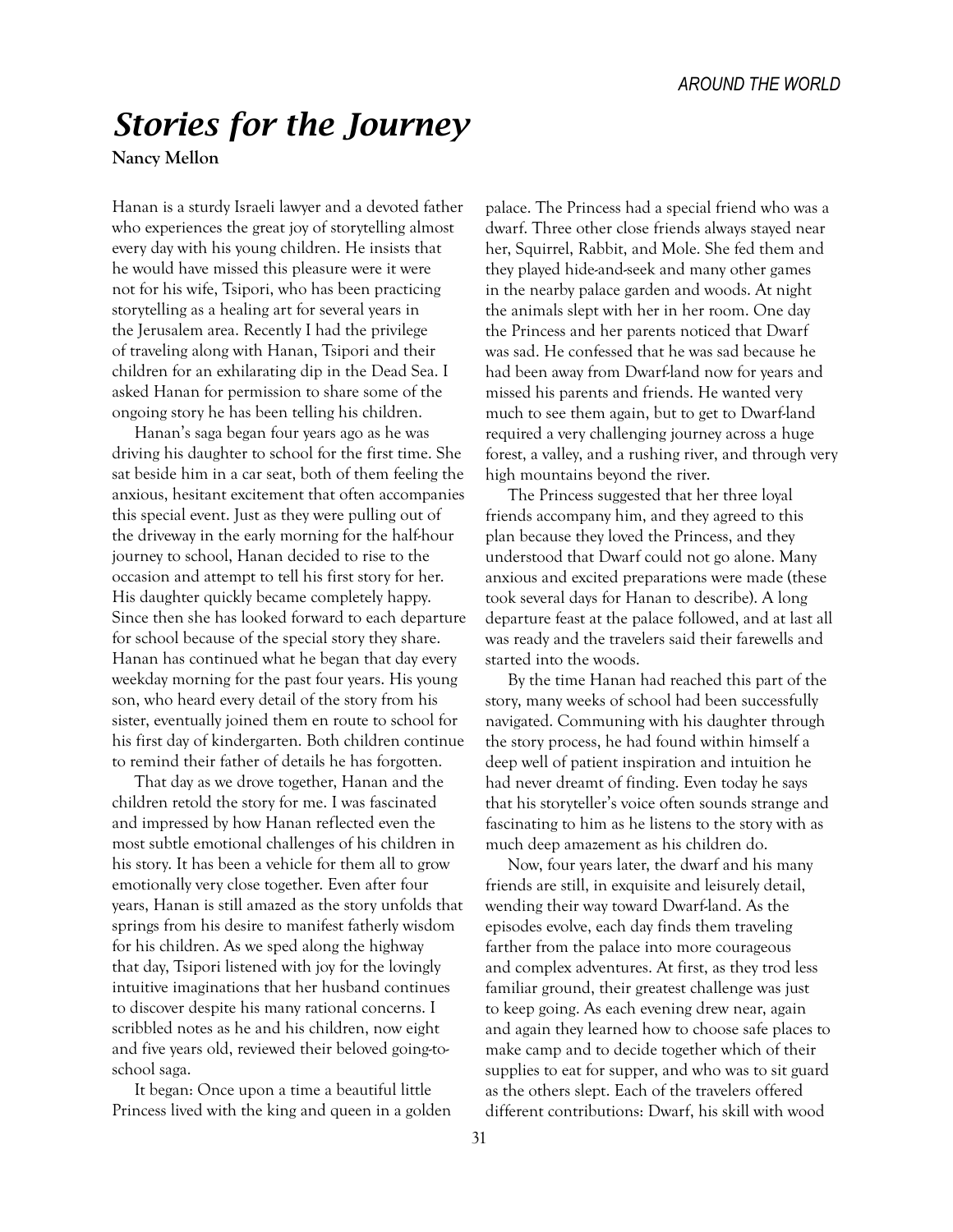and humor; Rabbit, courage and swift legs; Squirrel, helpful suggestions and cleverness at solving problems; and Mole, honest timidity and insecurity. Each one helped and ate and curled up in its own way to rest and dream.

As the trees grew thicker and taller, unfamiliar sounds often alarmed the friends. Sometimes they wanted to turn back. Three little foxes who were afraid slept secretly by their fire at night and gradually became less skittish friends. One day a strange wailing filled their ears, and they discovered a wounded tiger with a thorn in his leg who told them he knew about their Princess and thought her very nice. When the tiger was feeling better, he offered to travel with them to lend his strength and courage. If one of the travelers grew sick, they called for Brown Bear, well known among all the animals as the best healer in that part of the wood. Bear would come to offer additional medicine of herbs and healing mud and water.

During the long days and in the evenings the creatures often longed to see the Princess again. At night they dreamt of her. Sometimes her beloved owl messenger would bring them news and cookies in a little bag. In return Dwarf and the creatures would draw pictures and send them back to her in its beak. The Princess always remembers, and is deeply interested in each one's birthday. Though it can be difficult for her to find their whereabouts, by riding on Eagle she manages to attend each birthday, bearing gifts and poems. It can take days for Hanan to describe the birthday celebrations in the deep woods, for in addition to the excitement of the Princess's visitation, each creature takes time to find or make a special gift. Old and new friends from the surrounding woodlands receive special invitations. Birthday food is gathered and prepared from dew and streams, roots and berries, bark and leaves.

As Hanan's confidence in his own intuition and imagination grew apace, episode after episode reflected the interests of the children and also their needs and fears. They met many strangers whose habits gradually became more familiar. One day the path narrowed to an impasse. Dwarf and his friends again thought they should give up their journey, until Squirrel went to ask big animals for help. He found a kind hippo and some high-spirited elephants that agreed to walk in front of them. They

thanked these generous creatures and asked them to keep the way open for their return. For a while bad witches bothered them, until many friends gathered and worked together to build a house for them. When the witches received what they needed, they became good and helpful in return.

The travelers always receive help somehow with their challenges. In one episode they were given a box from a magical friend. When they shook this cube of gold and spoke the right words, they would find things inside it to help them solve even the darkest problem. One day they discovered that the forest colors had been stolen by monsters who were painting the forest and all its inhabitants black. With the help of forest fairies and the golden box, the animals gathered enough courage to sleuth out the monsters' den and restore the light by forcing them to restore all the colors again. Other adventures portrayed dark creatures lurking behind walls and dangerous giants.

Now and then the travelers happen into another story that the children know. In one adventure, they met the Prince when he was preparing to enter the thorny thicket surrounding Sleeping Beauty. The creatures and the Dwarf encouraged him, and when the Prince emerged intact, the travelers were invited to his wedding. The newly awakened bride loved meeting the Dwarf, his fellow travelers, and all their retinue. It took Hanan several weeks to describe the details of the spectacular wedding celebration. With fatherly care, he has learned to sustain a leisurely narrative pace. Hanan's ongoing story, encouraged by his wife, has created a mood of peaceful confidence and warmly weaving, ever-renewing adventure that pervades their life together.

What might have been a chilly and confusing morning drive to school for father and children has instead been an opportunity to knit an astonishingly intimate fabric of heart and imagination.

*Nancy Mellon is the author of* Storytelling and the Art of the Imagination *and* Storytelling with Children*. Her newest book is about the vital links between human physiology, personal development, and storytelling imagination.*

*If you wish to contact Hanan or Tsipori in Jerusalem, write to: hdoron@bgalaw.co.il.*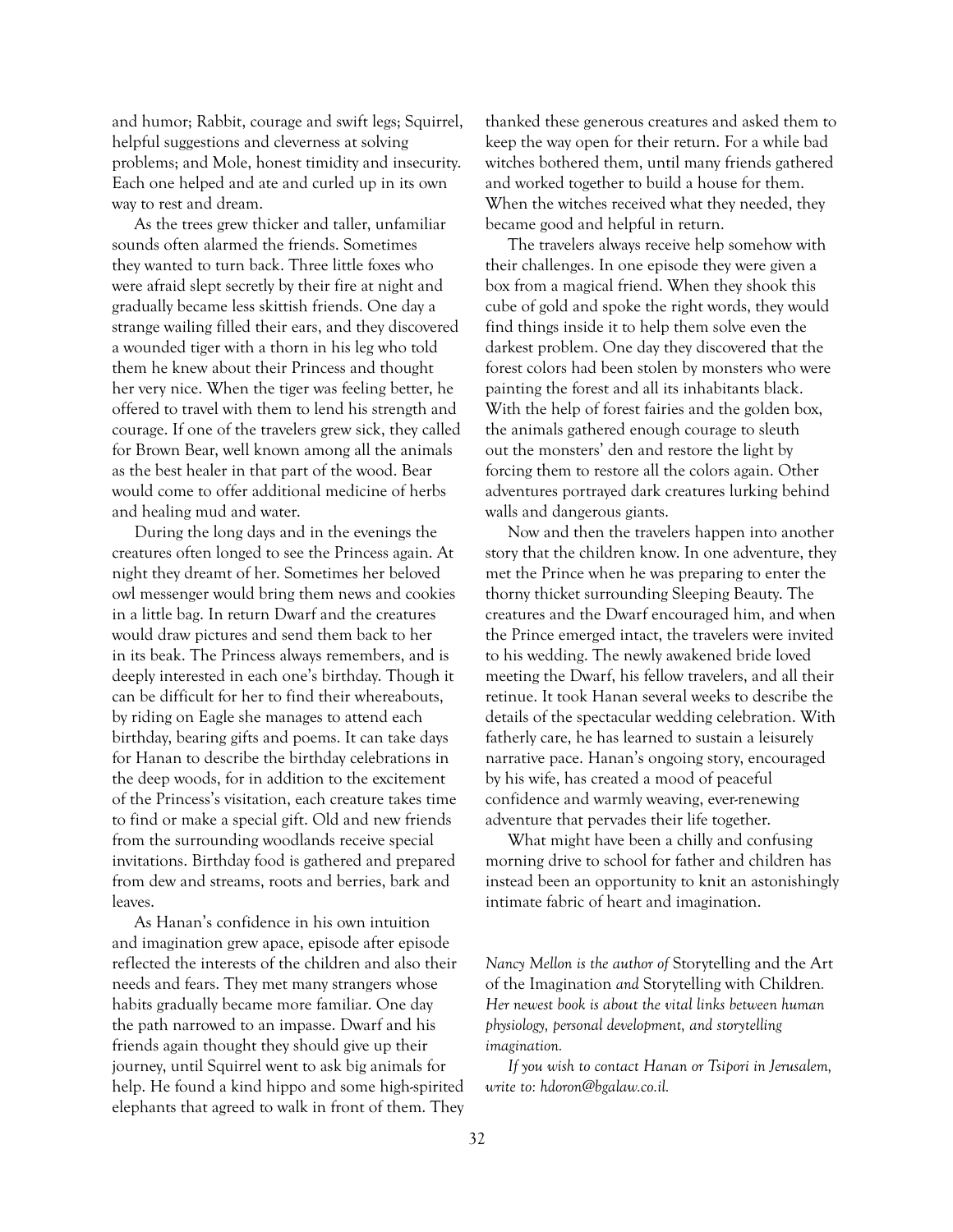## *From the Garden to the Table Creating Kindergarten Festivals for Kenya*

#### **Susan Perrow**

If you ask any Kenyan what their most meaningful childhood experience was, they would agree that it was linked to the shamba or garden where they would help to dig, plant, and harvest the vegetables for the table.

And so, when pondering ideas for celebrating the end of our kindergarten year at the Nairobi Waldorf School, one of our Kenyan teachers naturally pointed out that the many carrots that we had planted in our shamba would soon be ready for harvesting . . . so why not work with this theme for our end-of-year festival?

In East Africa, there are two significant times of year: the "long rains" and the "short rains." Our children had planted the carrots during the long rains in May, and now in early July there were hundreds of wavy green carrot tops, along with a few different herbs and other vegetables, calling out, "Come and pick me and eat me!"

Our end-of-year festival was therefore planned along the theme, "Kutoka Shambani, Hadi Mezani" (From the Garden to the Table). Parents were also invited to bring food from their own shambas to add to the menu, and so we ended up with a large variety of fruits for a fruit salad, fresh salad veggies for a delicious green salad, and extra veggies to add taste and spice to our delicious, nutritious carrot soup.

We also planned a small concert for all the parents to attend before lunch, with the kindergarten children singing several gardening/ shamba songs followed by a play with the theme of "The Enormous Turnip."

I once heard it explained by a leading anthroposophist at an international Waldorf education conference that the meaning of a festival was "a sacred event where divine and human forces interact for the benefit of mankind." In so many ways and on so many levels, this Shambani Festival embodied this. There was such a connection by the children to the divine nature forces through the ploughing, planting, watering, and then harvesting of the vegetables. Not to mention the delight they experienced in scrubbing and chopping

one hundred carrots, baking many loaves of bread, and setting places at the table for all the parents. Their ultimate joy was being able to serve the adults, wearing chef hats that they had made from painting paper and carrot rubbings!

There was also a reminiscence and appreciation by the adults who saw their children so involved in such a simple theme. Not once was there a sense of "what's in it for me" or "will I get a present" — the difficulty associated with our more commercial festivals.

Our Kutoka Shambani, Hadi Mezani Festival was all about experiencing and appreciating the abundance of nature, and then sharing this with others. It was one of the most exciting festivals that the teachers, parents, and children have experienced in my three years at work in this country. We are already looking forward to a repetition of this event next July. We believe it has found an important place on our yearly East African kindergarten calendar.

*Susan Perrow is a teacher trainer, mentor and parent educator, specializing in storytelling and creative discipline. She travels internationally giving workshops and training seminars. She was a founder of the Waldorf school in Byron Bay in eastern Australia, where she taught kindergarten for thirteen years. Currently Susan lives on the East Coast of Australia.*

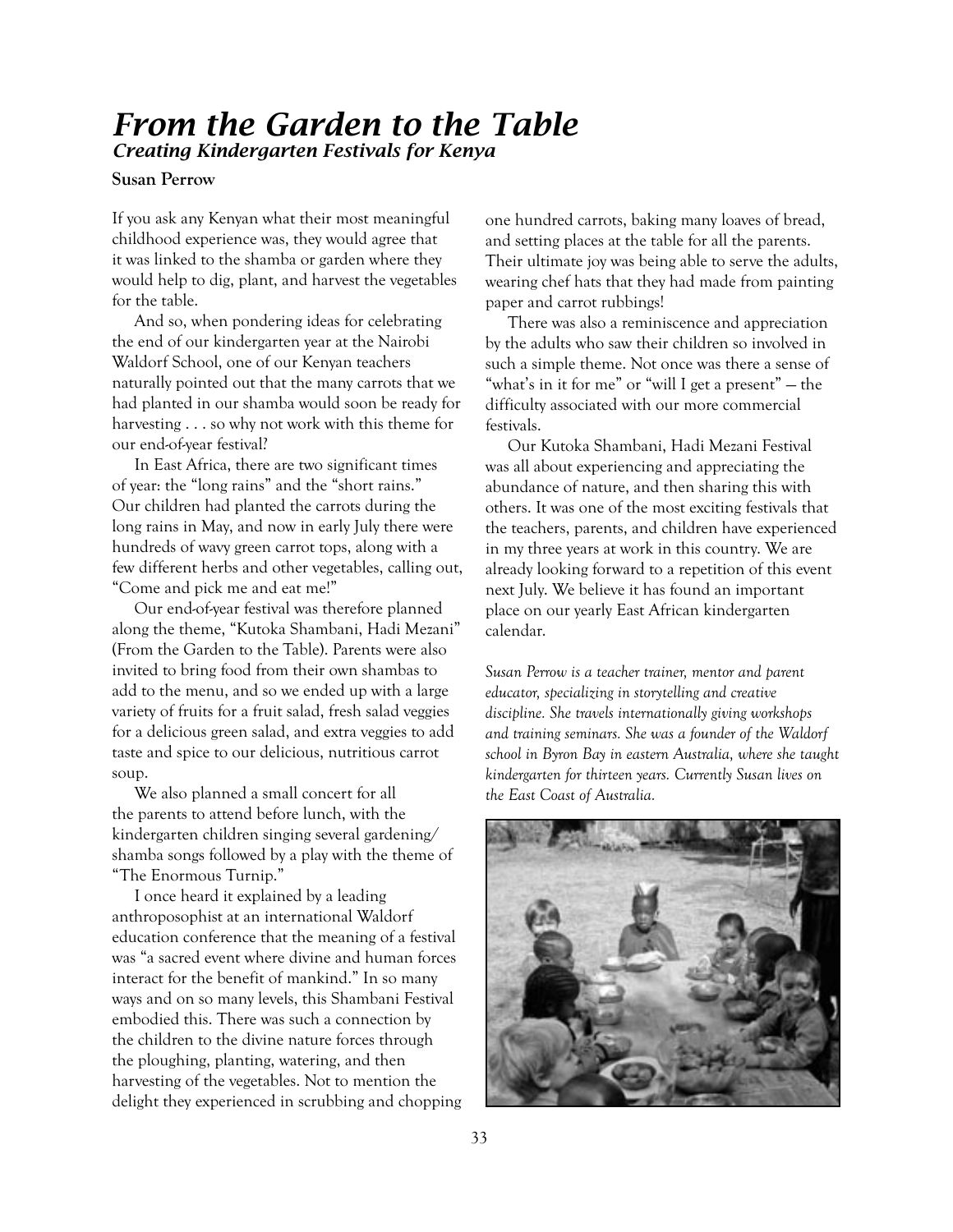# *Waldorf Education in México*

**Louise deForest**

Waldorf Education first came to México largely through the work of Hans Berlin and the first Waldorf school, La Escuela Nueva, in México City, started in 1957. That school eventually closed, but a seed was planted — there are now fourteen schools striving to become Waldorf schools and several more that have incorporated many attributes of a Waldorf education into their more traditional curriculum. Throughout Mexico, there is an ever-growing interest in Waldorf education, partly in response to the inadequate education provided by the public school system and partly in recognition that the future is calling for something new — it seems that every month a new initiative is born somewhere in México. Most of the Waldorf schools go through sixth grade, but there is one that goes up to eighth grade and several others who are exploring the feasibility of starting a high school in the future. In some schools, the parents have started an eighth or ninth grade for their children (many of whom have been in Waldorf schools since nursery), trying to continue to provide the youngsters with a Waldorf curriculum.

Waldorf schools in México are faced with many of the same challenges that confront Waldorf schools around the globe. Except for the very wealthy families in the larger cities, México continues to be an economically poor country, and sending a child to a private school would be prohibitive were it not for the sacrifices of the faculty who, in order to ensure full enrollment, accept long hours of work, very low salaries (around \$400 a month) and no benefits. As in so many other countries, the state also obstructs the growth of Waldorf education; it is now a law that all children three and older attend school, and the curriculum set by the Secretary of Education (SEP) is highly academic. In my travels through México, I have seen several Waldorf schools where even the nursery children spend part of every day sitting at their desks working in their workbooks. A further complication is that if a child has not been matriculated in the state school system by three, they are considered to have not been educated (homeschooling is illegal), and entering into the system later means taking

34

many placement tests and waiting for a space to open in the class.

To support the living impulse of Waldorf education in México, the Centro Antroposófico opened its doors in 2000 to offer teacher training for adults wishing to become early childhood or class teachers, and the vast majority of teachers in Waldorf schools in México have trained there. Located in Cuernavaca, the Centro offers a five-year, part-time training for three weeks each summer. Master teachers from Switzerland, Argentina, the United States, and México make up the faculty and students come from all parts of México, Latin and South America, and even a few from the United States. Each year about eighty students are enrolled and one can only applaud their dedication as, year after year, they give up their summer vacation (typically, Méxican teachers have four weeks off in the summer) and time with their families to attend classes.

To give you an idea of some of the happenings with Waldorf education in México, let me tell you about a few of the schools there. These are schools that would not normally be considered Waldorf schools, either because they are too young or their teachers are not trained or their methods are a bit unconventional, yet their interest in Waldorf education is very strong. Colegio San Miguel, located in Monterrey, is a very small program started by one of the Centro's students, Carmen María, when she first started her training three years ago. Carmen María is a middle-aged, simple woman, deeply and naturally reverential, who comes from a very poor, uncultured family and received very little education. It has been a struggle for her to grasp Steiner's thoughts, yet each year she spends her evenings studying and discussing Anthroposophy in preparation for her next class. The faculty of the Centro have marveled to watch the unfolding of new capacities and a deepening of commitment on her part; she takes little credit for her hard work and gives it all to the spiritual world who, she feels, guided her to Anthroposophy and supports her in her work. Carmen María is constantly challenged with making ends meet in her program and every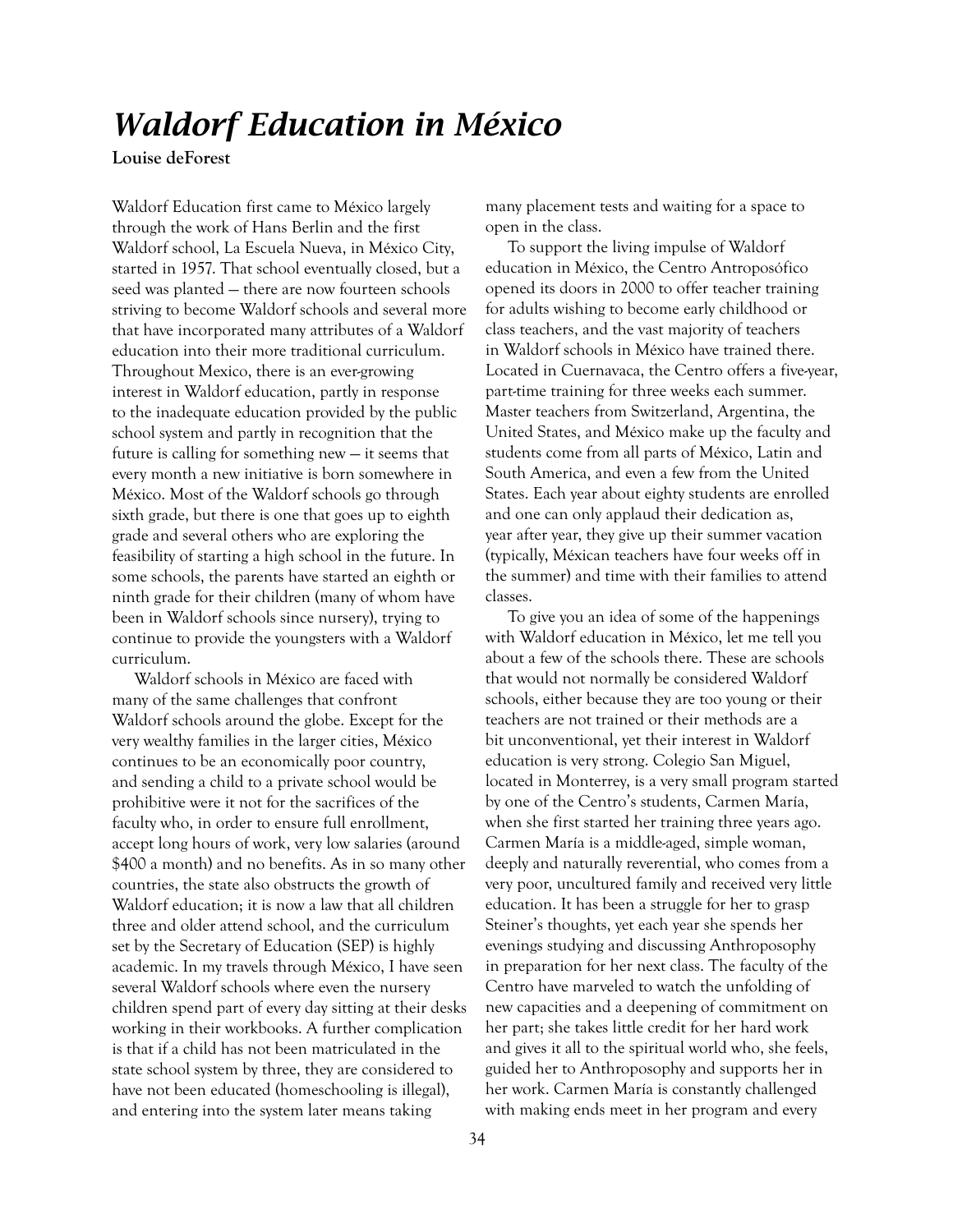month she wonders whether she will be able to continue, yet somehow the children themselves give her courage to keep trying. Many of the children that have been drawn to her small program are autistic and Carmen María, with no remedial training, has been very successful in guiding them into the world. When asked how she does it, she answers that she prays a lot and loves them with all her heart.

Colegio Ser, still struggling to define its pedagogical direction, is doing some very interesting work with abused and abandoned children. Located in Queretaro, it has, last I knew, about eighty children, half of whom were removed from their homes because of abuse or were found on the street. These children live in two group foster homes that send all their children to this school. The owners of the homes, when I was there several years ago, were very interested in Waldorf education, attended several lectures, and, after discussions with myself and the directors of the school and the Centro, removed televisions from the house with the youngest children, eliminated computer time for the little ones, and expressed their support in any way they could. Because these children have attachment disorders and are naturally unable to trust adults, the school has established a small farm in the adjacent property where children ride horses and burros and take care of the animals, in the process forming relationships based on trust and kindness. Interestingly enough, many of the children whose birthdays are unknown are given Michaelmas as a birth date, in recognition of the courage they have in their present incarnation.

Waldorf education to the culture of the land, and Ak'Lu'um, a very new school in Quintana Roo, is taking up the challenge. Just two years old but with a solid financial base, this international school has a special focus on renewing the culture and the language of its indigenous population. Classes are taught in English and Spanish, but time is regularly given to singing and telling stories and poems in Nahuatl (the Mayan language) from traditional Mayan sources, and they are working to adapt the Waldorf curriculum to reflect the local and indigenous history. David Barham, from the Pine Hill Waldorf School, helped them start several years ago during his sabbatical year and offers ongoing mentoring support to the teachers. With several other Waldorf-inspired programs in the area, Ak'Lu'um is becoming a center where these oftenisolated teachers can meet and support one another.

These are just a few pictures of the many devoted teachers and schools/programs in México. WECAN, as a North American association, is also the national association for Canada and México and is always looking for ways to support our neighbors. There is a commitment on the part of WECAN and AWSNA to translate literature into Spanish, to provide mentoring and evaluating support whenever possible and to offer scholarships to a few Méxican students each year. For the last few years, a few Méxican Waldorf early childhood teachers have been making the effort to attend the East Coast February Conference, and WECAN does everything possible to reduce their expenses while here. Yet our neighbors are in great need of support as they find their way into creating Méxican Waldorf education. Perhaps your school or program

could sponsor a child to attend a Waldorf school or a teacher to train at the Centro, thus entering into a more personal relationship with an individual over time. A pen-pal program could start with children in the early grades of your school with a similar class in México, or perhaps the older classes in a school could take a class trip to México to help with a building project or to work on a farm. Many US early childhood

In every country it is a challenge to adapt

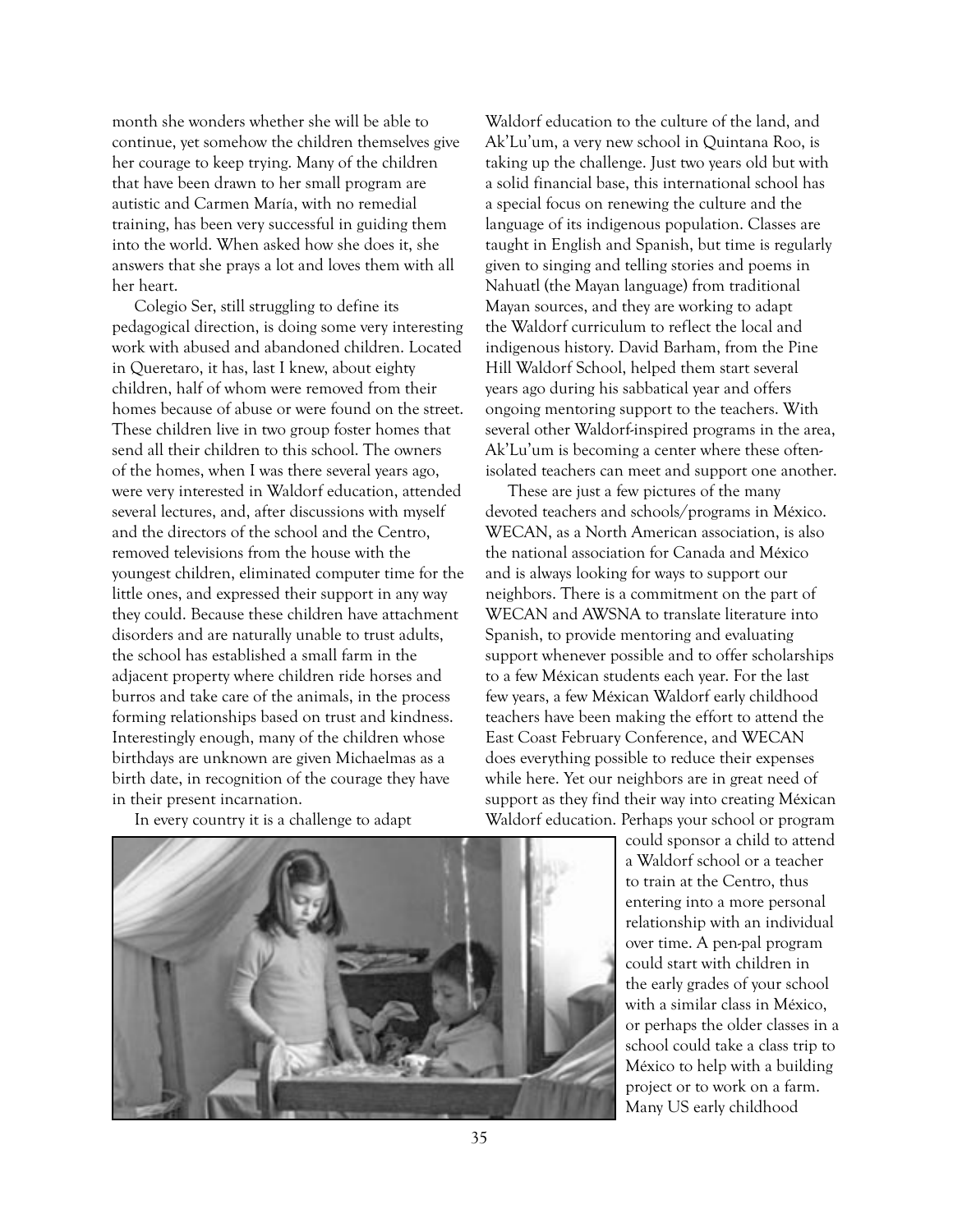programs are now fundraising for travel funds for teachers to come to the IASWECE Conference in August, and parents in some schools are donating money to Méxican schools in need. One teacher at the Rudolf Steiner School in Manhattan asked her parents to forego giving her a Christmas present and instead to collect money to assist Méxican teachers to attend conferences, and the parents raised \$900! There are many ways we can extend our consciousness outwards, share our resources, and enter into more collegial relationships with our neighbors to the south. And in the process we

open ourselves and the families in our schools and programs to the riches of the Méxican culture.

*Louise deForest has been a Waldorf kindergarten teacher for many years and is now the Pedagogical Director of the Early Childhood program at the Rudolf Steiner Waldorf School in Manhattan. She is also a WECAN board member, a regional representative of WECAN in Mexico, one of the representatives from North America to IASWECE and leader of the Waldorf early childhood teacher training in Cuernavaca, Mexico.* 

### *TRANSITIONS*

# *In Memoriam: Wilma Ellersiek*

**by Kundry Willwerth**

A letter from Wilma Ellersiek — what a surprise! And not only a letter — a whole packet of gesture games! This was my reward for forwarding the English translations of six verses of Wilma Ellersiek's gesture game poems. What had started only as an enrichment for my kindergarten, Wilma Ellersiek turned into a gift for the English-speaking children in the West. And so she consciously expressed it.

Already past her seventieth birthday, she took on the guidance of a German immigrant to the US who was trying to form simple German children's verses into simple English children's verses. In her detailed responses to our poetic efforts, she laid open the principles of her hand gesture work. (By then, my husband, Lyn, a native English speaker, had joined my translation attempts to ensure a smooth transition into English.)

Wilma was already ill when I first met her. This spread a shadow over our short visits, as she did not have the strength for conversation over more than an hour's time. She received us several times at her home in Stuttgart and later at Oeschelbrunn. She would open the door — a slight, straight woman in a long skirt and with silver hair — to receive us. Through the glass door we could see her garden, where the sunflower grew, the "Flower in My Garden," of which she sent us a photo.

Very soon she would share with us her concerns about the children; about the need to develop inwardly for and with her hand gesture games; and lastly, to produce translations she could "authorize." She had words for us she had prepared ahead of our meeting, messages she wanted us to hear, directions she wanted to give. Often I left our meeting with my list of questions in my pocket unasked. When she spoke of her games, she could become very lively (though not able to hop around) in her descriptions. At my last visit, when she was already confined to her bed and had difficulty speaking, she immediately livened up when I talked about her games and how beloved they were by the children.

She emanated an atmosphere of awe and expectation. From the little I know through her letters, I saw in her someone who had lived through deep suffering caused partly by an unstable physical condition that caused recurrent illness. But the fruits of this suffering were precious works of art in the form of poetic and musical children's games. Through us, she sent them to the West with her loving thoughts — no wonder that the children receive them with so much joy!

Wilma Ellersiek expressed her concerns in her "Call to Deeds," a poem she hoped would strengthen the work to give their childhood back to our children. Lyn translated it on Easter Monday, 1994, after her urgently expressed plea to share these thoughts with all kindergarten teachers.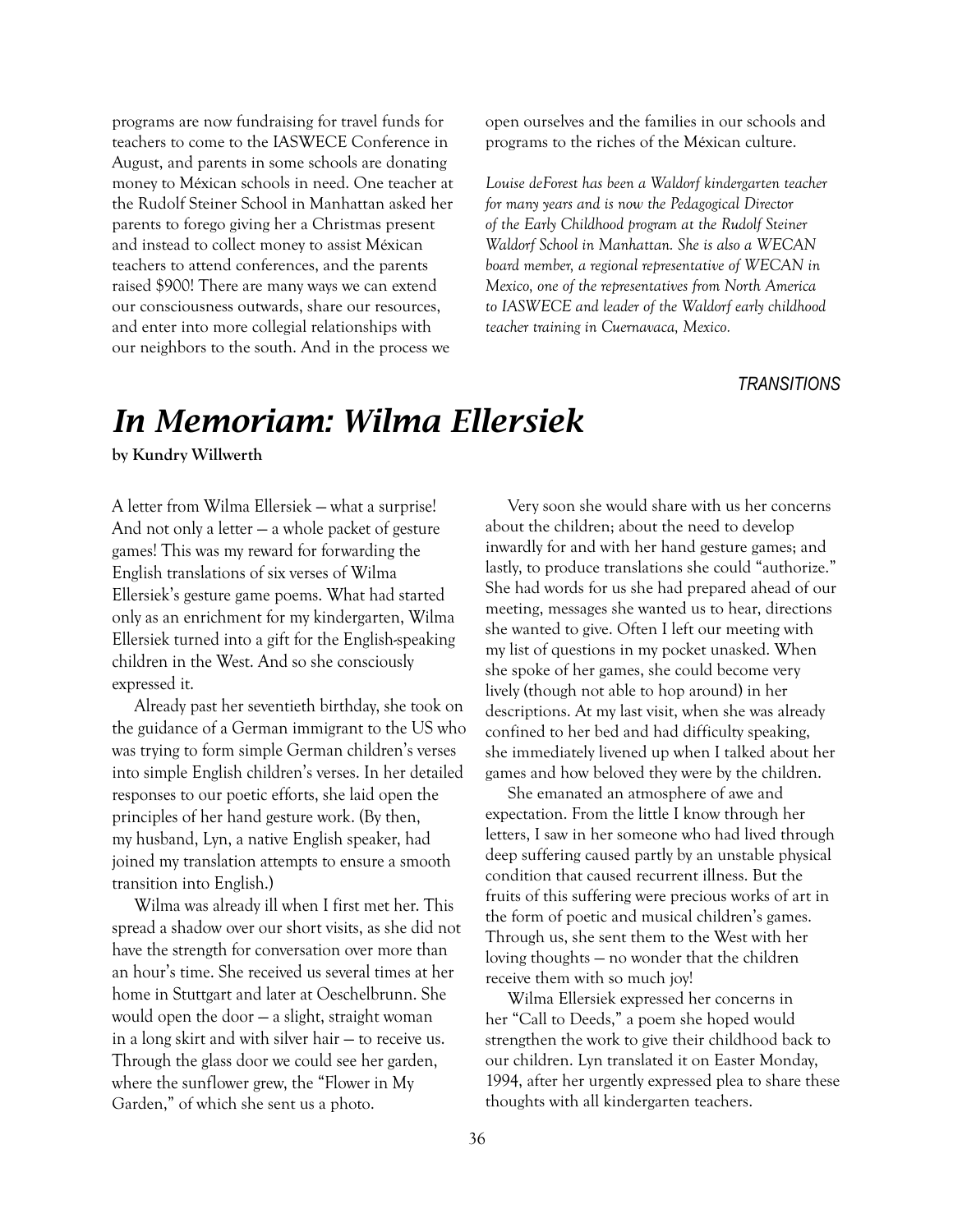# *You're Not the Boss of Me! Baking Bread with Children The Apple Pie that Papa Baked*

**by Stephen Spitalny** 

When I began as a Waldorf kindergarten teacher, there were not many books available to support my work. I remember being at the bookstore at the Goetheanum in Dornach, Switzerland in 1991 and seeing the wealth of books about early childhood all written in German. I was sorely tempted to buy some and hope to find someone who would translate them for me. Of course there were many Steiner lectures in English, but not much specifically for the early childhood educator from a Steiner approach. My main fountain of practical and philosophical support was the Waldorf Early Childhood Newsletter (now called *Gateways*). Well the times have sure changed. There is a veritable cornucopia of books available for English-speaking early childhood educators!

WECAN, for one, has been publishing up a storm in recent years. Many of these titles would have been lifesavers for a drowning beginner teacher. One of the newest titles from WECAN, *You're Not the Boss of Me! — Understanding the Six/Seven-Year-Old Transformation*

(Ruth Ker, editor), is excerpted in this issue. It offers a wealth of practical activity and developmental background for working with older children in the kindergarten. So many aspects of this work are addressed, and the best part is that various perspectives are presented. Different authors, most of them experienced kindergarten teachers and doctors, have written about the same themes out of their own research, experiences, and thinking. This allows readers to digest the content and come to their own expanded perspectives. Subjects include: the role of the teacher, developmental changes in the child, social working in the kindergarten, working together with parents, and stories and circle times. There is even a section of useful handouts for the parents. This is an excellent resource for both rookies and experienced kindergarten teachers. Thanks to all the contributors for sharing their experiences and thoughts with us. And a big thanks

to Ruth Ker for pulling this all together. It is of great benefit for our movement!

Another publisher dishing out delicacies for the Waldorf early childhood teachers is Hawthorn Press. Of their many recent titles, one in particular jumped out at me: *Baking Bread with Children,* by Warren Lee Cohen. His book is filled with recipes, songs, poems, and ideas about baking and baking-related activities. Mr. Cohen also looks into the deeper aspects of nutrition in relation to child development as well as in historical context. Organic and biodynamic food receives attention, as well as certain types of wheat sensitivity. This is a book you will cover with dough fingerprints and dog-ear the pages so you can bring some of these wonderful songs and stories to the children.

*The Apple Pie that Papa Baked* by Lauren Thompson, illustrated by Jonathan Bean (Simon and Schuster Books, 2007), is simply a wonderful picture book. It will be a welcome addition to a kindergarten or home with young children. The illustrations remind me of those of Wanda Gag, but with some color added. The story is cumulative, bringing in all the elements that participate in the creating of an apple, from the clouds and sun above to the earth below. It is a warm and imaginative picturing of the living processes that lead to apples, and then the making of a pie. Aside from the wonderful presentation of the story in this illustrated book, this story itself is ripe for making into a puppet show, or even for simply telling in the kindergartens and nurseries in our movement. Give it a look at your local bookstore!

*This is the tree, crooked and strong, that grew the apples, juicy and red, that went in the pie, warm and sweet, that Papa baked.*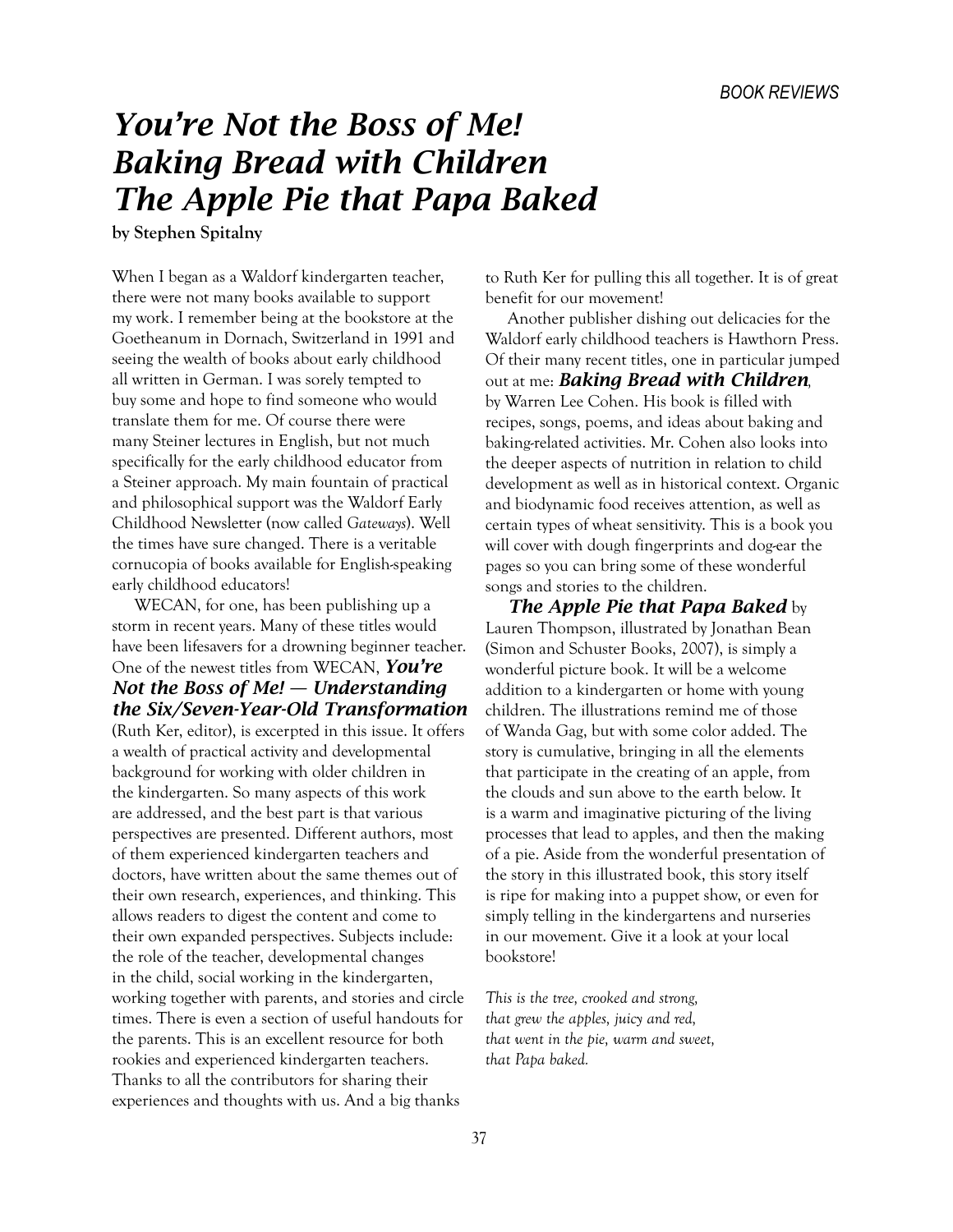# *News from WECAN Publications*

By now you can hardly be unaware of the existence of *You're Not the Boss of Me! — Understanding the Six/Seven-Year-*

*Old Transformation*, which is excerpted and reviewed in this issue. This comprehensive resource (not just for kindergarten teachers!) was born over the course of seven years through the work of the WECAN Working Group on the Older Child in the Kindergarten, and made possible through the devoted efforts of editor Ruth Ker. It gives us great joy to offer this wonderful book on an important and fascinating topic.

Our newest publication, *Easter,* was published just in time for the (very early) Easter season this year. This volume in the Little Series, composed of extracts from the work of Rudolf Steiner and others, is a companion for meditation and contemplation of the Easter season. It includes verses, poems, and passages from the Gospel for each day of Holy Week.

Next off the presses — possibly by the time this reaches you — will be Helle Heckmann's *Childhood's Garden*, a unique book-and-DVD set that gives you a glimpse at a day in Helle's program for children from one to seven in Copenhagen, Denmark. The images of a large group of children of many ages happily engaged in outdoor and indoor activity are striking and memorable. The accompanying booklet is not a transcript of the film, but is Helle's distillation of the topics she is most

often asked to speak about around the world: sleep, nutrition, movement, warmth, clothing, and care. It is beautifully illustrated throughout with full-color photographs and film stills.

*Creating a Home for Body, Soul, and Spirit* will be published this summer. Bernadette Raichle, founder of Awhina Day Nursery and Kindergarten in New Zealand, writes out of her experience as a pioneer in the field of anthroposophically-oriented out-of-home care for young children. She first describes how one can create healthy physical, etheric, astral and ego sheaths in the home and day nursery, and goes on to give detailed examples of principles and practices at Awhina. A Foreword by Cynthia Aldinger and an Afterword by an Awhina parent are also included.

Also scheduled for completion before the August international conference (see below) is a book on the child from birth to three, arising out of the work of the RIE/Pikler working group.

In the fall, we expect to offer the next book in the Wilma Ellersiek series of gesture games, translated by Kundry Willwerth (see page 36), *Dancing Hand, Trotting Pony*. Also in the works is a book on First Grade Readiness, a companion volume to *You're Not the Boss of Me!*

*For a book catalog, contact WECAN at 845-352-1690 or mlyons@waldorfearlychildhood.org.*

# *Meeting the Needs of the Child Today INTERNATIONAL SUMMER CONFERENCE, AUGUST 2 – 6, 2008*

WECAN and IASWECE are pleased to invite you to a world gathering of Waldorf early childhood educators on the campus of the Pine Hill and High Mowing Schools in Wilton, New Hampshire from August 2 – 6. Keynote speakers will include Dr. Michaela Gloeckler from Dornach, Dr. Johanna Steegmans from Seattle/Alaska, and Dr. Renate Long-Breipohl from Australia. Workshops will be given in English, German, and/or Spanish, and we expect educators from as many as forty countries to attend.

Information and registration are available online at **http://www.whywaldorfworks.org/03\_NewsEvents/ calendar.asp**. The conference is a bit difficult to find; scroll way down on the "calendar" page (it is chronologically arranged) to "A World Conference for Early Childhood Educators." Click on the "Summer Conference Brochure" links for a PDF of the brochure, or on "online registration" to register. For a paper copy of the brochure and registration form, contact the WECAN office, 845-352-1690.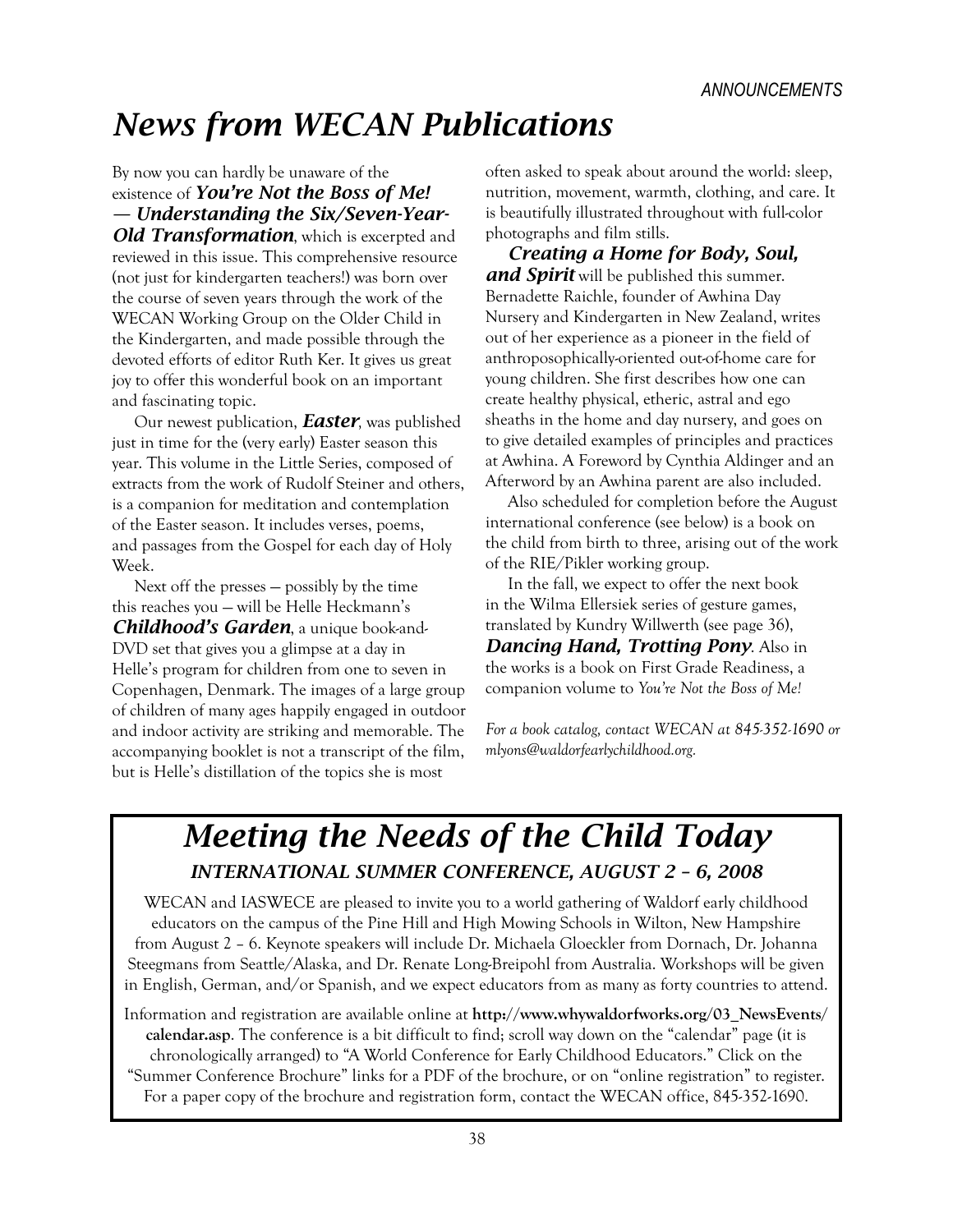# *Calendar of Events*

#### *Conferences, Workshops and Short Courses*

**Therapeutic and Practical Insights for Early Childhood Educators**, June 16 – 20 at Sunbridge College, Spring Valley, NY. With Nancy Blanning and Laurie Clark. This one-week professional development course for the experienced early childhood educator will focus on deepening child observation and responding to the needs the children bring to our attention. Topics include a special child study format for the young child; the profound importance of the senses of self-movement and balance; the importance of nutrition; and working and speaking with parents. This course is a companion to the week offered last summer but is open to all interested teachers. Prerequisite: a familiarity with the twelve senses as described by Rudolf Steiner. Contact Susan Wallendorf, swallendorf@sunbridge.edu, 845-425-0055 ext.11.

#### **Awakening the Teacher's Senses: Child**

**Observation,** June 20 – July 4 at Denver Waldorf School. With Dr. Adam Blanning, Laurie Clark, and Nancy Blanning. Dr. Blanning (an anthroposophic physician and school doctor) will describe the way in which careful observation through devotion to detail, and inner meditative work as described in *Education for Special Needs*, strengthen us to meet the needs of the small child. This will be expanded through continued demonstration and experience of movement journeys and circle times, classroom activities and color exploration. Conference brochure and registration form available at http://www.dcatherapies.org/resources.html, or contact wblanning@comcast.net / 303-777-0531x164.

**Summer Eurythmy Week: Look at the Stars!** June 22 – 27 at Eurythmy Spring Valley in Spring Valley, NY. Six-day eurythmy course exploring the theme of the stars. Gerard Manley Hopkins writes: *Look at the stars! look, look up at the skies! / O look at all the fire-folk sitting in the air!*  We can feel that the stars are both near to and far from us. Do the stars speak to me? Do I speak to the stars? We will explore this conversation through the creative arts of speech and eurythmy, as well as the color-filled dynamic crafts of spinning and dyeing. Contact: 845-352-5020, ext. 13 or info@eurythmy.org. Registration Deadline: June 1st, 2008.

**Infant and Toddler Caregiver Courses**, June 30 – July 11 sponsored by the West Coast Institute for Studies in Anthroposophy and held at the Sunrise Waldorf

School, Duncan, BC. With Bernadette Raichle, Marjorie Thatcher and others. This is part two of a two-part series. Part Two will include Supporting Infants and Very Young Children, Wilma Ellersiek Hand Gesture Games and Puppetry, Dollmaking, Celebrating Festivals, Use of Weleda Preparations and Self Care in addition to artistic and other courses. Contact Marjorie Thatcher, 604-985- 3569 or info@westcoastinstitute.org.

### **Bay Area Center for Waldorf Teacher Training Summer Arts Festival**, week-long courses running June 30 – July 18, 2008 at East Bay Waldorf School, El Sobrante, CA. Immerse yourself in an "Arts Intensive"

(musical or sculptural emphasis); enter the magical world of the child for a week in the "Waldorf for Grown-Ups" course; or for Waldorf Professionals, "Waldorf Seminar with Christof Wiechert." Information: www.bacwtt.org, 415.332.2133, info@bacwtt.org Register by June 10th.

#### **Nurturing the Young Child From Birth to Three**,

July 7 – 11 and July 14 – 18 at Sophia's Hearth Family Center, Keene, NH. With Susan Weber and Jane Swain. *This is a two-week course. Participants may enroll for the first week alone or for both weeks. With permission of the faculty and based upon prior experience, participants may enroll for the second week only.* What is it that is so distinctive about the child in the first three years of life? This period brings many questions and needs for sensitive care. Designed especially for playgroup leaders, childcare providers, early childhood teachers, parents and expectant parents, this two-week course offers an understanding of the sensitive processes taking place in the beginning of life. Out of these insights, we will build a foundation for caring for infants and young children. Contact Bonnie at 603-357- 3755 or info@sophiashearth.org.

**Advanced Insights in Working with Young Children: An Experiential Course**, July 14 – 18 at Sophia's Hearth Family Center, Keene, NH. With Ute Strub from the Pikler Institute in Berlin, Germany. This unique course offers an experiential path toward developing deep insights into the sensory, physical, and social development of the young child. Ute's approach enables participants to draw insights into the young child's experience of caregiving, play, and daily life that becomes the raw material for reflection and discussion. A foundation then arises for developing programs that meet the growing child's deepest needs. Ute will use material from the photographic archive of the Pikler Institute to illustrate and explore the child's development. Working with Ute creates a fresh look into the development of young children — and ourselves — in which course participants discover their own insights step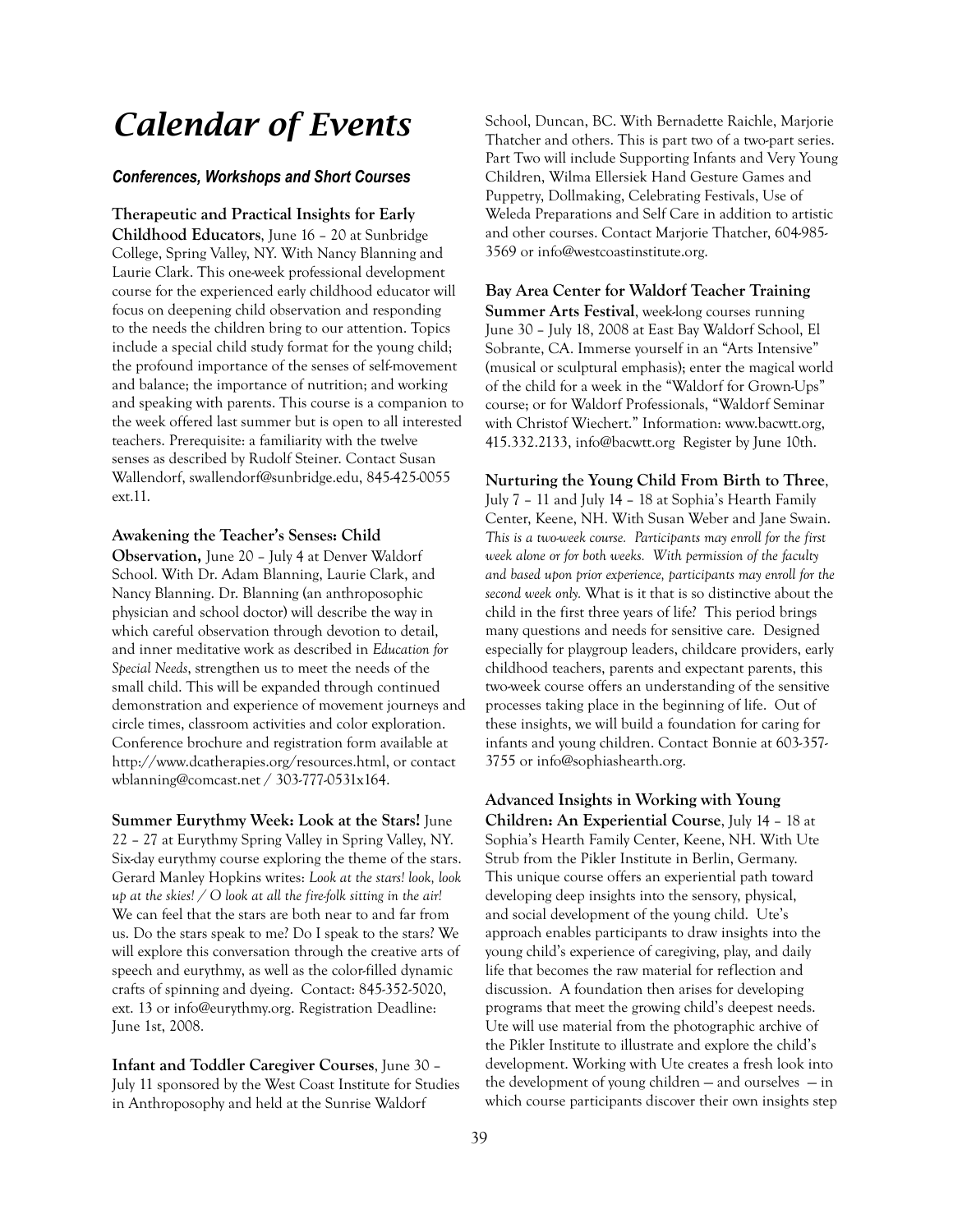by step. The course will focus upon sensory experiences and training observation. Contact Bonnie at 603-357- 3755 or info@sophiashearth.org.

**Developing an Early Childhood Program with Children from One to Seven** July 21 – 25 at Sophia's Hearth Family Center, Keene, NH. With Helle Heckmann. The foundation for every early childhood teacher's work is his or her insights into the growing child. The quality of the child's inner life, the way the child engages with the world around him, his openness and oneness with the elements of earth, wind, water, and air are the essence of childhood. This course will begin with hands-on experiences that create a living picture of the child's relationship to life. These insights will then lead participants into the practical questions of building a program for young children. What is the essence of the child's day? What rhythms, what activities build health, retain the child's innate openness, and prepare her in an appropriate way for later life? How does the teacher create a balanced day, a rhythmic year, so that this also serves as a source of renewal for herself? Helle will bring the week's work together to respond to these essential questions. She is a gifted teacher who masterfully makes use of the resources close at hand to work creatively in daily life. Contact Bonnie at 603-357-3755 or info@sophiashearth.org.

#### **Introduction to the Art and Healing of Puppet**

**Theater**, July 23 – 26 in Sacramento, CA. This professional development course will take place near Rudolf Steiner College and is independent of the college. It is designed for those who would like more guidance and depth in puppetry for classroom, home, library, or therapeutic practice. We will explore the heart and soul of bringing puppetry to life in an artistic and meaningful way for early childhood settings. We will work with the art of finger, lap, and table puppets, building skills in how to use them effectively in telling stories. There will be wonderful puppet making, and tips on using our story telling voices. We will focus on what has meaning for the life building of the child. We will also look at the possibilities that live in the silk marionette and the storytelling rod puppet – the best friend to all children. Contact Suzanne Down, suzanne@junipertreepuppets. com or 1-888-688-7333 ; www.junipertreepuppets.com.

#### **Introduction to Waldorf Early Childhood**

**Education,** July 27 – August 1 at Sunbridge College, Spring Valley, NY. With Leslie Burchell-Fox, Connie Manson and Patricia Rubano. This week-long immersion in the world of early childhood has become a popular annual tradition, mingling handwork, puppetry, music,

presentations and discussions with the first-hand accounts of three experienced teachers intent on sharing their love and appreciation for working with pre-school children. Contact Susan Wallendorf, 845-425-0055 ext.11, swallendorf@sunbridge.edu.

**Courage to Teach/Courage to Lead® Introductory Summer Retreat,** August 1 – 3 at Sunbridge College, Spring Valley, NY. With Cat Greenstreet & Kathleen Glaser. Do you need time to reflect about the balance between your personal life and your role as a teacher or administrator? Do you wish to experience time slowed to a human pace? Are you interested in creating a circle of trust, where each member feels deeply respected and safe to speak or to be silent? If so, please join us for this introductory Courage to Teach/Courage to Lead® retreat, where in large-group, small-group, and solitary settings, participants explore the relationship between soul and role by reflecting on personal stories through insights from poets, storytellers, and various wisdom traditions. This retreat will be rooted in the rich metaphors of summer as a way of exploring our vocational and life questions. Contact Susan Wallendorf, 845-425-0055 ext.11, swallendorf@sunbridge.edu.

**Nurturing and Nourishing: Home Health Care for Young Children and Ourselves,** August 14 – 16, in Fair Oaks, CA. With Wiep DeVries, Anthroposophical Nurse; Jan Schubert, Dollmaking; and Cynthia Aldinger, Domestic and Nurturing Arts. This threeday workshop, part of the ongoing LifeWays training, is open to the public. Learn about inhalations, wraps, poultices, etc., as well as healthful ways to nurture the nurturer. Contact: Rudolf Steiner College, 916-961-8727, info@steinercollege.edu.

**Children, Nature, and Us**, Waldorf in the Home Conference, October 25 – 26 in Boulder, CO. With Joseph Cornell, Suzanne Down, Sharon Lovejoy, and Craig Holdrege. Contact Rahima Dancy, rahima@informedfamilylife.org.

**WECAN Southeast Regional Gathering: Can the Dream-Consciousness of the Child Survive Today's Over-stimulating World?** November 7– 8 at Acorn Hill Waldorf Kindergarten and Nursery, Silver Spring, MD. Co-hosted by the Washington, DC, area Waldorf schools: Acorn Hill, Potomac CrescentWaldorf School, and Washington Waldorf School. Contact: Cecelia Karpoff, 301-622-0231, or Nancy Foster, 202-829-2909.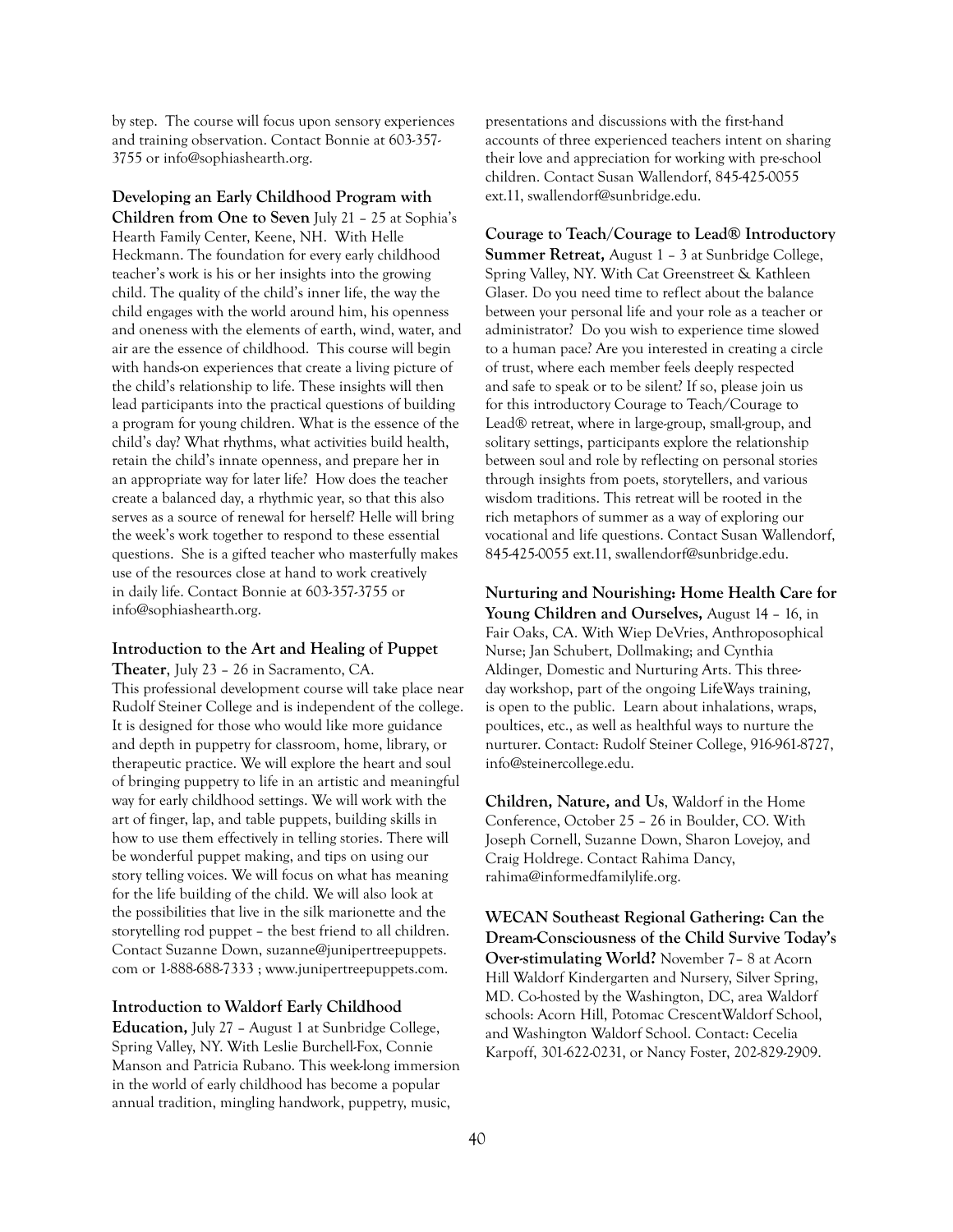#### *Ongoing Trainings*

**Sunbridge College Part-Time Early Childhood Training Program**, New Cycle begins June 2008 in Spring Valley, NY. This is a non-degree program that is fully recognized by the Waldorf Early Childhood Association (WECAN) and Association of Waldorf Schools (AWSNA). This early childhood teacher training program is offered over the course of two years. It provides an integrated program of study designed to include the philosophical, artistic and practical foundation for Waldorf early childhood teaching. Contact Susan Wallendorf, 845-425-0055 ext.11, swallendorf@sunbridge.edu

**The Child in the First Three Years**, part-time training course beginning July 7, 2008 at Sophia's Hearth Family Center, Keene, NH. Co-Directors: Susan Weber and Jane Swain. July 2008 begins a new cycle of our 14-month parttime training course, featuring a holistic, inspiring study of the development of the young child and the experience of creating a family. The program is designed for child care providers working with infants, toddlers and young children; early childhood teachers wishing to deepen their understanding of these early years as a foundation for their work with nursery and kindergarten children; parent-infant and parent-toddler group facilitating teachers, and those who work with expectant parents. Parents will also find this course of great interest. The course is founded upon the joy of learning together with others who share a deep commitment to very young children. Study the development of infants and young children with gifted, devoted faculty, and experience handwork and the arts, reading and journal activity, the

art of observation, and further development of your own relationship to movement. Contact Bonnie at 603-357- 3755 or info@sophiashearth.org.

**Frontier Eurythmy Independent Training Course,** part-time course beginning September 21, 2008 at the School of Eurythmy, Spring Valley, NY. *Explore the artistic life. Breathe in harmony with yourself and the world. Make every step a conversation with the earth.* The Frontier Eurythmy Independent Training Course is for those who live at a distance but are able to attend the School of Eurythmy for six weeks during the year. Between blocks, work on your own at home, with a local eurythmist as your mentor. If you are a self-motivated person and have been wanting to start a eurythmy training while honoring your other commitments, there has never been a better opportunity. For information/application, visit our website at www.eurythmy.org, or contact 845-352-5020, ext. 13 / info@eurythmy.org. *Eurythmy Spring Valley is recognized by the Association of Eurythmy Trainings.*

**One-Year Part-Time Training in Biodynamics,** Sept 2008 - June 2009 at the Pfeiffer Center, Spring Valley, NY. Eight weekend workshops with Mac Mead and other leading practitioners give a complete introduction to the scientific and spiritual approach of biodynamic agriculture. Contact Carol Rosenberg, 845-352-5020 x20, info@pfeiffercenter.org, www.pfeiffercenter.org.

*Please submit calendar items for November, 2008 through June, 2009 by* **September 15** *to Lory Widmer, publications@waldorfearlychildhood.org.*

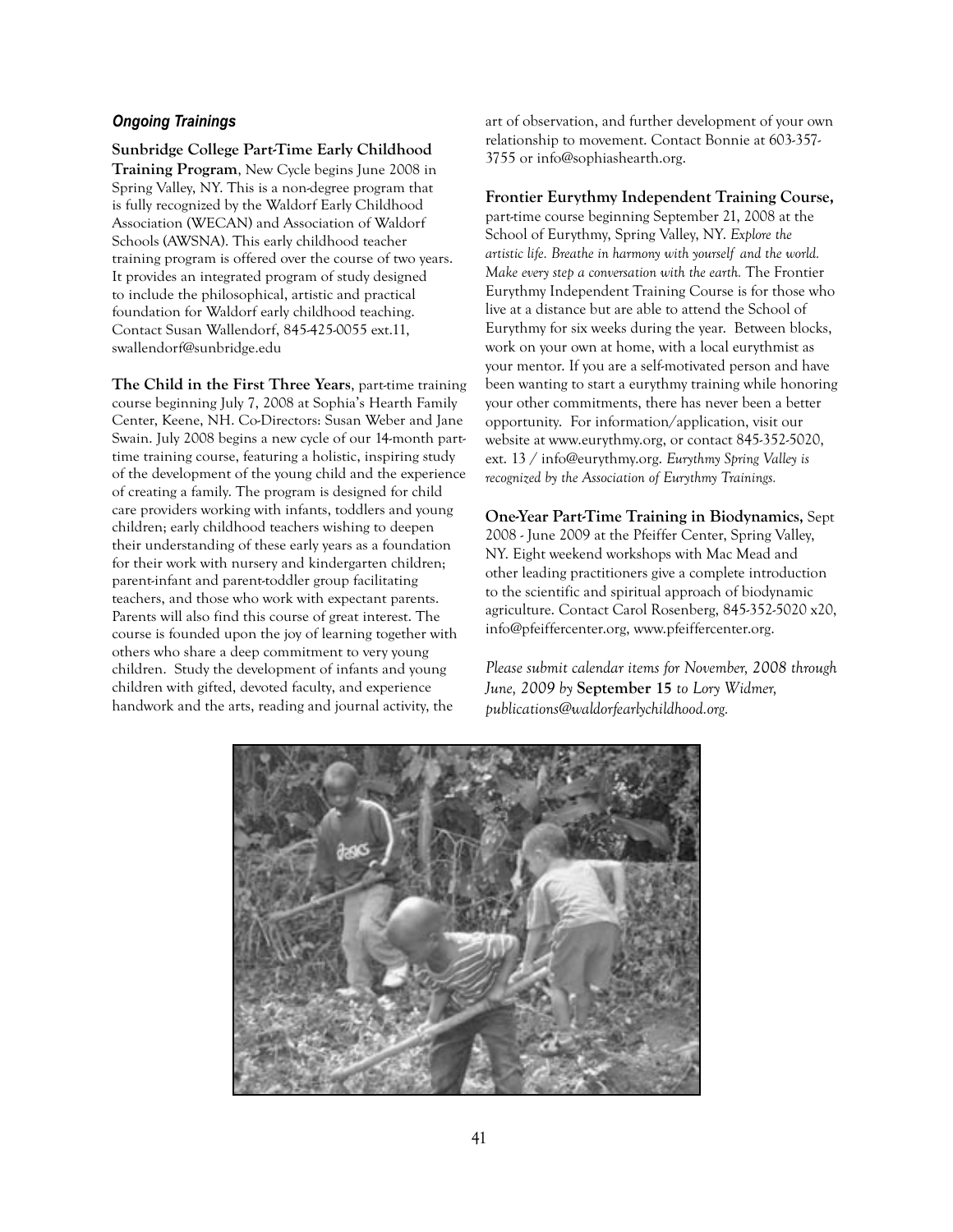Editor: Stephen Spitalny Editorial Advisor: Susan Howard Managing Editor: Lory Widmer Administrator: Melissa Lyons Copy Editor: Kristine Hunt Cover Art: Michael Howard Production: Frank Costantino

### **Special Thanks**

We would like to thank everyone who contributed articles for this issue, either directly, or indirectly through other publications.

Thanks to Louise deForest for photographs from Mexico (pages 4, 12, 35) and to Susan Perrow for photographs from Kenya (pages 19, 33, 41).

Past issues of *Gateways* are available online with many articles posted at http://www.waldorflibrary.org/gateways.html. The most recent issues will not be posted online. Hard copies of current issues and back issues can be ordered from WECAN.

### **Seeking Your Contributions**

\*Articles based on your experiences, observations or research. \*Practical activities such as stories, circle times and crafts. \*Reviews of books that support our work. \*Articles about or interviews with the elders in the Waldorf early childhood movement. \*Websites that support early childhood work. \*Your comments and questions about *Gateways* and past contents.

Annual individual membership, which includes subscription, is \$40. Deadlines for articles and advertisements are September 15 and March 15. It is preferable that articles be sent on disk or emailed as an attachment to publications@waldorfearlychildhood.org.

*Gateways* is published twice yearly by the Waldorf Early Childhood Association of North America, 285 Hungry Hollow Road, Spring Valley, New York, 10977. Telephone (845) 352-1690, Fax (845) 352-1695 info@waldorfearlychildhood.org.